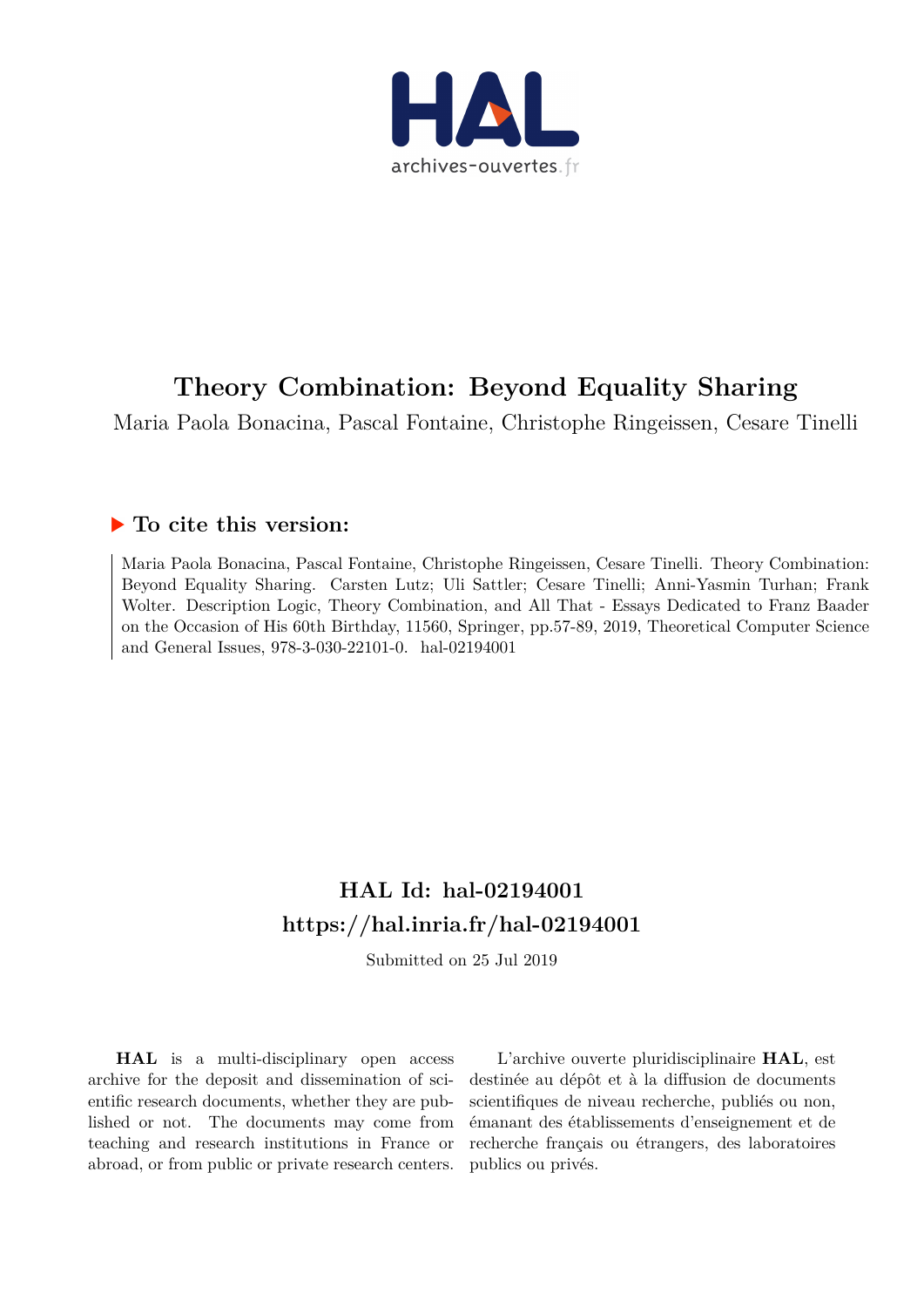## Theory Combination: Beyond Equality Sharing

Maria Paola Bonacina<sup>1</sup>, Pascal Fontaine<sup>2</sup>, Christophe Ringeissen<sup>2</sup>, and Cesare Tinelli<sup>3</sup>

<sup>1</sup> Università degli Studi di Verona, Verona, Italy  $^2$ Université de Lorraine and INRIA & LORIA, Nancy, France <sup>3</sup> The University of Iowa, Iowa City, USA

> Dedicated to Franz Baader, friend and colleague.

Abstract. Satisfiability is the problem of deciding whether a formula has a model. Although it is not even semidecidable in first-order logic, it is decidable in some first-order theories or fragments thereof (e.g., the quantifier-free fragment). Satisfiability modulo a theory is the problem of determining whether a quantifier-free formula admits a model that is a model of a given theory. If the formula mixes theories, the considered theory is their union, and combination of theories is the problem of combining decision procedures for the individual theories to get one for their union. A standard solution is the equality-sharing method by Nelson and Oppen, which requires the theories to be *disjoint* and *stably infinite*. This paper surveys selected approaches to the problem of reasoning in the union of disjoint theories, that aim at going beyond equality sharing, including: asymmetric extensions of equality sharing, where some theories are unrestricted, while others must satisfy stronger requirements than stable infiniteness; superposition-based decision procedures; and current work on conflict-driven satisfiability (CDSAT).

## 1 Introduction

Since the early 1980s, it was understood that combination of theories is of paramount importance for software verification [\[99](#page-31-0)[,97,](#page-31-1)[105,](#page-32-0)[98\]](#page-31-2), because program checking requires inferences about diverse domains such as arithmetic, data structures, and free predicate and function symbols [\[116,](#page-32-1)[51,](#page-29-0)[20\]](#page-27-0). Reasoning about disjunction is just as basic, since the different paths that a program execution may take are logically connected by disjunction. The problem known as satisfiability modulo theories (SMT) refers to the problem of determining the satisfiability of an arbitrary (usually quantifier-free) formula modulo a union of theories [\[115,](#page-32-2)[14](#page-27-1)[,16\]](#page-27-2). Several solvers for SMT have been developed in the last 20 years or so that support a combination of two or more theories. These include (in alphabetical order) Alt-Ergo [\[46\]](#page-29-1), Boolector [\[41\]](#page-28-0), CVC4 [\[12\]](#page-27-3), MathSAT [\[45\]](#page-29-2), OpenSMT [\[42\]](#page-28-1), Simplify [\[56\]](#page-29-3), veriT [\[37\]](#page-28-2), Yices [\[57\]](#page-29-4), and Z3 [\[50\]](#page-29-5). Because of their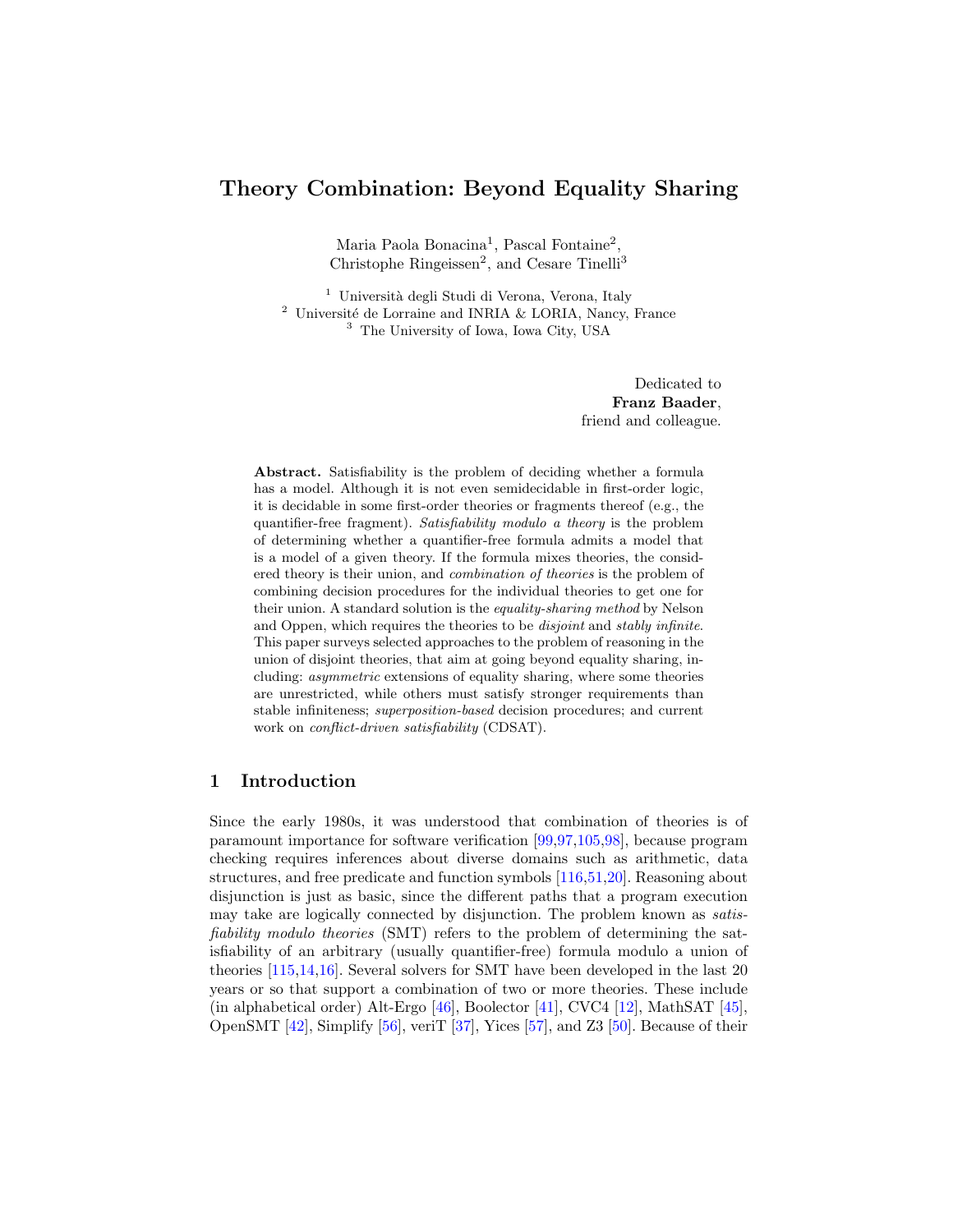power and efficiency in practice, SMT solvers have been interfaced with or integrated in a large number of tools including theorem provers [\[28,](#page-28-3)[36,](#page-28-4)[109\]](#page-32-3), proofs assistants [\[1,](#page-26-0)[17\]](#page-27-4), and tools for the analysis, verification, and synthesis of software (see  $[52]$  for a survey).

Deductive problems in combination of theories can be formulated as modularity problems, or how to get a decision procedure for a problem in a union of theories, given decision procedures for that problem in the component theories. Franz Baader was a pioneer in the study of modularity problems [\[6,](#page-26-1)[7,](#page-26-2)[8,](#page-27-5)[9,](#page-27-6)[5\]](#page-26-3), propounding the importance of theory combination in automated reasoning.

For the problem of determining the satisfiability of sets of literals in a combined theory, an answer to the quest for modularity is offered by the popular equality sharing method, by Nelson and Oppen, also known as the Nelson-Oppen scheme [\[99,](#page-31-0)[119,](#page-32-4)[110\]](#page-32-5). This method combines decision procedures for theories that are disjoint and stably infinite. In an unsorted setting, this means that the theories' signatures share only the equality symbol and free constants and every quantifier-free formula satisfiable in one of the theories is satisfiable in a model with a countably infinite domain. The Nelson-Oppen scheme *separates* terms that mix function or predicate symbols from different theories by allowing each theory to view maximal alien subterms as free constants. The component decision procedures cooperate by agreeing on an arrangement of their shared free constants, that is, a complete and consistent set of equalities and disequalities between those constants. For SMT, an equality-sharing decision procedure for a union  $\mathcal T$  of theories is integrated with a propositional satisfiability (SAT) solver, based on the DPLL/CDCL<sup>[4](#page-2-0)</sup> procedure [\[49](#page-29-7)[,93,](#page-31-3)[94\]](#page-31-4), according to the DPLL( $\mathcal{T}$ ) framework and its extensions [\[103,](#page-32-6)[13](#page-27-7)[,85,](#page-31-5)[38,](#page-28-5)[36\]](#page-28-4).

For the problem of unification modulo theories, a milestone on the road towards modularity is the *Baader-Schulz combination method* [\[7\]](#page-26-2). Unification modulo theories considers *equational theories*, which are presented by sets of universally quantified equalities. The union of two equational theories is the theory presented by the union of the component theories' presentations. Unification is a satisfiability problem that restricts formulas to conjunctions of equations, and models to *Herbrand interpretations*, that is, interpretations where the domain is the universe of terms, and constant and function symbols are interpreted as themselves. In unification modulo a theory  $\mathcal{T}$ , the universe of terms is partitioned into congruence classes induced by the equalities in the presentation of  $\mathcal{T}$ .

The Baader-Schulz scheme combines decision procedures that allow the addition of free symbols and cooperate by sharing information including an identification of free constants, that is, a set of equalities telling which free constants are equal. Both the Baader-Schulz and the Nelson-Oppen schemes require the theories to be disjoint, and feature a separation phase; also, variable identification is a form of arrangement. On the other hand, the Baader-Schulz method does not deal with inequalities, and does not need stable infiniteness.

<span id="page-2-0"></span> $^4$  DPLL stands for Davis-Putnam-Logemann-Loveland and CDCL stands for Conflict-Driven Clause Learning. The CDCL procedure is an extension and improvement of the DPLL procedure.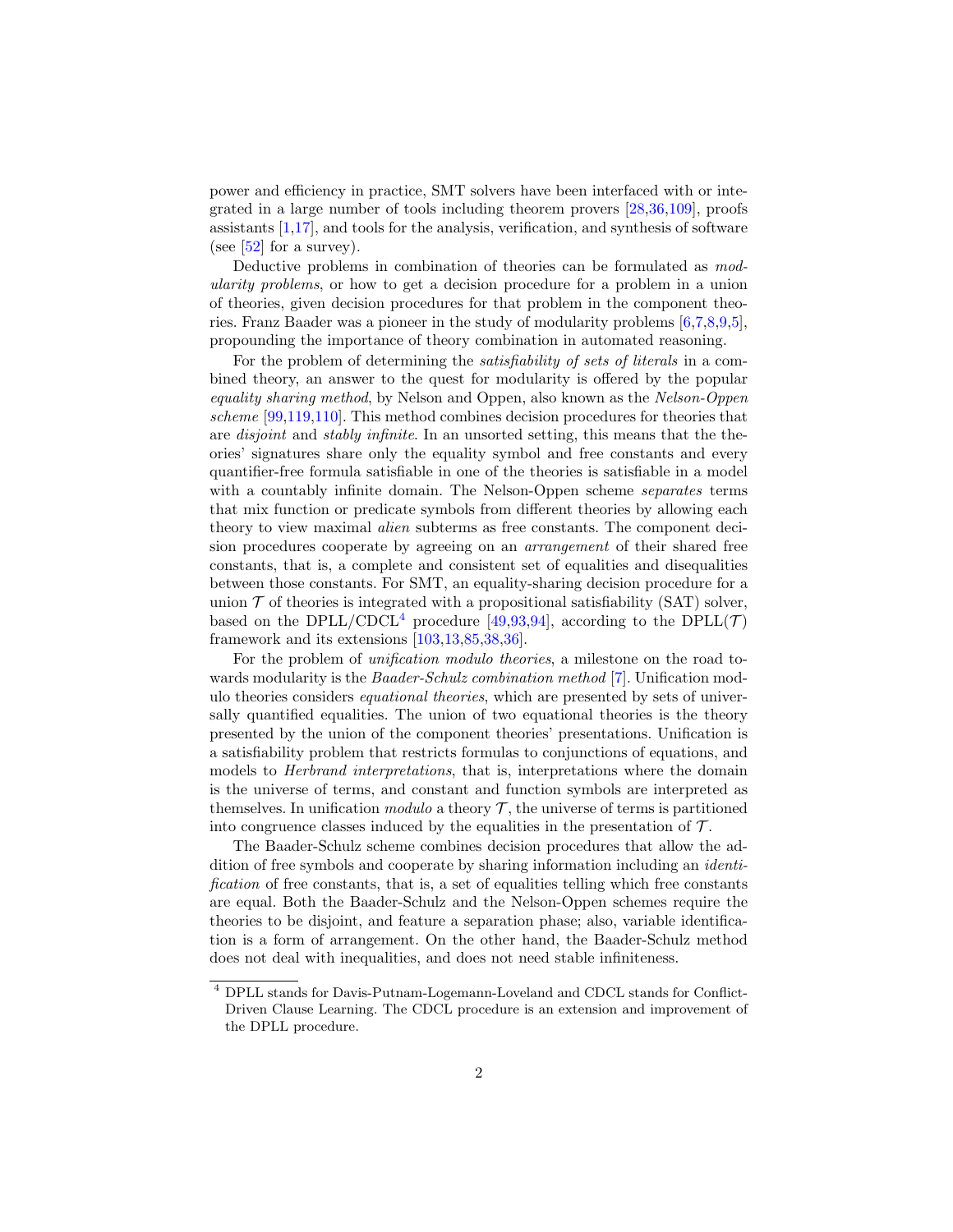The *word problem* in an equational theory  $\mathcal T$  asks whether a universally quantified equality is valid in the theory, that is, satisfied in every model of  $\mathcal{T}$ . The Baader-Tinelli combination method establishes a modularity result for the word problem [\[9\]](#page-27-6).

For theories with a finite presentation, these problems can be treated also as refutational theorem-proving problems, applying a superposition-based strategy  $(e.g., [82, 73, 74, 71, 72, 10, 34, 22])$  $(e.g., [82, 73, 74, 71, 72, 10, 34, 22])$  $(e.g., [82, 73, 74, 71, 72, 10, 34, 22])$  $(e.g., [82, 73, 74, 71, 72, 10, 34, 22])$  $(e.g., [82, 73, 74, 71, 72, 10, 34, 22])$  $(e.g., [82, 73, 74, 71, 72, 10, 34, 22])$  $(e.g., [82, 73, 74, 71, 72, 10, 34, 22])$  $(e.g., [82, 73, 74, 71, 72, 10, 34, 22])$  $(e.g., [82, 73, 74, 71, 72, 10, 34, 22])$  to the union of the presentation and the negation of the conjecture. For the word problem, a conjecture  $\forall \bar{x}$ .  $s \simeq t$ , where  $\bar{x}$  contains all variables occurring in  $s \simeq t$ , is negated into  $\exists \bar{x}$ .  $s \not\approx t$ , whose Skolemization yields a ground target inequality  $\hat{s} \not\approx \hat{t}$ , where the hat means that all variables are replaced by Skolem constants. A refutation is reached if  $\hat{s}$  and  $\hat{t}$  get rewritten to the same term. For the unification problem, a conjecture  $\exists \bar{x}$ .  $s \simeq t$ , is negated into  $\forall \bar{x}$ . s $\neq t$ , yielding a non-ground target inequality s $\neq t$  with all variables implicitly universally quantified. Superposition also applies into the target inequality (an inference also known as *narrowing*), and a refutation is reached if s and t get reduced to syntatically unifiable terms, leading to completion-based approaches to unification modulo theories (e.g.,  $[62,102,89]$  $[62,102,89]$  $[62,102,89]$ ). Between the word problem and the general validity problem lies the clausal validity problem, which queries whether a clause  $\varphi$ , that is, a universally quantified disjunction of literals  $\forall \bar{x}$ .  $l_1 \vee \ldots \vee l_k$ , is valid in a theory. The conjecture  $\varphi$  is negated into  $\exists \bar{x}$ .  $\neg l_1 \wedge \dots \wedge \neg l_k$ , whose Skolemization yields a set of ground literals  $Q = \{\neg \hat{i}_1, \dots, \neg \hat{i}_k\}$ :  $\varphi$  is valid in the theory if and only if  $Q$  is unsatisfiable in the theory. Superposition-based strategies terminate and therefore are *decision procedures* for the satisfiability of sets of ground literals in several theories [\[4,](#page-26-4)[2](#page-26-5)[,3,](#page-26-6)[26\]](#page-27-10).

In this paper we survey selected approaches to go beyond the standard represented by equality sharing for SMT in unions of theories. We begin with methods that generalize equality sharing to asymmetric combinations, where some theories are not stably infinite, provided the others are either shiny [\[122\]](#page-33-0), gentle [\[60\]](#page-29-9), or polite [\[108,](#page-32-8)[76\]](#page-30-4), which means that they are more flexible than stably-infinite theories cardinality-wise. Then we consider superposition, whose application to unions of theories is also formulated as a modularity problem, namely modularity of termination: knowing that superposition terminates on satisfiability problems in each component theory, show that it terminates on satisfiability problems in their union [\[2](#page-26-5)[,3\]](#page-26-6). This modularity results also allows one to understand the relation between equality sharing and superposition [\[29](#page-28-7)[,3\]](#page-26-6). We conclude with a brief description of a new paradigm for SMT in unions of theories, named CDSAT, for Conflict-Driven SATisfiability, which generalizes equality sharing in several ways, including lifting stable infiniteness [\[31](#page-28-8)[,32,](#page-28-9)[33\]](#page-28-10). The interested reader may find additional material in complementary sources (e.g., [\[92,](#page-31-8)[64,](#page-30-5)[66,](#page-30-6)[67\]](#page-30-7)).

The paper is organized as follows. After providing basic definitions and notations in Section [2,](#page-4-0) we present the equality-sharing method in Section [3,](#page-6-0) including a result showing that the decidability of unions of disjoint decidable theories depends on cardinality requirements. The next three sections [\(4-](#page-9-0)[6\)](#page-12-0) are dedicated to shiny, gentle, and polite theories, respectively. Section [7](#page-17-0) surveys the appli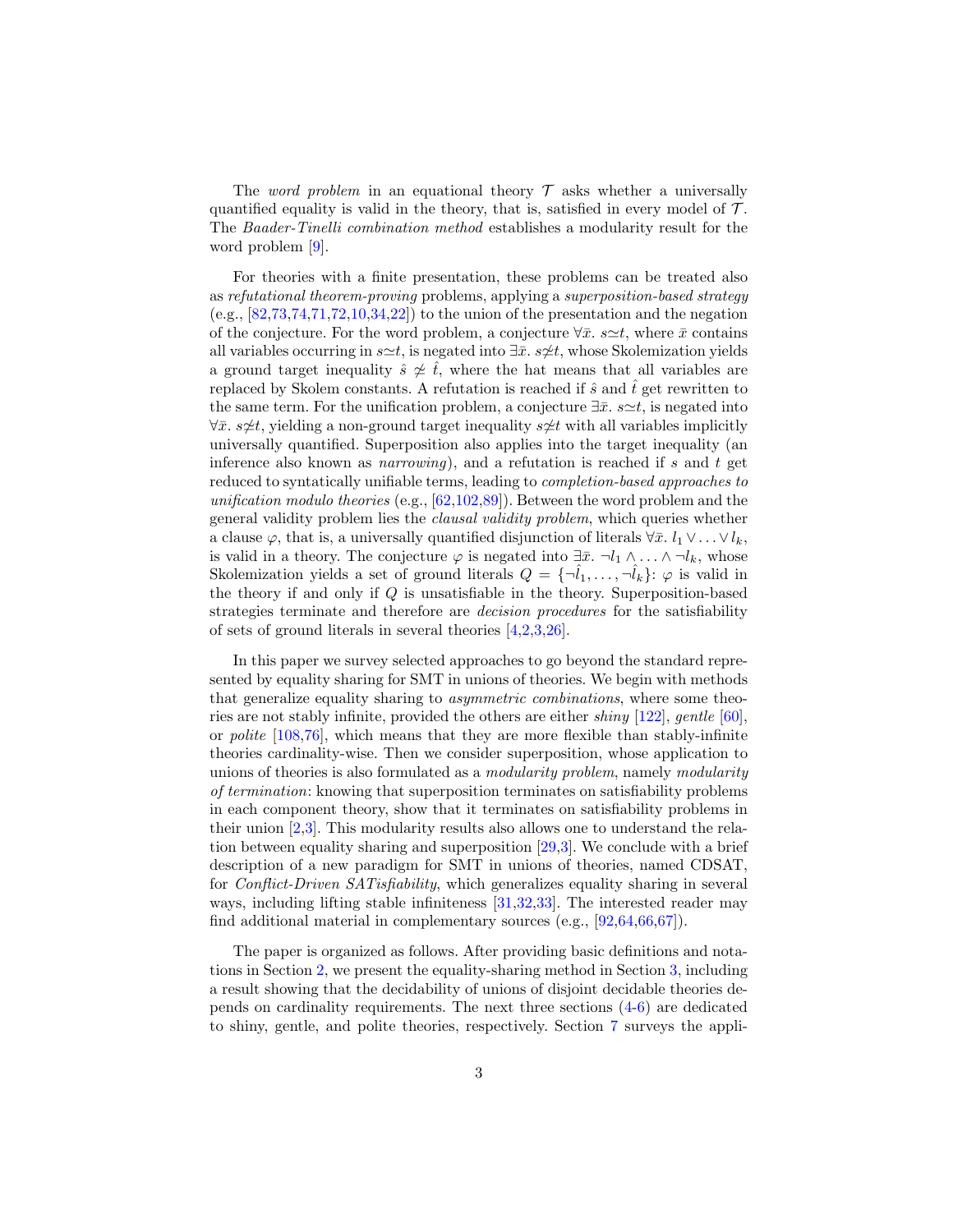cation of superposition-based strategies to SMT. Section [8](#page-23-0) gives an overview of CDSAT, and Section [9](#page-26-7) closes the paper with a discussion.

## <span id="page-4-0"></span>2 Background Definitions

A first-order language, or signature, is a tuple  $\mathcal{L} = \langle \mathcal{S}, \mathcal{F}, \mathcal{P}, \mathcal{V} \rangle$ , where S is a finite set of disjoint sorts,  $\mathcal F$  is a finite set of function symbols,  $\mathcal P$  is a finite set of predicate symbols, including an equality symbol for each sort, and  $V$  is a set that contains a denumerable amount of variables for each sort. Every variable, predicate, and function symbol is assigned a sort in  $S, S<sup>n</sup>$ , and  $S<sup>n+1</sup>$  respectively, where  $n$  is the arity of the symbol. *Propositions* are nullary predicate symbols, and constants are nullary function symbols.  $\mathcal L$  is one-sorted if  $\mathcal S$  is a singleton, many-sorted otherwise. As decision procedures may extend the given language  $\mathcal{L}$ with a finite set C of new constant symbols,  $\mathcal{L}^C$  denotes the extended language  $\langle \mathcal{S}, \mathcal{F} \cup C, \mathcal{P}, \mathcal{V} \rangle$ . Terms over L, or L-terms, are defined as usual. A compound term contains at least an occurrence of a function symbol. A context is a term with a hole: the notation  $t[l]$  represents a term where l appears as subterm in context t.

An atomic formula, or *atom*, is a predicate symbol applied to as many terms as its arity. A literal is either an atom or the negation of an atom. Formulas are built as usual from atoms, connectives  $(\neg, \wedge, \vee, \Rightarrow, \equiv)$ , and quantifiers  $(\forall, \exists)$ . A sentence is a formula where all variables are quantified. A *clause* is a disjunction of literals, where all variables are implicitly universally quantified. A quantifierfree formula is in conjunctive normal form (CNF), if it is a conjunction, or a set, of disjunctions of literals; in disjunctive normal form (DNF) if it is a disjunction of conjunctions, or sets, of literals. Through Skolemization, every formula can be reduced to an equisatisfiable conjunction, or set, of clauses (clausal form). A term is ground if it does not contain variables, and the same applies to literals, clauses, and formulas. The set of variables occurring in a term  $t$  is denoted by  $Var(t)$ . Atoms, literals, sentences, and formulas over  $\mathcal L$  are called  $\mathcal L$ -atoms,  $\mathcal{L}\text{-}literals, \mathcal{L}\text{-}sentences, \text{ and } \mathcal{L}\text{-}formulas, \text{respectively.}$ 

An *interpretation*  $M$  of  $\mathcal{L}$ , or  $\mathcal{L}\text{-}interpretation$ , defines non-empty pairwise disjoint domains  $\mathcal{M}[s]$  for all  $s \in \mathcal{S}$ , a sort- and arity-matching total function  $\mathcal{M}[f]$  for all  $f \in \mathcal{F}$ , a sort- and arity-matching relation  $\mathcal{M}[p]$  for all  $p \in \mathcal{P}$ , and an element  $\mathcal{M}[x] \in \mathcal{M}[s]$  for all  $x \in \mathcal{V}$  of sort s. M designates a value in  $\mathcal{M}[s]$  for every term of sort s, and a truth value for every formula, with equality interpreted as identity in each domain. An  $\mathcal{L}\text{-}structure$  is an  $\mathcal{L}\text{-}interpretation$ over an empty set of variables. A model of an  $\mathcal{L}$ -formula  $\varphi$  is an  $\mathcal{L}$ -interpretation where  $\varphi$  is true, written  $\mathcal{M} \models \varphi$ , and read  $\mathcal M$  satisfies  $\varphi$ . A formula is *satisfiable* if it has a model, *unsatisfiable* otherwise. A model is finite if for all  $s \in \mathcal{S}$  the cardinality  $|\mathcal{M}[s]|$  is finite.

In this paper we adopt the syntactic definition of a theory. Given a first-order language  $\mathcal{L}$ , an  $\mathcal{L}\text{-theory }\mathcal{T}$  is a set of  $\mathcal{L}\text{-sentences}$ , called *axioms* or  $\mathcal{T}\text{-axioms}$ . One can write  $\mathcal T$ -atom,  $\mathcal T$ -literal, or  $\mathcal T$ -formula in place of  $\mathcal L$ -atom,  $\mathcal L$ -literal, or  $\mathcal L$ formula. Symbols that do not appear in  $\mathcal T$ -axioms are called free or uninterpreted.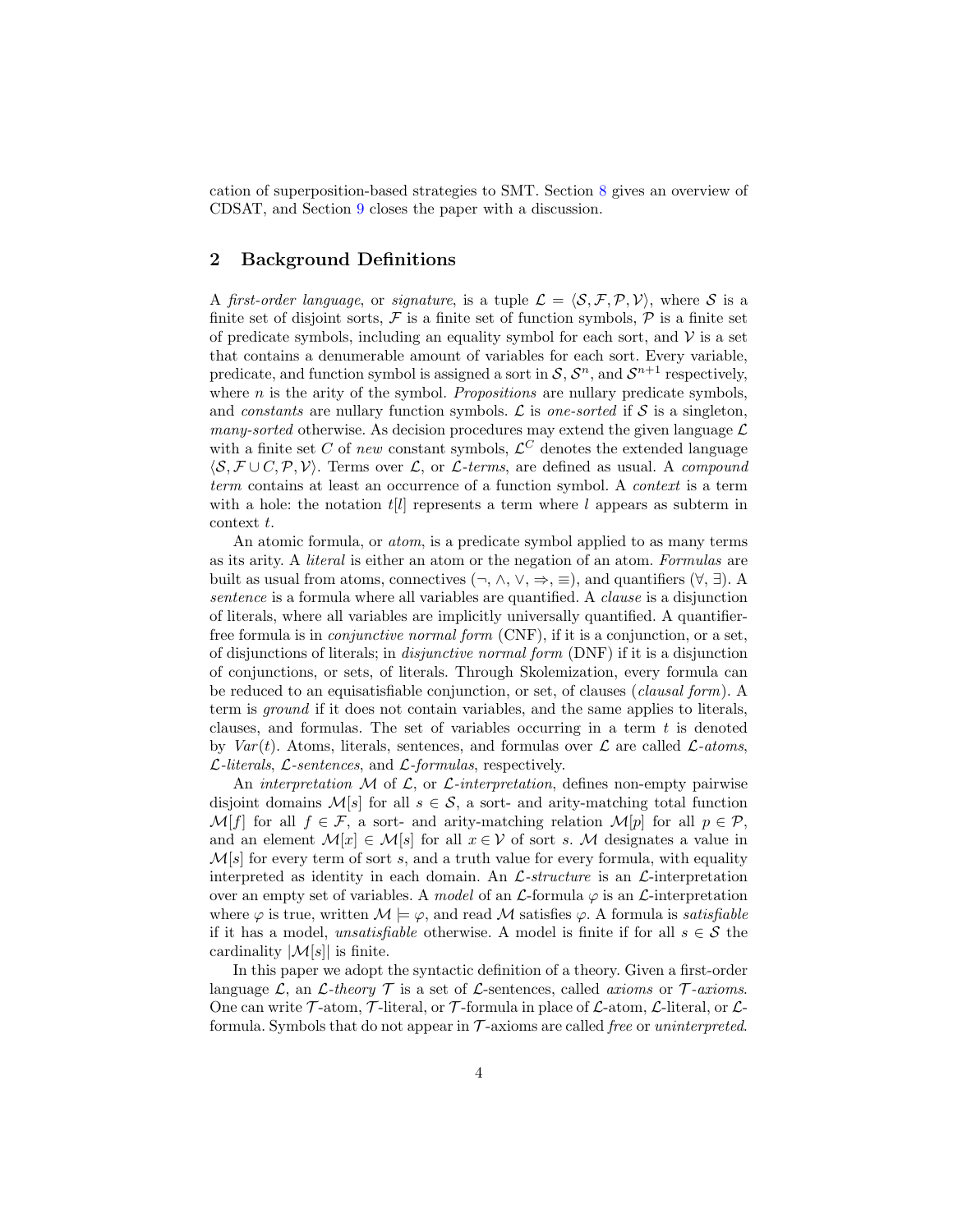An L-theory  $\mathcal T$  determines the set  $Mod(\mathcal T)$  of its models, or  $\mathcal T$ -models, that is, those L-structures M such that  $\mathcal{M} \models \mathcal{T}$ , which means that  $\mathcal{M} \models \varphi$  for all  $\varphi$  in T. In turn, a set C of L-structures determines the set  $Th(\mathcal{C})$  of its theorems, that is, those L-sentences that are true in all structures in C. If  $C = Mod(\mathcal{T})$ , one can write  $Th(\mathcal{T})$ , in place of  $Th(\mathcal{C})$ , for the set of theorems of  $\mathcal T$  or  $\mathcal T$ -theorems. With respect to  $Mod(\mathcal{T})$  or  $Th(\mathcal{T})$ ,  $\mathcal{T}$  is called axiomatization or presentation. If  $\mathcal{T}$  is finite, the theory is said to be *finitely axiomatized*. Given an  $\mathcal{L}_1$ -theory  $\mathcal{T}_1$  and an  $\mathcal{L}_2$ -theory  $\mathcal{T}_2$ , their *union* is the  $\mathcal{L}_1 \cup \mathcal{L}_2$ -theory  $\mathcal{T}_1 \cup \mathcal{T}_2$ . Two languages are disjoint if their sets of non-nullary functions and predicates are pairwise disjoint, and two theories are disjoint if their languages are.

Whenever equational reasoning is built into an inference system or algorithm, the axioms of equality are omitted from  $\mathcal{T}$ . If all axioms are built into the inference system or algorithm, a finite axiomatization  $\mathcal T$  may not be given, and an L-theory, for  $\mathcal{L} = \langle \mathcal{S}, \mathcal{F}, \mathcal{P}, \mathcal{V} \rangle$ , may be characterized by a set C of L-structures. The implicit, and usually infinite, axiomatization  $\mathcal T$  of the theory is given by  $\mathcal{T} = Th(\mathcal{C})$ , so that the structures in  $\mathcal{C}$  are still called  $\mathcal{T}$ -models and  $\mathcal{T}$  is still used as the name of the theory. Given another language  $\mathcal{L}' = \langle \mathcal{S}', \mathcal{F}', \mathcal{P}', \mathcal{V}' \rangle$ such that  $S \subseteq S'$ ,  $\mathcal{F} \subseteq \mathcal{F}'$ , and  $\mathcal{P} \subseteq \mathcal{P}'$ , an  $\mathcal{L}'$ -structure  $\mathcal{M}'$  is a  $\mathcal{T}$ -model over  $\mathcal{L}'$ , if the L-structure M defined by the M'-interpretation of L-symbols is a Tmodel, that is, if  $M \in \mathcal{C}$ , or, equivalently,  $M \models \mathcal{T}$ . Given an  $\mathcal{L}_1$ -theory  $\mathcal{T}_1$  and an  $\mathcal{L}_2$ -theory  $\mathcal{T}_2$  characterized in this style, their union  $\mathcal{T}_1 \cup \mathcal{T}_2$  is the  $\mathcal{L}_1 \cup \mathcal{L}_2$ theory characterized by the class of  $\mathcal{L}_1 \cup \mathcal{L}_2$ -structures M that are simultaneously  $\mathcal{T}_1$ -models over  $\mathcal{L}_1 \cup \mathcal{L}_2$  and  $\mathcal{T}_2$ -models over  $\mathcal{L}_1 \cup \mathcal{L}_2$ .

A formula  $\varphi$  is T-satisfiable if it has a T-model, T-unsatisfiable otherwise. A formula  $\varphi$  is T-valid if it is true in all T-models, T-invalid otherwise. Since no interpretation satisfies both  $\varphi$  and  $\neg \varphi$ , a formula  $\varphi$  is T-valid if and only if  $\neg \varphi$  is T-unsatisfiable, and  $\varphi$  is T-satisfiable if and only if  $\neg \varphi$  is T-invalid. Thus,  $\mathcal T$ -satisfiability is decidable if and only if  $\mathcal T$ -validity is decidable. The  $\mathcal T$ -validity of  $\varphi$  is approached refutationally by proving that  $\neg \varphi$  is T-unsatisfiable: for this purpose,  $\neg \varphi$  is typically reduced to clausal form. If  $\varphi$  is a clause (*clausal validity* problem), the clausal form of  $\neg \varphi$  is a set of ground unit clauses or, equivalently, ground literals. For many theories of interest only the quantifier-free fragment is decidable (e.g., [\[39\]](#page-28-11), Chapter 3). Let  $\varphi$  be a quantifier-free formula and  $\bar{x}$ the tuple of its free variables:  $\varphi$  is T-satisfiable if and only if its existential closure  $\exists \bar{x}$ .  $\varphi$  is  $\mathcal{T}$ -satisfiable;  $\varphi$  is  $\mathcal{T}$ -valid if and only if its universal closure  $\forall \bar{x}$ .  $\varphi$  is  $\mathcal{T}$ -valid if and only if  $\exists \bar{x}$ .  $\neg \varphi$  is  $\mathcal{T}$ -unsatisfiable. Through Skolemization, both problems reduce to the  $\mathcal T$ -satisfiability of a ground formula, which can be reduced to either CNF, yielding a set of ground clauses, or DNF. CNF is generally preferred, especially if the original problem is a  $\mathcal{T}$ -validity problem, as most refutational calculi work with clausal form. If the original problem is a  $\mathcal T$ -satisfiability problem, DNF offers the advantage that a DNF formula is satisfiable if and only if at least one of its sets of literals is. In summary, a theory  $\mathcal T$  is  $\exists$ -decidable, if the  $\mathcal T$ -satisfiability of finite sets of ground literals is decidable, and  $\exists_{\infty}$ -decidable, if it is  $\exists$ -decidable and the satisfiability of finite sets of ground literals in infinite  $\mathcal{T}$ -models is also decidable.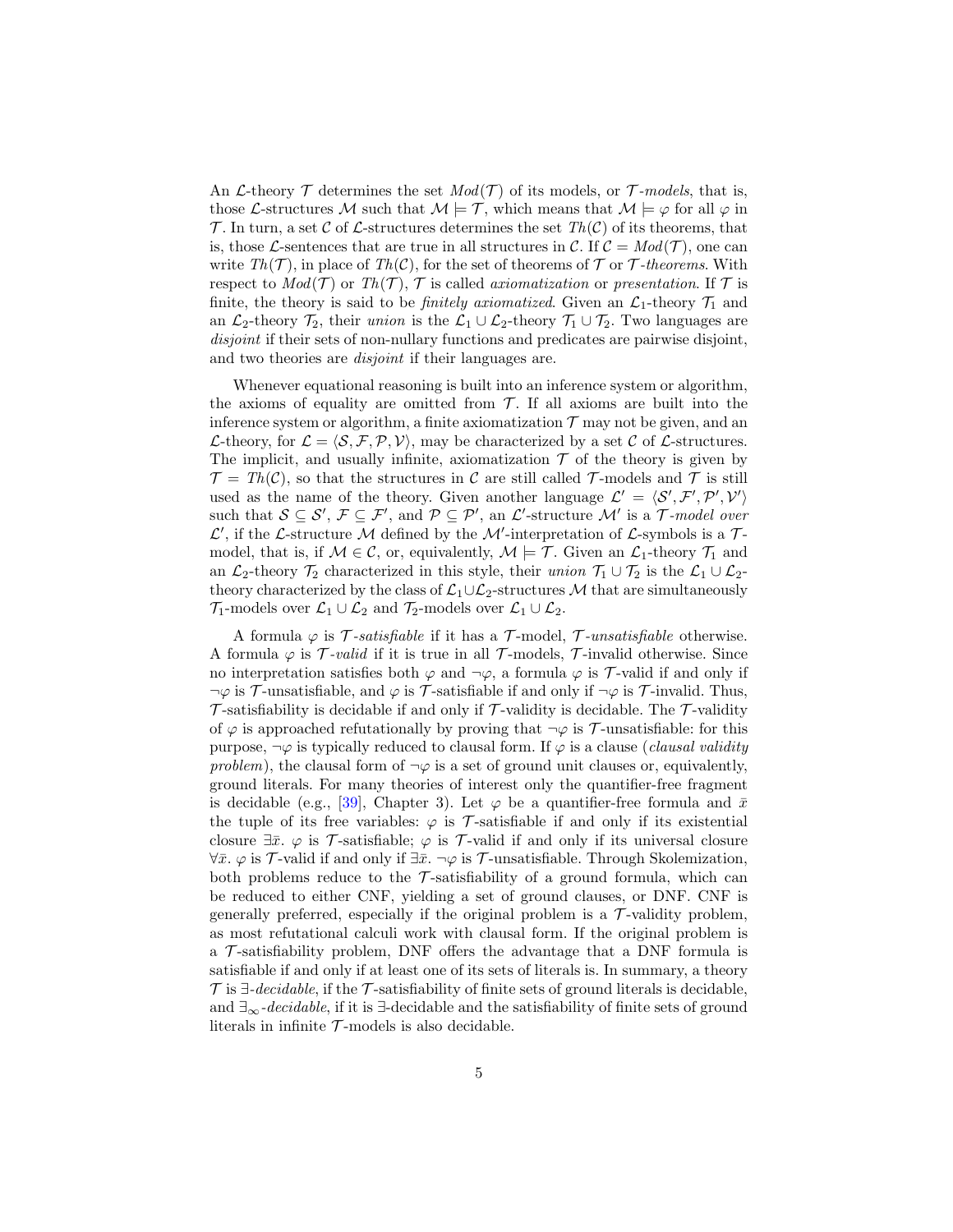#### <span id="page-6-0"></span>3 The Equality Sharing Method

SMT solvers are generally built around a decision procedure for quantifier-free formulas, whose Boolean structure is handled by the underlying SAT-solver. As a consequence, theory reasoning is only concerned with conjunctions or (finite) sets of literals. In most SMT solvers, the theory reasoners handle a union of theories. The equality-sharing method by Nelson and Oppen [\[99,](#page-31-0)[105,](#page-32-0)[97,](#page-31-1)[98,](#page-31-2)[110,](#page-32-5)[119\]](#page-32-4) is a means to build a decision procedure for satisfiability of sets of literals in a union of disjoint theories from decision procedures for satisfiability of sets of literals in each theory. For example, consider the set of literals

 $Q = \{a \leq b, b \leq (a + f(a)), P(h(a) - h(b)), \neg P(0), f(a) \simeq 0\}.$ 

The first step is to identify the involved theories. Suppose a specification tells us that  $\leq$ ,  $+$ ,  $-$ , and 0 are to be interpreted over the integers, while the symbols  $P$ ,  $f$ ,  $h$ ,  $a$ , and  $b$  are free. Since there is no occurrence of product, for the integers it suffices to consider *linear integer arithmetic* (LIA). For the free symbols, the relevant theory is the theory of (equality with) uninterpreted function symbols (abbreviated as EUF or UF). Thus, the problem requires the union of LIA and UF sharing the sort int of the integers. However, UF only has equality as predicate, and therefore the problem gets rewritten in the equisatifiable form

 $Q = \{a \leq b, b \leq (a + f(a)), f_P(h(a) - h(b)) \simeq \bullet, f_P(0) \not\simeq \bullet, f(a) \simeq 0\}.$ 

Let prop be the sort interpreted by all interpretations as the set {true, false} of the propositional, or Boolean, values. Then, the language of UF has sorts int and prop, function symbols  $f, h: \text{int} \rightarrow \text{int}$  and  $f_P: \text{int} \rightarrow \text{prop}$ , and constant symbols a and b of sort int, and  $\bullet$  of sort prop. The language of LIA has sorts int and **prop**, predicate symbol  $\leq$  of sort int  $\times$  int for the ordering, function symbols  $+,-:$  int  $\times$  int  $\rightarrow$  int for addition and subtraction, and the constant 0 of sort int. Let  $\mathcal{T}_1$  be LIA and  $\mathcal{T}_2$  be UF. For the separation phase of the equality-sharing method, Q is separated into a set of  $\mathcal{T}_1$ -literals  $Q_1$  and a set of  $\mathcal{T}_2$ -literals  $Q_2$  by introducing fresh free constants<sup>[5](#page-6-1)</sup> to produce the equisatisfiable problem  $Q_1 \cup Q_2$ :

$$
Q_1 = \{a \le b, b \le (a + v_1), v_2 \simeq v_3 - v_4, v_5 \simeq 0, v_1 \simeq 0\}
$$
  

$$
Q_2 = \{v_1 \simeq f(a), f_P(v_2) \simeq \bullet, v_3 \simeq h(a), v_4 \simeq h(b), f_P(v_5) \not\cong \bullet\}.
$$

 $Q_1$  and  $Q_2$  only share equality between terms of sort int and the free constants in the set  $C = \{a, b, v_1, v_2, v_3, v_4, v_5\}$ . It is not difficult to see that Q is  $\mathcal{T}_1 \cup \mathcal{T}_2$ unsatisfiable whereas  $Q_1$  is  $\mathcal{T}_1$ -satisfiable and  $Q_2$  is  $\mathcal{T}_2$ -satisfiable. This means that, in general, it is not sufficient for  $\mathcal{T}_1 \cup \mathcal{T}_2$ -satisfiability to let the decision procedures for  $\mathcal{T}_1$  and  $\mathcal{T}_2$  examine only the satisfiability of their subproblem. The decision procedures need to exchange information about their individual sets of literals. A first key idea in equality sharing is that the decision procedures need to agree on an arrangement of the shared constants.

<span id="page-6-1"></span> $5$  Traditionally combination schemes use free variables for this role (e.g., [\[39\]](#page-28-11)). Since quantified formulas appear in this paper, we choose to use free constants.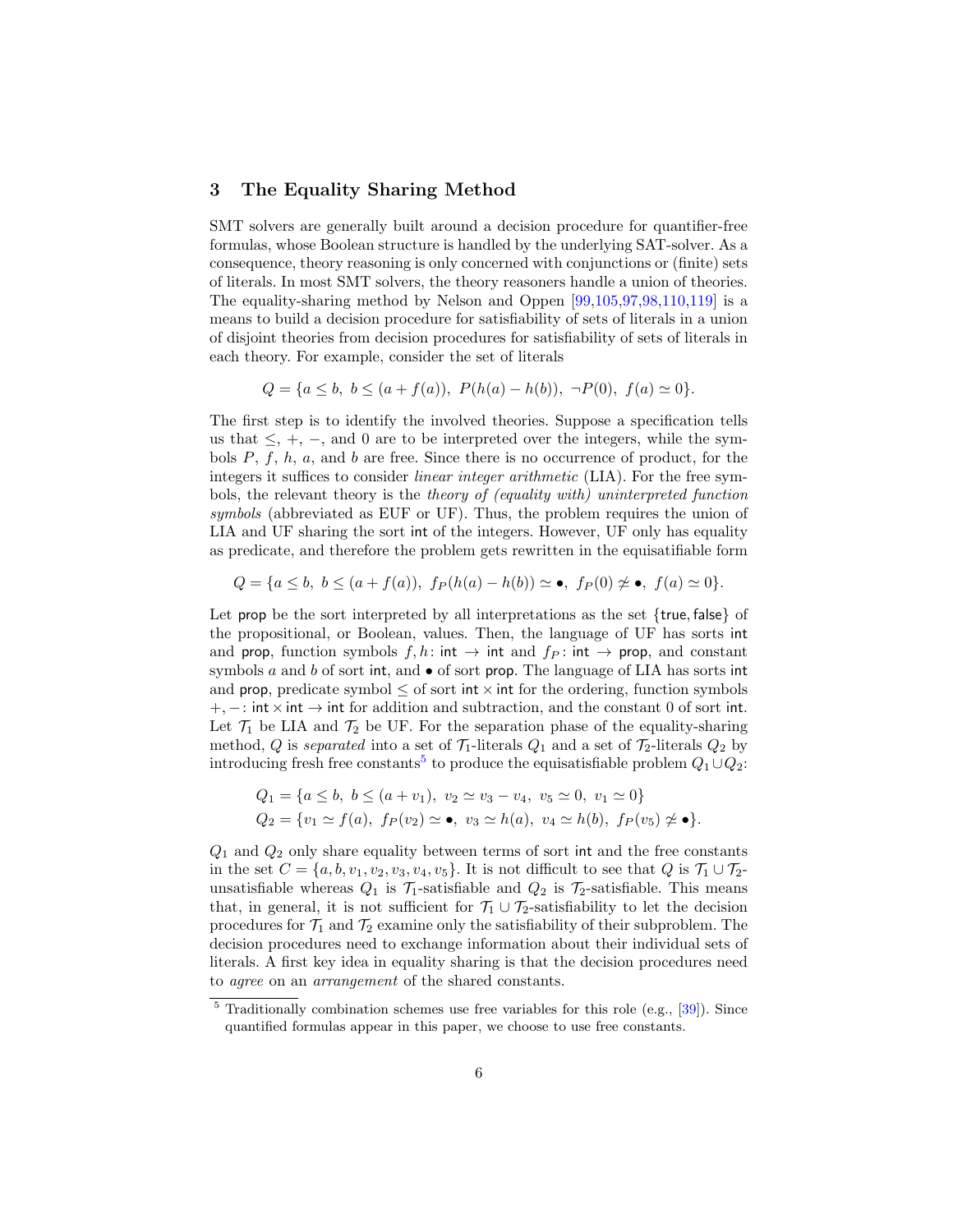**Definition 1.** An arrangement  $\alpha$  of a set of constant symbols C is a satisfiable set of sorted equalities and inequalities between elements of C such that  $a \simeq b \in \alpha$ or  $a \not\cong b \in \alpha$  for all  $a, b$  of the same sort in C.

A second key ingredient is that the decision procedures need to agree on the cardinalities of the shared sorts. The following theorem states these two requirements for completeness (cf.  $[120,61,121,122,60]$  $[120,61,121,122,60]$  $[120,61,121,122,60]$  $[120,61,121,122,60]$  $[120,61,121,122,60]$  for equivalent formulations).

<span id="page-7-0"></span>**Theorem 1.** Assume  $\mathcal{T}_1$  and  $\mathcal{T}_2$  are theories over disjoint languages  $\mathcal{L}_1$  and  $\mathcal{L}_2$ , and  $Q_i$  (i = 1,2) is a set of  $\mathcal{L}_i^C$ -literals. Then  $Q_1 \cup Q_2$  is  $\mathcal{T}_1 \cup \mathcal{T}_2$ -satisfiable if and only if there exist an arrangement  $\alpha$  of C and a  $\mathcal{T}_i$ -model  $\mathcal{M}_i$  such that  $\mathcal{M}_i \models \alpha \cup Q_i$  for  $i=1,2$  and  $|\mathcal{M}_1[s]| = |\mathcal{M}_2[s]|$  for all sorts  $s$  common to both languages  $\mathcal{L}_1$  and  $\mathcal{L}_2$ .

This theorem can be strengthened by restricting the arrangement  $\alpha$  to the constants of C that occur in both  $Q_1$  and  $Q_2$ . The  $(\Rightarrow)$  case of the proof is straightforward, and the  $(\Leftarrow)$  case is proved by building from the  $\mathcal{T}_1$ -model and the  $\mathcal{T}_2$ -model a  $\mathcal{T}_1 \cup \mathcal{T}_2$ -model (e.g., Theorem 1, [\[60\]](#page-29-9)). This is possible thanks to the shared arrangement, and because the  $\mathcal{T}_1$ -model and the  $\mathcal{T}_2$ -model have the same cardinality for each common sort. Checking the existence of a model is the task of the decision procedures for the component theories. The issue is how to ensure that there are models that agree on the cardinalities of shared sorts.

A theory  $\mathcal T$  is *stably infinite* if every  $\mathcal T$ -satisfiable quantifier-free  $\mathcal T$ -formula has a  $\mathcal{T}$ -model such that for all sorts other than **prop** the domain has cardinality  $\aleph_0$ , the cardinality of the set **N** of the natural numbers. Combining only stably infinite theories is a radical solution to the cardinality requirement of Theorem [1:](#page-7-0) the cardinality is  $\aleph_0$  for all shared theories other than prop. Since both LIA and UF are stably infinite, the set Q of our example is  $\mathcal{T}_1 \cup \mathcal{T}_2$ -satisfiable if and only if there exists an arrangement  $\alpha$  of the free constants in C such that  $\alpha \cup Q_i$  is  $\mathcal{T}_i$ -satisfiable for  $i=1, 2$ . As no such arrangement exists, Q is  $\mathcal{T}_1 \cup \mathcal{T}_2$ -unsatisfiable. In order to include non-stably-infinite theories, combination schemes can rely on the notion of *spectrum*  $[60]$ .

**Definition 2.** The spectrum of a one-sorted theory  $\mathcal T$  is the set of the cardinalities of the  $\mathcal{T}\text{-models}.^6$  $\mathcal{T}\text{-models}.^6$ 

This notion can be generalized to the many-sorted case by considering tuples of cardinalities, one cardinality for each sort. Using this definition and Theorem [1,](#page-7-0) it is possible to state completeness requirements for a combination scheme for disjoint theories that are not necessarily stably infinite (cf. Corollary 1, [\[60\]](#page-29-9)).

<span id="page-7-2"></span>Corollary 1. Given theories  $\mathcal{T}_1$  and  $\mathcal{T}_2$  over disjoint languages  $\mathcal{L}_1$  and  $\mathcal{L}_2$ ,  $\mathcal{T}_1 \cup$  $\mathcal{T}_2$  is ∃-decidable if, for all sets of  $\mathcal{L}_1^C$ -literals  $Q_1$  and  $\mathcal{L}_2^C$ -literals  $Q_2$ , it is possible to determine whether the intersection of the spectra of  $\mathcal{T}_1 \cup Q_1$  and  $\mathcal{T}_2 \cup Q_2$  is non-empty for each sort common to both languages  $\mathcal{L}_1$  and  $\mathcal{L}_2$ .

<span id="page-7-1"></span> $6$  The spectrum of a theory is usually defined as the set of the *finite* cardinalities of its models. We extend the definition slightly for convenience.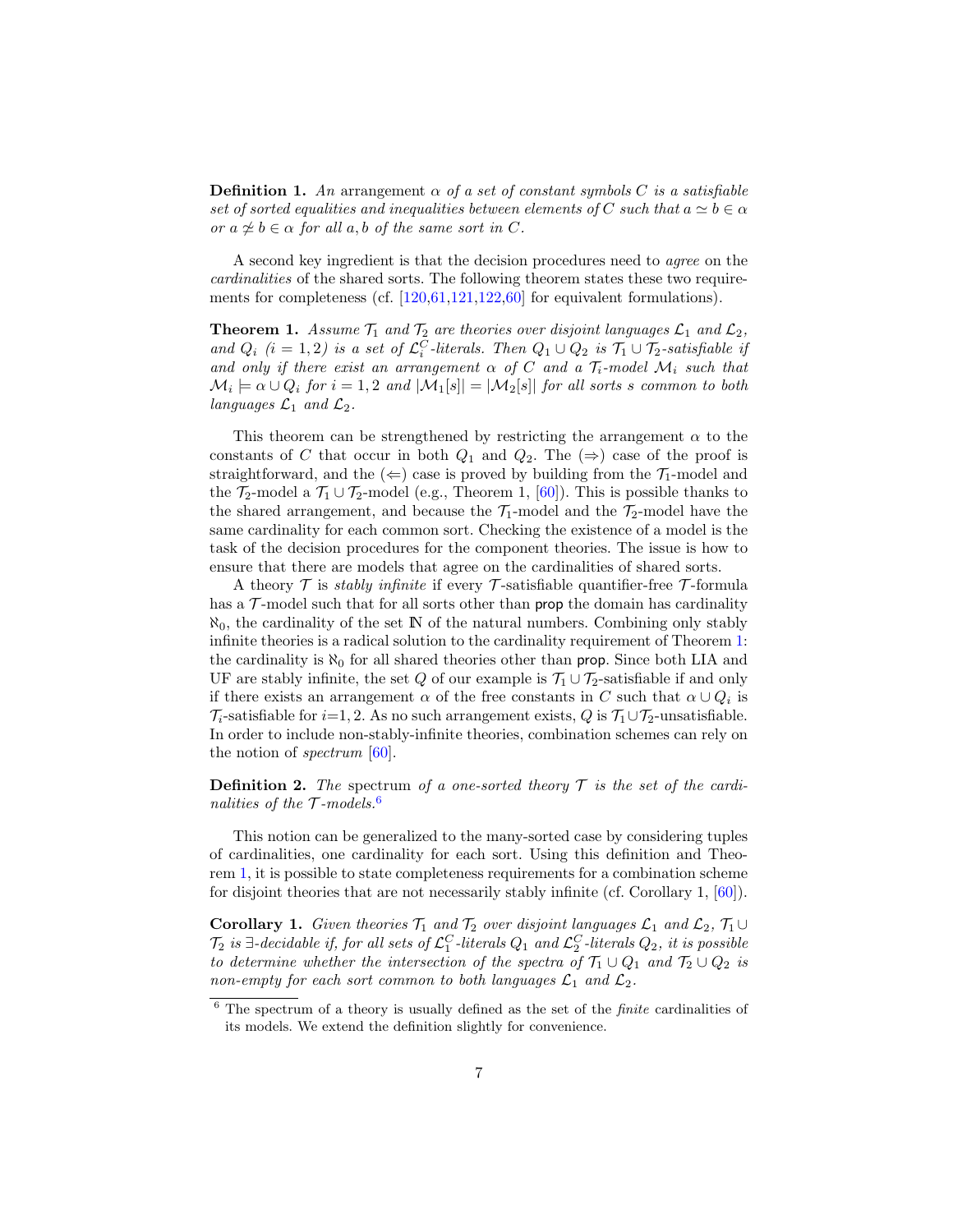For stably infinite theories, if  $\mathcal{T}_1 \cup Q_1$  and  $\mathcal{T}_2 \cup Q_2$  are satisfiable, the intersection of their spectra contains  $\aleph_0$  for each shared sort, and therefore the following classic combination lemma does not need to mention cardinalities.

Combination Lemma 1 (Stably Infinite Theories) Assume two stably infinite disjoint theories  $\mathcal{T}_1$  and  $\mathcal{T}_2$  over languages  $\mathcal{L}_1$  and  $\mathcal{L}_2$ , and let  $Q_i$  be a set of  $\mathcal{L}_i^C$ -literals  $(i = 1, 2)$ . Then  $Q_1 \cup Q_2$  is  $\mathcal{T}_1 \cup \mathcal{T}_2$ -satisfiable if and only if there exists an arrangement  $\alpha$  of C such that  $\alpha \cup Q_i$  is  $T_i$ -satisfiable for  $i = 1, 2$ .

Since the union of disjoint stably infinite theories is stably infinite, the class of ∃-decidable stably infinite theories is closed under disjoint union.

Theorem 2. The union of disjoint, stably infinite, ∃-decidable theories is stably infinite and ∃-decidable.

A key result is that some cardinality requirement is necessary for decidability. This finding is a consequence of the following theorem (cf. Proposition 4.1, [\[29\]](#page-28-7)).

#### **Theorem 3.** There exist an  $\exists$ -decidable theory that is not  $\exists_{\infty}$ -decidable.

The proof exhibits a theory  $TM_{\infty}$  with language  $\mathcal{L}_{TM_{\infty}}$ , including infinitely many nullary predicates  $P_{(e,n)}$  for all  $e \in \mathbb{N}$  and  $n \in \mathbb{N}$ . The meaning of  $P_{(e,n)}$  is that  $e$  is the index of a Turing machine, and  $n$  is an input for the Turing machine of index e. The axioms of  $TM_{\infty}$  involve a kind of clauses called at-most cardinality constraints. An at-most cardinality constraint is a clause containing only non-trivial (i.e., other than  $x \simeq x$ ) equalities between variables. For example,  $\forall x, y, z, y \simeq x \lor y \simeq z$  is the at-most-2 cardinality constraint: a model of this clause can have at most 2 elements since the clause says that out of 3 variables at least 2 must be equal. In general,

$$
\forall x_0, \dots, x_m. \ \bigvee_{0 \le i \ne k \le m} x_i \simeq x_k
$$

is the *at-most-m cardinality constraint*: a model of this clause can have at most  $m$ elements. The axioms of  $TM_{\infty}$  are all the formulas saying that  $P_{(e,n)}$  implies the at-most-m cardinality constraint, if Turing Machine  $e$  halts on input n in fewer than m steps. The property of being an axiom of  $TM_{\infty}$  is decidable, because it suffices to run the Turing machine and see whether it halts in fewer than  $m$ steps. The  $TM_{\infty}$ -satisfiability of a finite set  $Q$  of ground  $\mathcal{L}_{TM_{\infty}}^C$ -literals is also decidable: intuitively, as Q involves finitely many constants, their arrangement dictates the minimum cardinality  $m$  of a candidate model; if  $Q$  contains both  $P_{(e,n)}$  and  $\neg P_{(e,n)}$ , it is unsatisfiable; otherwise, for each  $P_{(e,n)} \in Q$  it suffices to test that Turing Machine  $e$  runs on input  $n$  for at least  $m$  steps. On the other hand, satisfiability in infinite  $TM_{\infty}$ -models is undecidable:  $Q = \{P_{(e,n)}\}$ is satisfiable in an infinite  $TM_{\infty}$ -model if and only if Turing Machine e does not halt on input  $n$ , which is undecidable for being the complement of the Halting Problem. While  $TM_{\infty}$  has an infinite language, it is possible to exhibit a theory with the same decidability properties of  $TM_{\infty}$  and a finite language [\[30\]](#page-28-12). It follows as a corollary that the union of this theory with any disjoint ∃-decidable theory with only infinite models is not  $\exists$ -decidable (cf. Theorem 4.1, [\[29\]](#page-28-7)).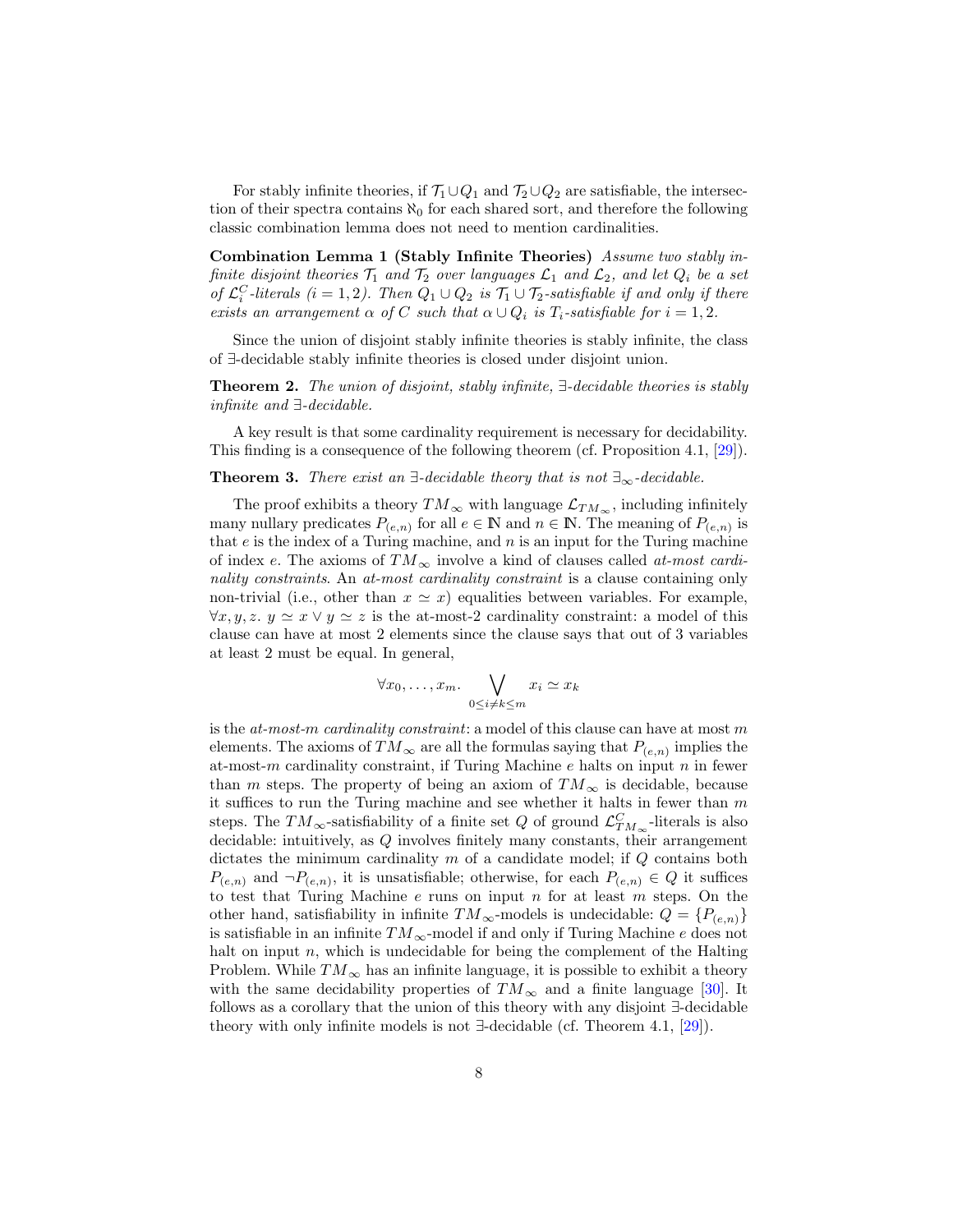**Theorem 4.** There exist  $\exists$ -decidable disjoint theories whose union is not  $\exists$ decidable.

This theorem implies that if we want to lift the stable infiniteness requirement on one or more component theories, while maintaining decidability of theory unions, we still need to impose some restrictions on the cardinality of these theories' models. Such restrictions must allow the theories to agree on the cardinality of a joint model, so that Corollary [1](#page-7-2) can apply. In the next three sections, we survey combination schemes that achieve precisely such a synchronization of the theories on models' cardinalities without imposing stable infiniteness.

### <span id="page-9-0"></span>4 Shiny Theories

The theory of uninterpreted symbols (UF) is one of the most useful theories. It is convenient to model arrays, generic functions, or other data structures described by a custom set of axiom handled separately by the reasoner through instantiation or other inferences (e.g., see Sect. [7\)](#page-17-0). This theory is shiny [\[122\]](#page-33-0), a much stronger property than being stably infinite.

**Definition 3 (Shiny Theory).** A theory  $\mathcal T$  over a one-sorted language  $\mathcal L$  is shiny if, for all sets Q of  $\mathcal{L}^C$ -literals, either the spectrum of  $\mathcal{T} \cup Q$  is empty or it is the set of all cardinalities greater than or equal to a finite cardinality mincard $\tau(Q)$  computable from Q.

For UF, if  $Q$  is unsatisfiable, the spectrum is empty. If  $Q$  is satisfiable, let s be its sort. An arrangement of the finitely many constant symbols that appear in Q determines a finite cardinality for the domain  $\mathcal{M}[s]$  of a model  $\mathcal{M}$ . A model  $\mathcal{M}'$  such that  $|\mathcal{M}'[s]| > |\mathcal{M}[s]|$  is obtained by taking a non-empty set A disjoint from  $\mathcal{M}[s]$ , and letting  $\mathcal{M}'[s]$  be  $\mathcal{M}[s] \cup A$ . M' interprets equality as identity on every pair of elements of  $A$ , and is otherwise identical to  $M$ . This is the argument showing that UF is stably infinite (e.g., see Example 10.3, [\[39\]](#page-28-11)) plus the observation that an arrangement yields a finite cardinality.

The spectrum of a shiny theory T is upward closed from mincard  $\tau(Q)$  or upward closed for short: if  $Q$  has a  $\mathcal{T}$ -model, it has a  $\mathcal{T}$ -model for every larger cardinality. A theory with such a spectrum is called smooth. A shiny theory also has the *finite-model property*: if a set Q of  $\mathcal{L}^C$ -literals is T-satisfiable, it is satisfiable in a finite model of  $\mathcal T$ . Consider the union of a shiny theory  $\mathcal T_1$  and an arbitrary theory  $\mathcal{T}_2$  such that  $\mathcal{T}_1$  and  $\mathcal{T}_2$  are disjoint and share the one sort s of  $\mathcal{T}_1$ . For  $\mathcal{T}_1$  and  $\mathcal{T}_2$  to agree on the cardinality of s it suffices that there is a  $\mathcal{T}_2$ -model that interprets s with a domain of sufficiently large cardinality. An at-least cardinality constraint expresses this requirement. An at-least cardinality constraint is the negation of an at-most cardinality constraint (see Sect. [3\)](#page-6-0), hence it is a conjunction of non-trivial inequalities between variables, all existentially quantified. Through Skolemization, the clausal form of an at-least cardinality constraint is a set of inequalities between constants, known as an *all-different* constraint.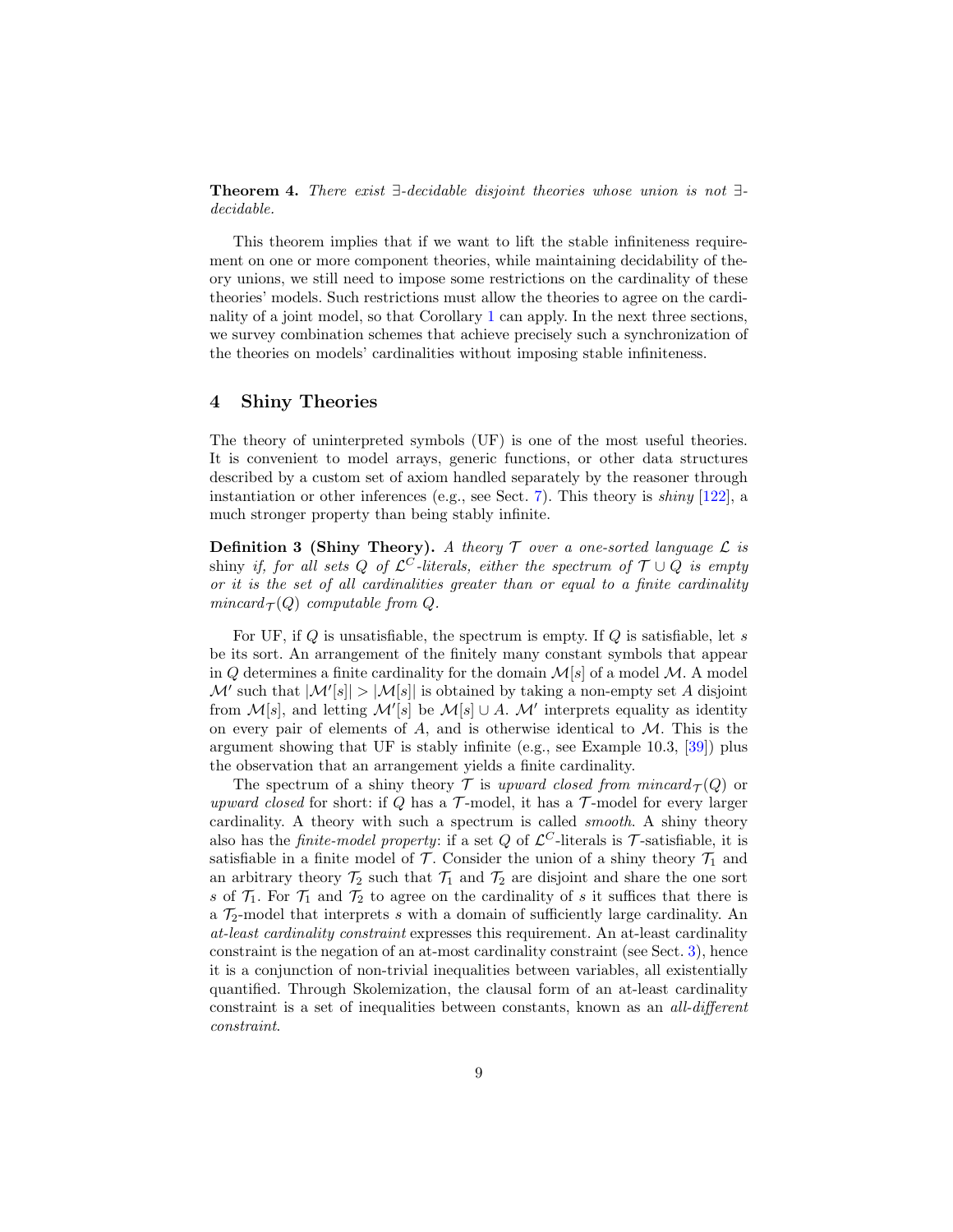Definition 4. Given a positive integer m and a sort s, an all-different constraint  $\delta_s(m)$  for sort s is a set of literals  $\{c_i \not\cong c_j \mid 1 \leq i \not= j \leq n\}$ , where  $c_1, \ldots, c_m$  are distinct fresh free constants of sort s.

For a theory  $\mathcal T$ , whose language has a sort s, and a set Q of  $\mathcal T$ -literals, Q has a  $\mathcal T$ -model that interprets s with a domain of cardinality at least m if and only if the set of literals  $Q \cup \delta_s(m)$  is  $\mathcal T$ -satisfiable. Thus, the union of a shiny theory  $\mathcal{T}_1$  and an arbitrary theory  $\mathcal{T}_2$ , sharing  $\mathcal{T}_1$ 's only sort s, is handled by testing in this manner that  $\mathcal{T}_2$  has a model M such that  $|\mathcal{M}[s]| \geq m$ , with m determined by applying  $mincard_{\mathcal{T}_1}$  to the set of  $\mathcal{T}_1$ -literals and the arrangement.

<span id="page-10-3"></span>Combination Lemma 2 (Shiny Theory) Let  $\mathcal{L}_1$  and  $\mathcal{L}_2$  be disjoint languages such that  $\mathcal{L}_1$  has only one sort s shared with  $\mathcal{L}_2$ . Assume a shiny  $\mathcal{L}_1$ -theory  $\mathcal{T}_1$  and an arbitrary  $\mathcal{L}_2$ -theory  $\mathcal{T}_2$ , and let  $Q_i$  be a set of  $\mathcal{L}_i^C$ -literals  $(i = 1, 2)$ . Then  $Q_1 \cup Q_2$  is  $\mathcal{T}_1 \cup \mathcal{T}_2$ -satisfiable if and only if there exists an arrangement  $\alpha$ of C such that  $\alpha \cup Q_1$  is  $\mathcal{T}_1$ -satisfiable and  $\alpha \cup Q_2 \cup \delta_s$  (mincard  $\tau_1(\alpha \cup Q_1)$ ) is  $\mathcal{T}_2$ -satisfiable.

Since one theory is shiny and the other is arbitrary, the combination scheme is asymmetric.

Theorem 5. The union of a shiny ∃-decidable theory with an arbitrary ∃-decidable theory that shares the single sort of the shiny theory is ∃-decidable.

The generalization of shininess to many-sorted theories leads to politeness (see Section  $6$ ). Several other theories have a spectrum that is not upward closed, but satisfies other useful properties for asymmetric combination schemes, as captured by the concept of gentleness in the next section.

#### 5 Gentle Theories

By weakening the requirements on the spectrum of theories, more theories can take part in asymmetric combinations. Gentleness is weaker than shininess and captures several other interesting ∃-decidable theories [\[60\]](#page-29-9).

<span id="page-10-1"></span>**Definition 5.** A theory  $\mathcal T$  over a one-sorted language  $\mathcal L$  is gentle if, for all sets Q of  $\mathcal{L}^C$ -literals, the spectrum of  $\mathcal{T} \cup Q$  is computable and is equal to

- <span id="page-10-0"></span>1. Either a finite set of finite cardinalities, or
- <span id="page-10-2"></span>2. A co-finite set of cardinalities given by the union of a finite set of finite cardinalities and the set of all (finite and infinite) cardinalities greater than a computable finite cardinality.

A gentle theory  $\mathcal T$  is not necessarily stably infinite, since a  $\mathcal T$ -satisfiable set of literals may have only finite models by Case [\(1\)](#page-10-0) of Definition [5.](#page-10-1) A shiny theory is gentle, since it satisfies Case [\(2\)](#page-10-2) of Definition [5](#page-10-1) with an empty set of finite cardinalities. Thus, UF is gentle. Conversely, the spectrum of a gentle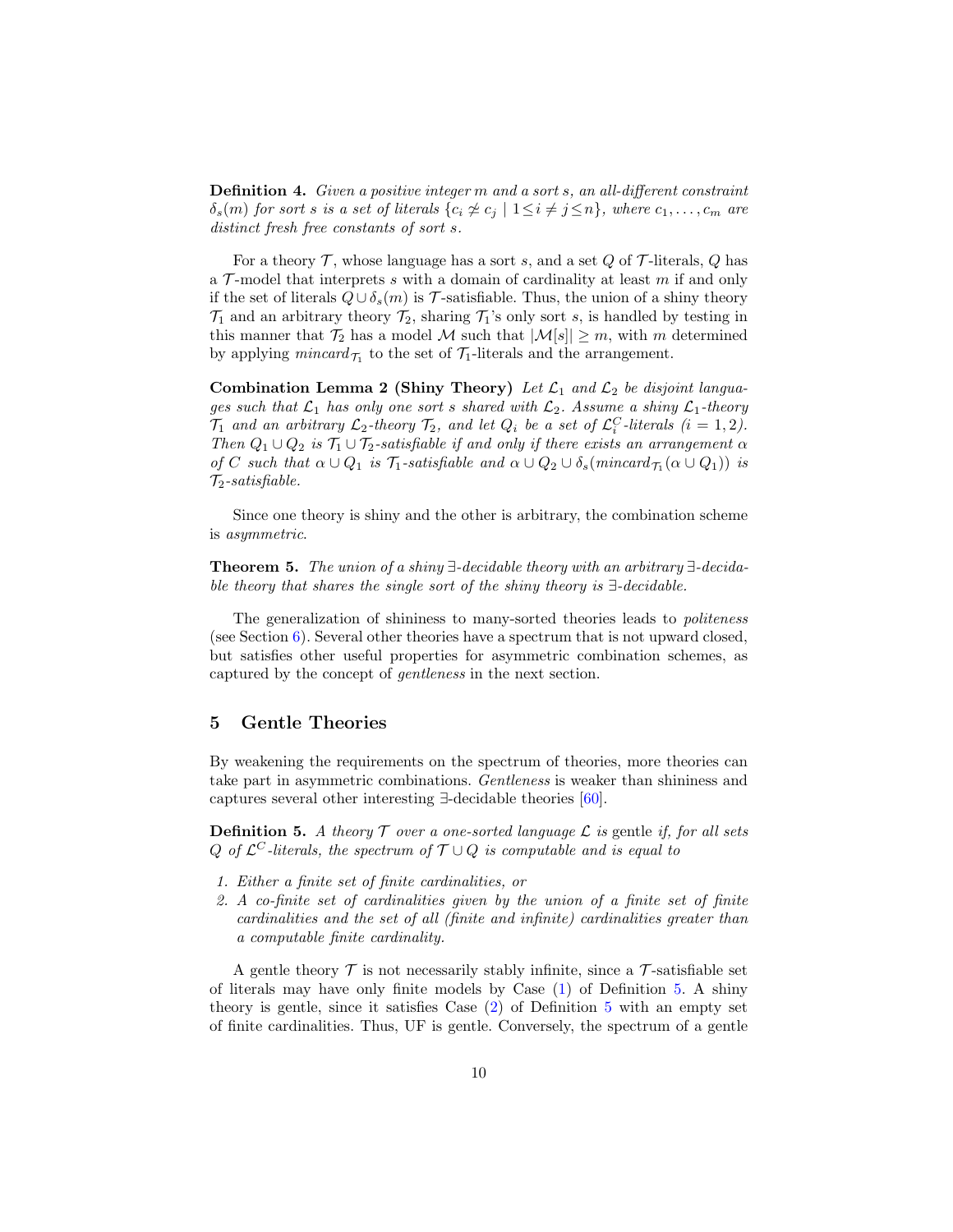theory is like the spectrum of a shiny theory with the addition of finitely many finite cardinalities. Gentle theories are ∃-decidable, and theories in the Bernays-Schönfinkel-Ramsey class (axioms of the form  $\exists^*\forall^*\varphi$ , where  $\varphi$  is quantifier-free and without occurrences of non-nullary function symbols),  $L\ddot{o}wenheim \ class$  (axioms in first-order relational monadic logic, i.e., no non-nullary functions and only unary predicates), and  $FO^2$  class (axioms with only two variables and no non-nullary functions) are gentle [\[60\]](#page-29-9).

#### Theorem 6. The union of disjoint gentle theories is gentle.

The proof (see  $[60]$ ) rests on the observation that the intersection of the spectra of gentle theories is a spectrum that satisfies Definition [5.](#page-10-1)

Let  $mincard_{\mathcal{T}}$  be the partial function from sets of  $\mathcal{T}$ -literals to cardinal numbers defined by mincard  $\tau(Q)=k$ , if k is the smallest non-zero finite cardinality such that the spectrum of  $\mathcal{T} \cup Q$  is upward closed from k. If Q is  $\mathcal{T}$ -unsatisfiable, or the spectrum of  $\mathcal{T} \cup Q$  is bounded and only contains a finite number of finite cardinalities, then  $mincard_{\mathcal{T}}(Q)$  is undefined. Let  $fincard_{\mathcal{T}}$  be the function that maps a set  $Q$  of  $\mathcal T$ -literals to a finite, possibly empty, set of finite cardinalities of  $\mathcal T$ -models of  $Q$  as follows: (i) if the spectrum of  $\mathcal T\cup Q$  is empty,  $\mathit{fincard}_{\mathcal T}(Q)$ is empty; (ii) if the spectrum of  $\mathcal{T} \cup Q$  is finite,  $\text{f}n\text{card}_{\mathcal{T}}(Q)$  is the spectrum of  $\mathcal{T} \cup Q$ ; (iii) otherwise, fincard  $\tau(Q)$  is the set of the cardinalities in the spectrum of  $\mathcal{T} \cup Q$  that are strictly smaller than  $mincard_{\mathcal{T}}(Q)$ .

<span id="page-11-3"></span>Combination Lemma 3 (Gentle Theory) Let  $\mathcal{L}_1$  and  $\mathcal{L}_2$  be disjoint languages such that  $\mathcal{L}_1$  has only one sort s shared with  $\mathcal{L}_2$ . Assume a gentle  $\mathcal{L}_1$ -theory  $\mathcal{T}_1$  and an arbitrary  $\mathcal{L}_2$ -theory  $\mathcal{T}_2$ , and let  $Q_i$  be a set of  $\mathcal{L}_i^C$ -literals  $(i = 1, 2)$ . Then  $Q_1 \cup Q_2$  is  $\mathcal{T}_1 \cup \mathcal{T}_2$ -satisfiable if and only if there exists an arrangement  $\alpha$ of C such that  $\alpha \cup Q_1$  is  $\mathcal{T}_1$ -satisfiable and

- <span id="page-11-0"></span>1. Either mincard  $\tau_1(\alpha \cup Q_1)$  is defined and  $\alpha \cup Q_2 \cup \delta_s$  (mincard  $\tau_1(\alpha \cup Q_1)$ ) is  $\mathcal{T}_2$ -satisfiable,
- <span id="page-11-1"></span>2. Or there exists a cardinality  $k \in \text{fincard}_{\mathcal{T}_1}(Q_1 \cup \alpha)$  such that  $\alpha \cup Q_2$  is  $\mathcal{T}_2$ satisfiable in a  $\mathcal{T}_2$ -model M such that  $|\mathcal{M}[s]| = k$ .

Condition [\(1\)](#page-11-0) follows the pattern of Combination Lemma [2.](#page-10-3) For Condition [\(2\)](#page-11-1), note that for finitely axiomatized one-sorted theories, it is decidable whether there is a model of a given finite cardinality  $k$ . Indeed, there are finitely many (up to isomorphism) interpretations of cardinality  $k$  for a finite language, and it takes a finite amount of time to check whether such an interpretation satisfies the axioms. Several widely used theories are not gentle, but they can be combined with gentle theories [\[60\]](#page-29-9).

<span id="page-11-2"></span>**Theorem 7.** Given disjoint one-sorted theories  $\mathcal{T}_1$  and  $\mathcal{T}_2$ , where  $\mathcal{T}_1$  is gentle, their union  $\mathcal{T}_1 \cup \mathcal{T}_2$  is  $\exists$ -decidable, provided that:

- 1.  $\mathcal{T}_2$  also is gentle, or
- <span id="page-11-4"></span>2.  $\mathcal{T}_2$  is an  $\exists$ -decidable finitely axiomatized theory, or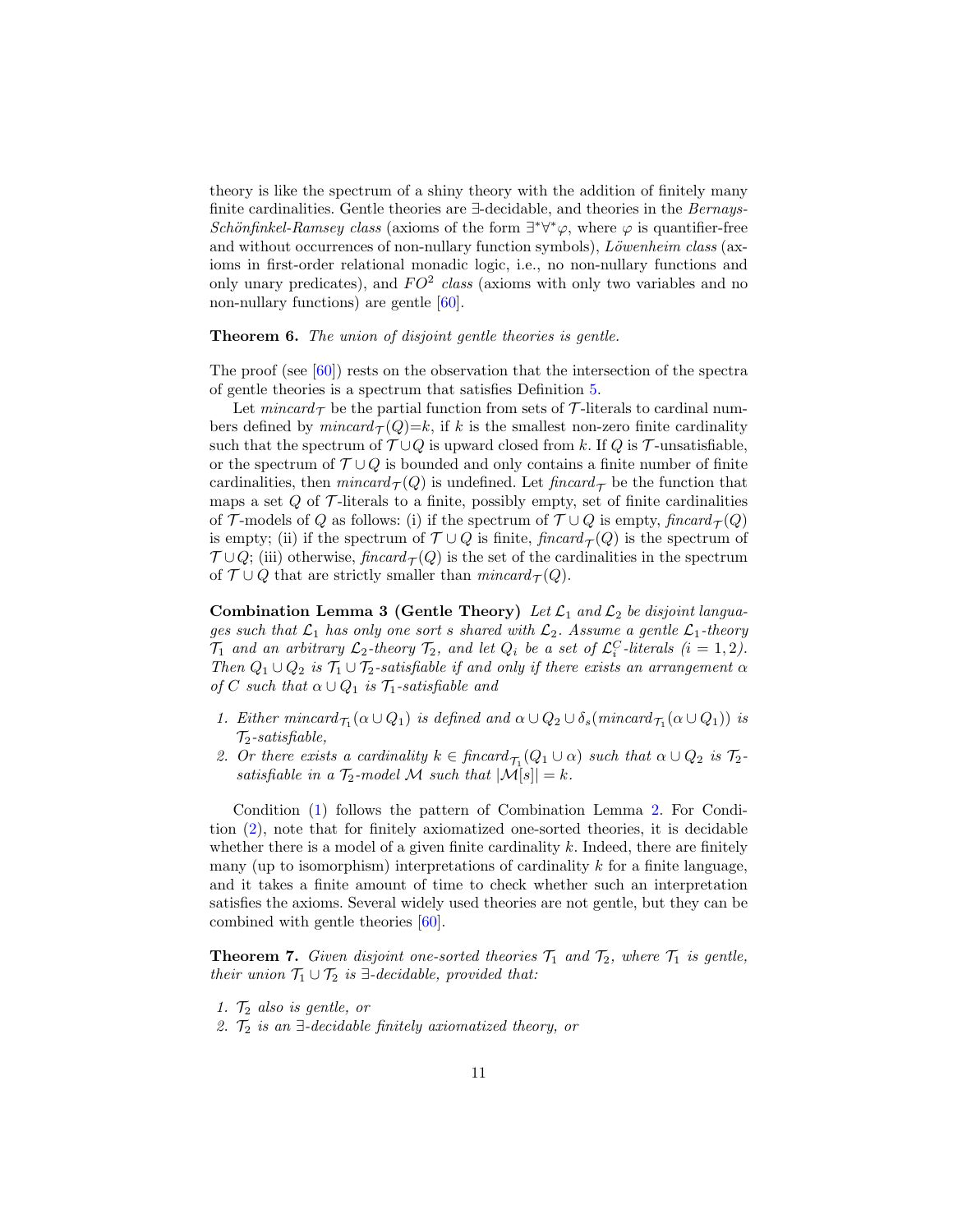### <span id="page-12-1"></span>3.  $\mathcal{T}_2$  is an  $\exists$ -decidable theory that only admits a fixed finite (possibly empty) known set of finite cardinalities for its models, and possibly infinite models.

The proof shows that in each case of Theorem [7,](#page-11-2) either Condition [\(1\)](#page-11-0) or Condition [\(2\)](#page-11-1) of Combination Lemma [3](#page-11-3) applies, possibly after some preliminary work. For example, if both  $\mathcal{T}_1$  and  $\mathcal{T}_2$  are gentle, the intersection of their spectra is computed first. In Case [\(3\)](#page-12-1), either the intersection of the finite sets of finite cardinalities admitted by the two theories is non-empty, or else the Löwenheim-Skolem theorem for first-order logic (if a theory has an infinite model, it has models for every infinite cardinality) is invoked to imply that the spectrum of  $\mathcal{T}_2$  is upward closed from some infinite cardinality. For example, the theory of arrays (e.g.,  $[95]$  and Chapter 3  $[39]$ ) belongs to Case  $(2)$  of Theorem [7,](#page-11-2) while LIA and the theory of real closed fields (RCF) fit in Case [\(3\)](#page-12-1).

Gentleness can be extended to many-sorted theories as done for  $\mathcal{P}\text{-}gentleness$ , a generalization of gentleness introduced to handle unions of non-disjoint theories sharing only unary predicates [\[43\]](#page-28-13).

#### <span id="page-12-0"></span>6 Polite Theories

Politeness can be considered as a many-sorted extension of shininess [\[108,](#page-32-8)[76\]](#page-30-4). The concept of politeness is instrumental to combine data-structure theories with an arbitrary theory of elements, as illustrated below for arrays, records, sets, and multisets. In this section, we work directly with quantifier-free formulas, instead of sets of literals. A theory is *polite* with respect to a given set  $S$  of sorts, if it is smooth and finitely witnessable with respect to  $S$ . As seen in Section [4](#page-9-0) for the one-sorted case, smooth means that it is possible to enlarge arbitrarily the S-sorted domains of a model to get another model with the desired cardinalities.

**Definition 6 (Smooth Theory).** An  $\mathcal{L}$ -theory  $\mathcal{T}$  is smooth with respect to a set  $S = \{s_1, \ldots, s_n\}$  of sorts of its many-sorted language  $\mathcal{L}$ , if:

- $-$  For all ground formulas  $\varphi$  in  $\mathcal{L}^C$ ,
- For all  $\mathcal T$ -models  $\mathcal M$  of  $\varphi$ ,
- $-$  For all cardinal numbers  $k_1, \ldots, k_n$  such that  $k_i \geq |\mathcal{M}[s_i]|$ , for  $i = 1, \ldots, n$ ,

there exists a  $\mathcal{T}\text{-model }\mathcal{N}$  of  $\varphi$  such that  $|\mathcal{N}[s_i]| = k_i$  for  $i = 1, \ldots, n$ .

Finite witnessability complements smoothness by establishing a starting point for the upward movement. The starting point is given by a finite  $\mathcal{T}$ -model obtained from formulas called finite witnesses (see Sects. [6.1](#page-14-0) and [6.2](#page-16-0) for examples).

<span id="page-12-2"></span>**Definition 7** (Finite Witness). Let S be a set of sorts of a many-sorted language  ${\cal L}$  and  ${\cal T}$  an  ${\cal L}$ -theory. Given a ground  ${\cal L}^C$ -formula  $\varphi,$  a ground  ${\cal L}^D$ -formula  $\psi$ , where  $D \supseteq C$ , is a finite witness of  $\varphi$  in  $\mathcal T$  with respect to  $\mathcal S$  if:

1. For all T-models M over  $\mathcal{L}^D$ ,  $\mathcal{M} \models (\varphi \equiv \psi)$ , and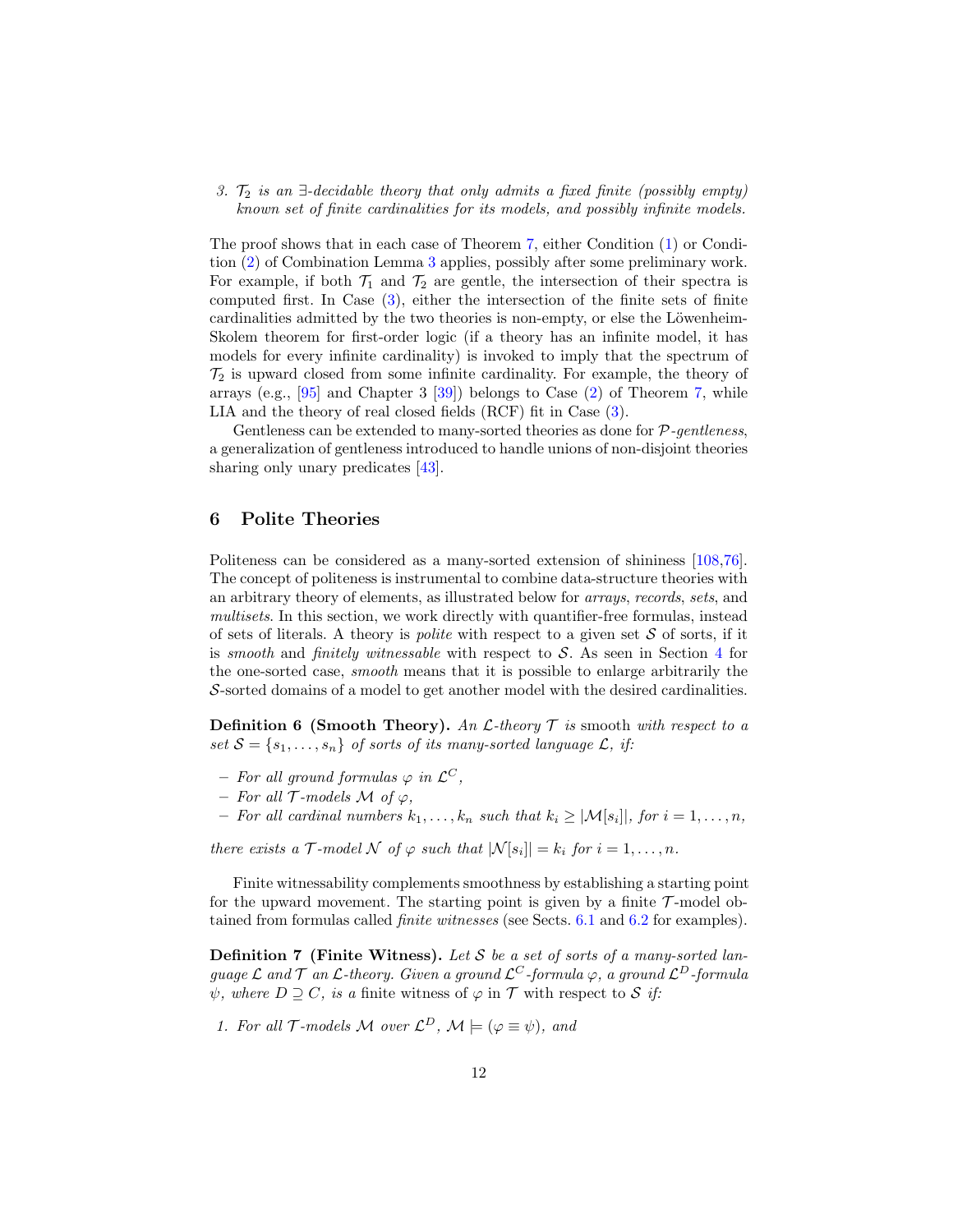2. For all arrangements  $\alpha$  of all the S-sorted constants in D, if  $\{\psi\} \cup \alpha$  is T-satisfiable then there exists a T-model  $\mathcal{M}^*$  of  $\{\psi\} \cup \alpha$  such that  $\mathcal{M}^*[s] =$  $\{\mathcal{M}^*[d] \mid d \in D, d \text{ of sort } s\}, \text{ for all } s \in \mathcal{S}.$ 

Thanks to Property (2) in this definition, finite witnesses provide the finite  $\mathcal{T}$ -model  $\mathcal{M}^*$  that is the starting point for the upward movement made possible by smoothness: for all  $s \in \mathcal{S}$ , the domain  $\mathcal{M}^*[s]$  comprises precisely the elements used to interpret the constant symbols occuring in the finite witness.

**Definition 8 (Finitely Witnessable Theory).** An  $\mathcal{L}$ -theory  $\mathcal{T}$  is finitely witnessable with respect to a set S of sorts of  $\mathcal{L}$ , if there exists a computable function witness  $such~that,$   $for~all~ground~formulas~\varphi ~in~\mathcal{L}^C,$  witness $(\varphi)$   $is~a~finite~witness$ of  $\varphi$  in  $\mathcal T$  with respect to  $\mathcal S$ .

**Definition 9 (Polite Theory).** An  $\mathcal{L}$ -theory  $\mathcal{T}$  is polite with respect to a set of sorts  $S$  of  $\mathcal{L}$ , if it is smooth and finitely witnessable with respect to  $S$ .

In the classical Nelson-Oppen procedure for disjoint stably infinite theories, it suffices to compute an arrangement of shared constants (see Sect. [3\)](#page-6-0). Polite theories allow us to extend the equality-sharing scheme to non-stably-infinite theories [\[108\]](#page-32-8), provided the procedure computes an arrangement of a larger set of constants, that includes the new ones introduced by witnesses [\[76\]](#page-30-4).

Combination Lemma 4 (Polite Theory) Let  $\mathcal{L}_1$  and  $\mathcal{L}_2$  be disjoint languages sharing a set S of sorts. Assume an  $\mathcal{L}_1$ -theory  $\mathcal{T}_1$  polite with respect to S and an arbitrary  $\mathcal{L}_2$ -theory  $\mathcal{T}_2$ . Let  $\varphi_i$  be a ground  $\mathcal{L}_i^C$ -formula  $(i = 1, 2)$ , and witness $(\varphi_1)$  be a ground formula in  $\mathcal{L}^D_1$ ,  $D\supseteq C,$  that is a finite witness of  $\varphi_1$ in  $\mathcal{T}_1$  with respect to S. Then  $\varphi_1 \wedge \varphi_2$  is  $\mathcal{T}_1 \cup \mathcal{T}_2$ -satisfiable if and only if there exists an arrangement  $\alpha$  of all S-sorted constants in D such that  $\alpha \wedge$  witness( $\varphi_1$ ) is  $\mathcal{T}_1$ -satisfiable and  $\alpha \wedge \varphi_2$  is  $\mathcal{T}_2$ -satisfiable.

The  $(\Rightarrow)$  case of the proof is straightforward. For the  $(\Leftarrow)$  case the reasoning goes as follows. First, by Property (1) of Definition [7,](#page-12-2) witness( $\varphi_1$ ) is equivalent to  $\varphi_1$  in  $\mathcal{T}_1$ . Second, by Property (2) of Definition [7,](#page-12-2) witness( $\varphi_1$ ) determines finite cardinalities for the shared sorts. Third, by smoothness of  $\mathcal{T}_1$ , it is possible to scale up these cardinalities to meet those required by the  $\mathcal{T}_2$ -model. As there is agreement on both shared constants, as provided by the arrangement, and cardinalities of shared sorts, the result follows by Theorem [1.](#page-7-0) Since one theory is polite and the other is arbitrary, the combination scheme is asymmetric.

**Theorem 8.** The union of two  $\exists$ -decidable disjoint theories is  $\exists$ -decidable, if one of them is polite with respect to the set of sorts shared by the two theories.

The main difficulty in applying this theorem is to show that a given theory is polite, and especially to show that finite witnesses can be computed for all input formulas. All known polite theories are theories of data structures. We distinguish two classes of polite data-structure theories. The first one comprises theories characterized by sets of standard interpretations, and is covered in Sect. [6.1:](#page-14-0)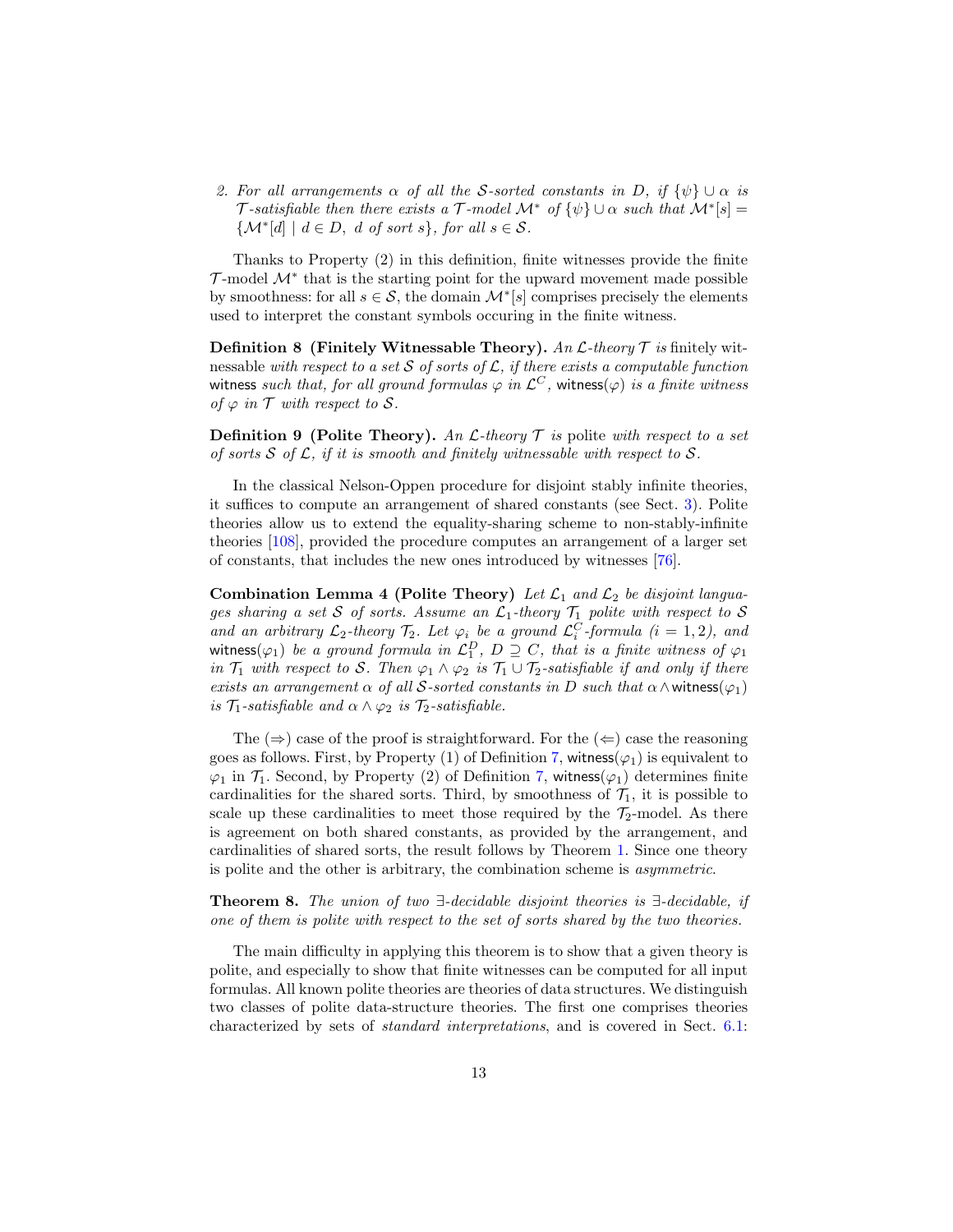the theories of arrays, records, sets, and multisets belong to this class. All these theories feature an *extensionality axiom* whereby two data structures are equal if and only if their corresponding elements are. For all these theories, a witness function can be built by using a common principle based on the translation of an inequality of data structures into some constraint on their elements. The second class includes extensions of UF with axioms such as projection, injectivity, or acyclicity, leading to axiomatizations of recursive data structures, also known as algebraic data types, and is covered in Sect. [6.2.](#page-16-0) For this second class of theories, a witness function can be defined using the saturated set of clauses computed by a superposition-based decision procedure (see Sect. [7\)](#page-17-0).

#### <span id="page-14-0"></span>6.1 Arrays, Records, Sets, and Multisets

The theory of arrays  $\mathcal{T}_{array}$  is an especially important example of polite theory. This theory is widely studied and usually presented as an axiomatized theory (e.g.,  $[95,4,2,40,39,3]$  $[95,4,2,40,39,3]$  $[95,4,2,40,39,3]$  $[95,4,2,40,39,3]$  $[95,4,2,40,39,3]$  $[95,4,2,40,39,3]$ ). Its language  $\mathcal{L}_{array}$  has a sort elem for elements, a sort index for indices, a sort array for arrays, and the function symbols read: array  $\times$  index  $\rightarrow$ elem and write: array  $\times$  index  $\times$  elem  $\rightarrow$  array. Semantically, an array is seen as a function  $a: I \to E$  from some set of *indices* to some set of *elements*. We use the notation  $E^I$  for the set of functions from I to E. Consider an  $\mathcal{L}_{array}$ -interpretation M with domains  $M[\text{elem}] = E$  and  $M[\text{index}] = I$ . M interprets a term of sort array as a function  $a: I \to E$ . However, arrays can be updated, and  $\mathcal{L}_{array}$  employs the function write to represent such an update. For the interpretation of write, a function  $a_{i\mapsto e} : I \to E$  is defined as follows:  $a_{i\mapsto e}(i) = e$  and  $a_{i\mapsto e}(j) = a(j)$ , for  $j \neq i$ . Then, a standard  $\mathcal{L}_{array}$ -interpretation M is an  $\mathcal{L}_{array}$ -interpretation such that:  $\mathcal{M}[array] = (\mathcal{M}[elem])^{\mathcal{M}[index]}, \, \mathcal{M}[read](a,i) = a(i) \text{ for all } a \in \mathcal{M}[array] \text{ and}$  $i \in \mathcal{M}$ [index], and  $\mathcal{M}$ [write] $(a, i, e) = a_{i\mapsto e}$  for all  $a \in \mathcal{M}$ [array],  $i \in \mathcal{M}$ [index], and  $e \in \mathcal{M}$ [elem].  $\mathcal{T}_{array}$  is the  $\mathcal{L}_{array}$ -theory characterized by the *class of all* standard array-structures. The following extensionality axiom is  $\mathcal{T}_{array}$ -valid:

 $\forall x, y$ : array.  $(x \simeq y) \equiv (\forall z$ : index. read $(x, z) \simeq$  read $(y, z)$ ).

The clausal form of its  $(\Leftarrow)$  direction is  $x \simeq y \lor \text{read}(x, sk(x, y)) \ncong \text{read}(y, sk(x, y)),$ where the Skolem term  $sk(x, y)$  represents the index where x and y differ, the "witness" that the two arrays are different. A finite witness of a set  $Q$  of  $\mathcal{T}_{\text{array}}$ literals is constructed by replacing each array-sorted inequality  $l \not\approx r$  in Q with read(l, i)  $\not\cong$  read(r, i), where i is a new constant symbol of sort index. This transformation originated as a reduction of the satisfiability of sets of ground literals in  $\mathcal{T}_{\text{array}}$  with extensionality to the satisfiability of sets of ground literals in  $\mathcal{T}_{\text{array}}$ without extensionality  $[4]$ : using a Skolem constant i in place of the compound Skolem term  $sk(x, y)$  preserves equisatisfiability. Intuitively, adding constants to name the positions where arrays differ suffices to glean from the number of constants occurring in the set of literals the minimum cardinalities for sorts elem and index, leading to the following politeness result [\[108\]](#page-32-8).

<span id="page-14-1"></span>**Theorem 9.**  $\mathcal{T}_{array}$  is polite with respect to {elem, index}.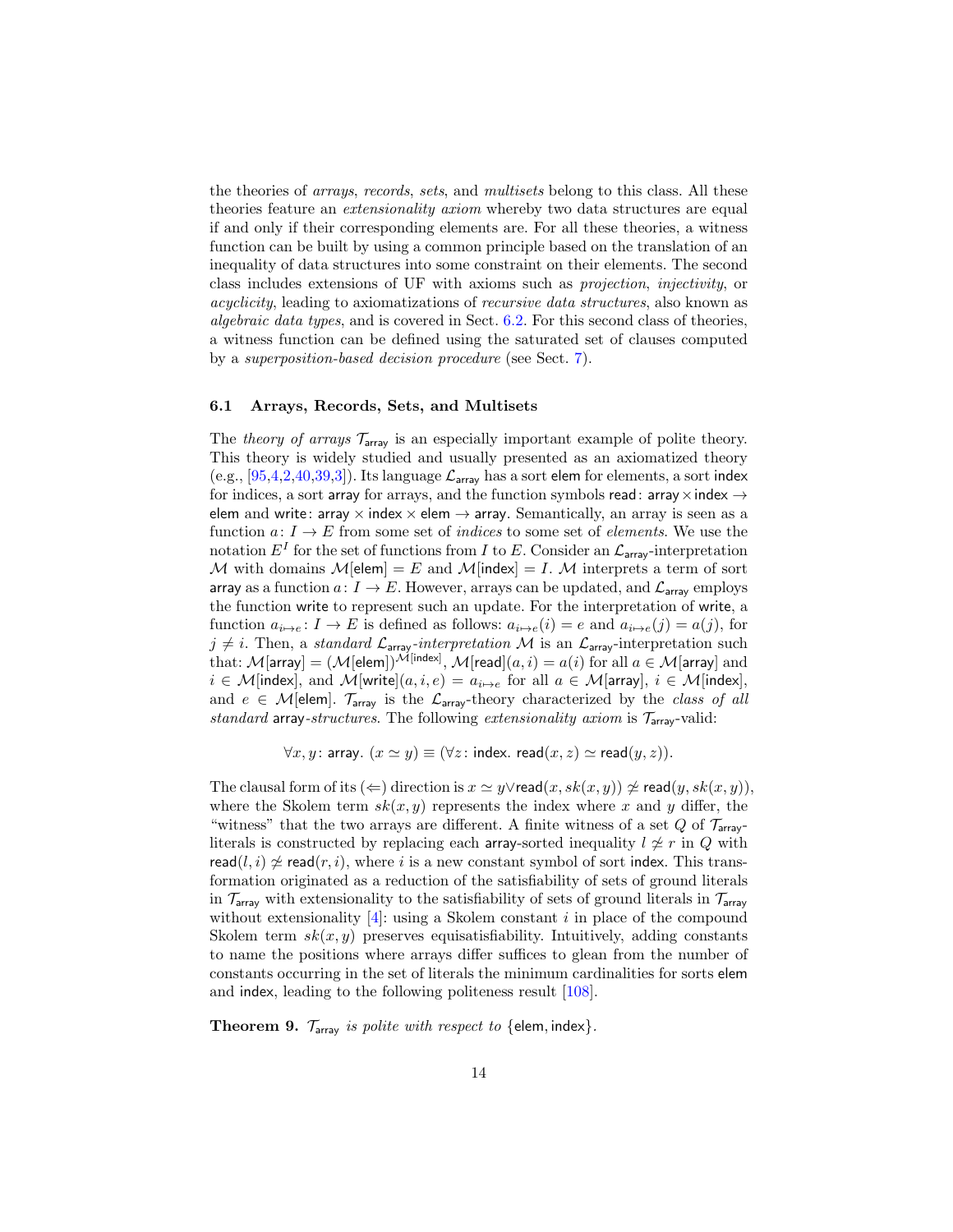Basically,  $\mathcal{T}_{array}$  inherits smoothness with respect to {elem, index} from the shininess of UF. Once extensionality has been eliminated, the reasoning focuses solely on equality of indices and elements. The remaining occurrences of write can be eliminated by a case analysis with respect to the read-over-write axioms, on whether the index-sorted argument of read is equal or different from that of the nested write (see Sect. 9.5, [\[39\]](#page-28-11)). Once all occurrences of write have been eliminated,  $\mathcal{T}_{array}$  essentially reduces to UF, as a term read(*l*, *i*) can be written as  $f_a(l)$ , by introducing a free function symbol  $f_a$  for every array-term l (e.g., Chapter 9, [\[39\]](#page-28-11)).

Records aggregate attribute-value pairs and resemble arrays if attributes are considered as indices  $[2,108,3]$  $[2,108,3]$  $[2,108,3]$ : if there are *n* attributes, the set of "indices" has cardinality n. The theory of records  $\mathcal{T}_{\text{rec}}$  has a language  $\mathcal{L}_{\text{rec}}$  with a sort rec for records, a sort elem for values, and a pair of read and write function symbols for each attribute:  $\mathsf{read}_i \colon \mathsf{rec} \to \mathsf{elem}$  and  $\mathsf{write}_i \colon \mathsf{rec} \times \mathsf{elem} \to \mathsf{rec},$  for  $i = 1, \ldots, n$ . A standard rec-interpretation M is an  $\mathcal{L}_{\text{rec}}$ -interpretation such that:  $\mathcal{M}[\mathsf{rec}] = (\mathcal{M}[\mathsf{elem}])^n, \, \mathcal{M}[\mathsf{read}_i](a) = a(i) \text{ for all } a \in \mathcal{M}[\mathsf{rec}], \text{ for } i = 1, \ldots, n,$ and  $\mathcal{M}[\text{write}](a, i, e) = a_{i \mapsto e}$  for all  $a \in \mathcal{M}[\text{rec}]$  and  $e \in \mathcal{M}[\text{elem}]$ , for  $i = 1, ..., n$ .  $\mathcal{T}_{\text{rec}}$  is the  $\mathcal{L}_{\text{rec}}$ -theory characterized by the class of all standard rec-structures. The  $\mathcal{T}_{\text{rec}}$ -valid *extensionality axiom* has the following form:

 $\forall x, y$ : rec.  $(x \simeq y) \equiv (read_1(x) \simeq read_1(y) \wedge \cdots \wedge read_n(x) \simeq read_n(y)).$ 

Sets also resemble arrays if a set X,  $X \subseteq I$ , is viewed as its *characteristic* function  $X: I \to \{0,1\}$  [\[4\]](#page-26-4). The language  $\mathcal{L}_{set}$  of the theory of sets  $\mathcal{T}_{set}$  has a sort elem for set elements, a sort set for sets, and the predicate symbol ∈: elem × set  $\rightarrow$  prop. A standard set-interpretation M is an  $\mathcal{L}_{set}$ -interpretation such that  ${\cal M}[\mathsf{set}] = \mathbf 2^{{\cal M}[\mathsf{elem}]} \text{ and } {\cal M}[\in](e,x) = \mathsf{true} \text{ if and only if } x(e) = 1 \text{ for all } x \in {\cal M}[\mathsf{set}]$ and  $e \in \mathcal{M}$ [elem].  $\mathcal{T}_{set}$  is the  $\mathcal{L}_{set}$ -theory characterized by the *class of all standard* set-structures. The extensionality axiom for  $\mathcal{T}_{\text{set}}$  says that two sets are equal if and only if they contain the same elements:

$$
\forall x, y \colon \text{set. } (x \simeq y) \equiv (\forall e \colon \text{elem. } (e \in x) \equiv (e \in y)).
$$

Similarly, a multiset  $X$  with elements in  $I$  is viewed as its *multiplicity function*  $X: I \to \mathbb{N}$ . The theory of multisets  $\mathcal{T}_{\text{bag}}$  requires a language  $\mathcal{L}_{\text{bag}}$  with sorts int<sup>+</sup> for the non-negative integers, elem for multiset elements, bag for multisets, and the function symbol count: elem  $\times$  bag  $\rightarrow$  int<sup>+</sup>. A *standard*  $\mathcal{L}_{\text{bag}}$ *-interpretation* M is an  $\mathcal{L}_{\text{bag}}$ -interpretation such that:  $\mathcal{M}[\text{int}^+] = \mathbb{N}; \mathcal{M}[\text{bag}] = \mathbb{N}^{\mathcal{M}[\text{elem}]};$  and  $\mathcal{M}[\text{count}](e, x) = x(e)$  for all  $e \in \mathcal{M}[\text{elem}]$  and  $x \in \mathcal{M}[\text{bag}]$ .  $\mathcal{T}_{\text{bag}}$  is the  $\mathcal{L}_{\text{bag}}$ theory characterized by the class of all standard bag-structures, with extensionality axiom

$$
\forall x, y: \text{bag. } (x \simeq y) \equiv (\forall e: \text{elem. count}(e, x) \simeq \text{count}(e, y)).
$$

The politeness of these three theories is a corollary [\[108\]](#page-32-8) of Theorem [9.](#page-14-1)

Corollary 2. The theories  $\mathcal{T}_{\text{rec}}$ ,  $\mathcal{T}_{\text{set}}$  and  $\mathcal{T}_{\text{bag}}$  are polite with respect to {elem}.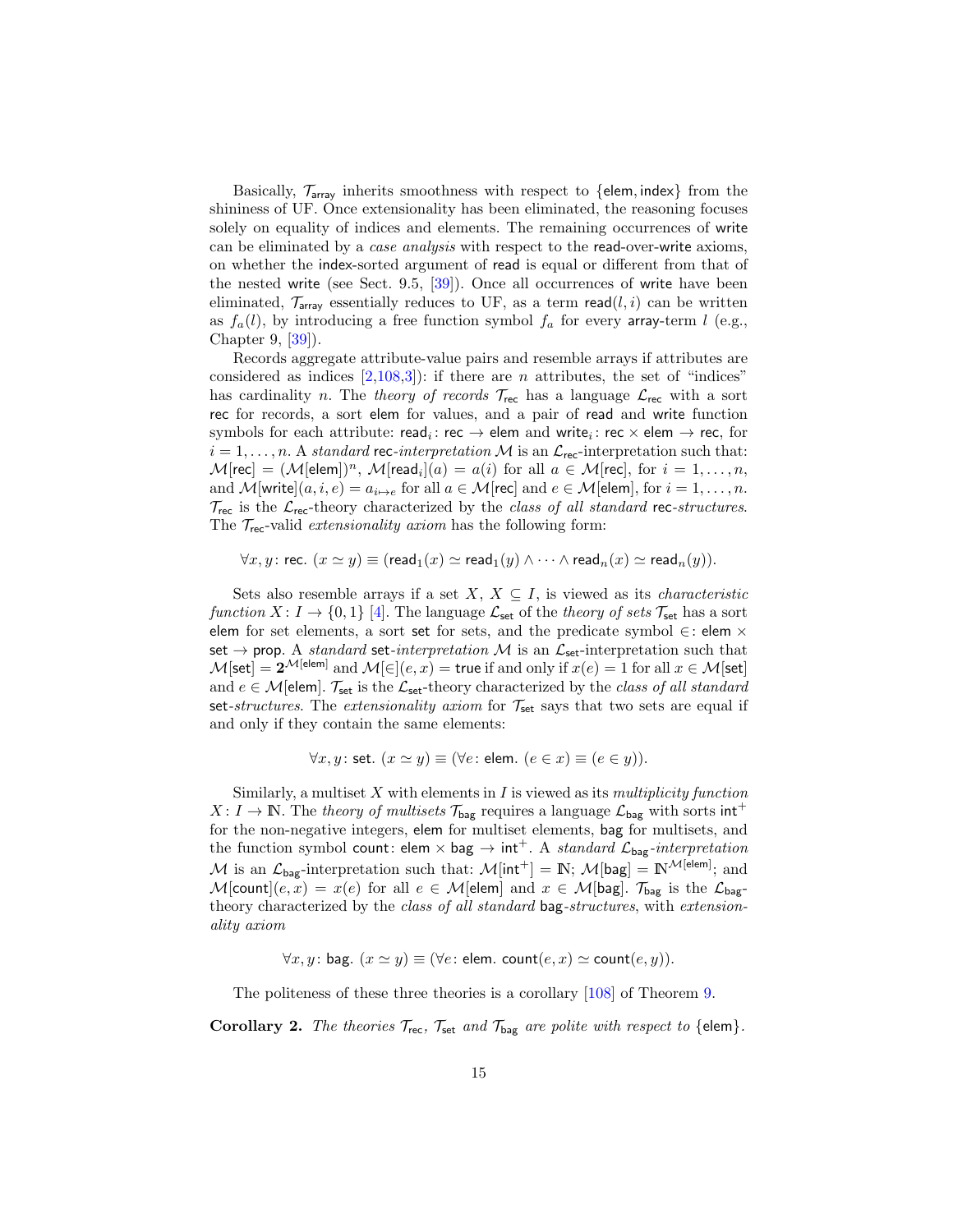In order to construct finite witnesses for sets of ground literals in these theories, the  $(\Leftarrow)$  direction of their extensionality axiom is used to translate every inequality between terms of the data-structure sort into some constraint on their elements. For records, a rec-sorted inequality  $l \not\cong r$  is replaced with read<sub>i</sub>(l)  $\not\cong$  read<sub>i</sub>(r) for some attribute i,  $1 \leq i \leq n$ : the attribute is the "witness" that the records differ. For sets, an inequality  $l \not\approx r$  between terms of sort set is translated into the literal sets  $\{e \in l, e \notin r\}$  or  $\{e \notin l, e \in r\}$ , where e is a new constant symbol of sort elem denoting an element that differentiates the sets. For multisets, a bag-sorted inequality  $l \neq r$  yields count $(e, l) \neq$  count $(e, r)$ : the new constant symbol e of sort elem denotes an element that occurs with different multiplicities in the two multisets.

#### <span id="page-16-0"></span>6.2 Recursive Data Structures

Theories of recursive data structures (RDS) [\[26,](#page-27-10)[39\]](#page-28-11), also known as theories of in-ductive data types [\[15\]](#page-27-11), or algebraic data types, are convenient to describe several types of data structures commonly used in programming languages. Classical examples are *lists* and *trees*. These theories adopt a language  $\mathcal{L}_{\text{rds}}$  with a sort struct for the data structures, and a sort elem for their elements. The set of function symbols of  $\mathcal{L}_{\text{rds}}$  is the disjoint union of a set  $\mathcal{F}_{\text{c}}$  of *constructors* and a set  $\mathcal{F}_{sel}$  of selectors. A constructor symbol  $c \in \mathcal{F}_{c}$  has the sort  $c: s_1, \ldots, s_n \to$  struct, for  $s_1, \ldots, s_n \in \{\text{elem}, \text{struct}\},\$  as a constructor takes elements and structures to build more structures. For example, in theories of lists [\[117,](#page-32-10)[100,](#page-31-10)[4,](#page-26-4)[26,](#page-27-10)[39,](#page-28-11)[3\]](#page-26-6) the constructor cons takes an element and a list, and returns the list with the given element as the head and the given list as the tail. For every constructor  $c \in \mathcal{F}_c$ of sort  $c: s_1, \ldots, s_n \to \text{struct}, \mathcal{F}_{\text{sel}}$  contains selector symbols  $\text{sel}_i^c: \text{struct} \to s_i$  for  $i = 1, \ldots, n$ . For example, in theories of lists the selectors associated to cons are named car and cdr: the first one applies to a cons-term to return the head; the second one returns the tail.

The axiomatizations of these theories may contain the following sets of axioms, where all variables are implicitly universally quantified:

- Projection axioms:  $Proj = \{ \text{sel}_i^c(c(x_1, \ldots, x_n)) \simeq x_i \mid \text{sel}_i^c \in \mathcal{F}_{\text{sel}} \},\$  that show how selectors operate as *projection operators* over selectors;
- Distinctiveness axioms: Dis={ $c(x_1,...,x_{n_c}) \not\cong d(y_1,...,y_{n_d}) \mid c, d \in \mathcal{F}_c, c \neq 0$  $d$ , where  $n_c$  and  $n_d$  are the arities of constructors c and d, respectively: these axioms state that *distinct* constructors build *distinct* data structures, so that a term whose root symbol is a constructor cannot be equal to a term whose root symbol is a distinct constructor;
- Acyclicity axioms:  $A cyc = \{x \neq t[x] \mid t \text{ is an } \mathcal{F}_{\text{c}}\text{-context}\}\,$ , where an  $\mathcal{F}_{\text{c}}\text{-context}$ is a context made only of symbols in  $\mathcal{F}_{c}$ , that is, constructors; these axioms ensures that constructors do not build cyclic structures;
- Injectivity axioms:  $Inj = \{c(x_1, \ldots, x_{n_c}) \simeq c(y_1, \ldots, y_{n_c}) \Rightarrow \bigwedge_{i=1}^{n_c} x_i \simeq y_i \mid$  $c \in \mathcal{F}_{c}$ , where  $n_c$  is the arity of constructor c; these axioms stipulate that constructors are to be interpreted as injective functions.

<span id="page-16-1"></span>The following general politeness theorem holds for these theories [\[15,](#page-27-11)[118\]](#page-32-11):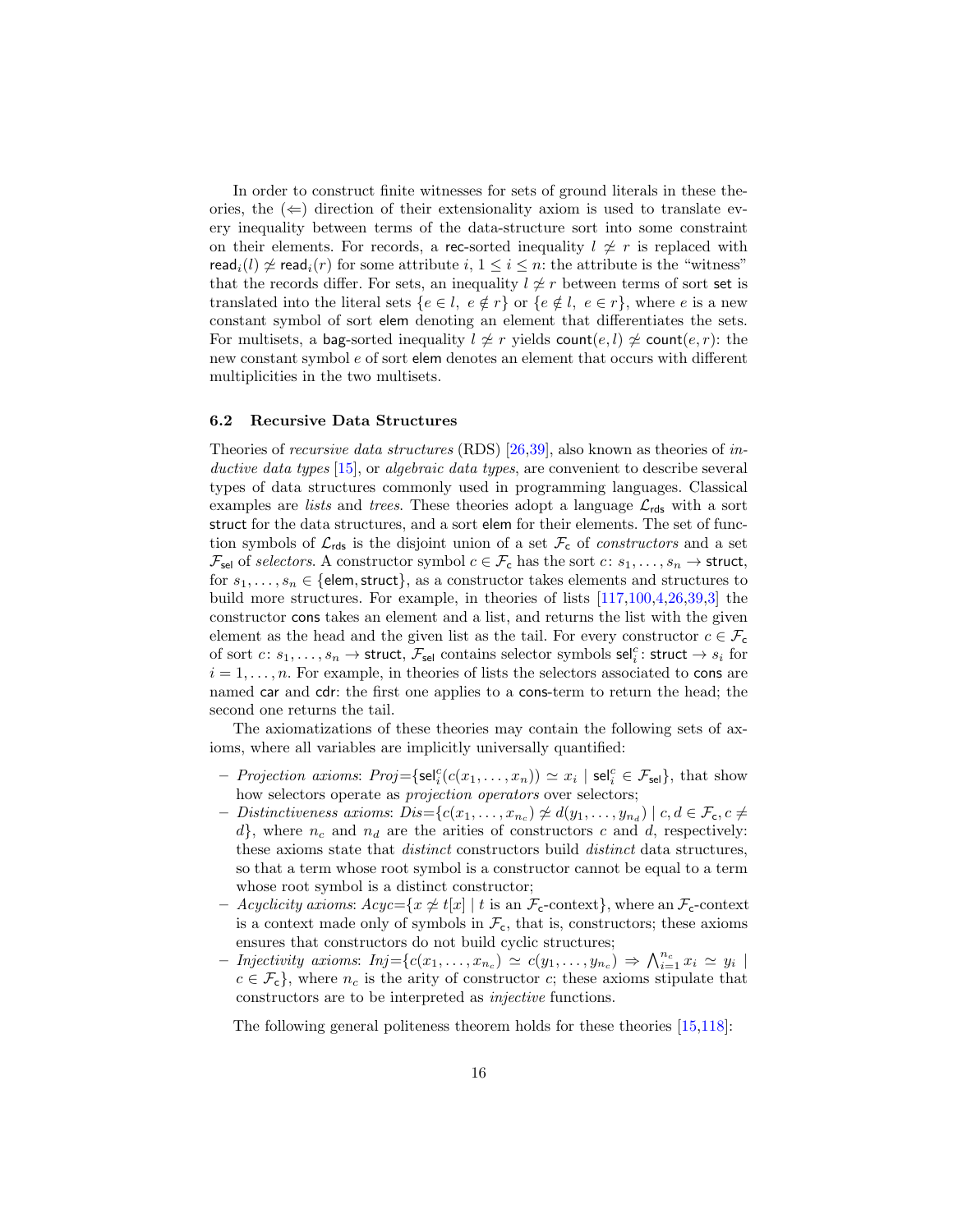**Theorem 10.** For all theories  $\mathcal{T}$  included in Inj  $\cup$  Dis, the theories  $\mathcal{T} \cup Proj$ and  $\mathcal{T} \cup \text{Acyc} \cup \text{Proj}$  are polite with respect to {elem}.

For all theories mentioned in Theorem [10](#page-16-1) a superposition-based strategy (see Sect. [7\)](#page-17-0) is a decision procedure for problems of the form  $\mathcal{T} \cup Q$ , where  $\mathcal{T}$  is the (finite) axiomatization of the theory and  $Q$  is a (finite) set of  $\mathcal{T}\text{-literals.}$ If  $\mathcal{T} \cup Q$  is satisfiable, the superposition-based strategy returns a set of clauses that is saturated (no irredundant inference applies), and contains equalities useful to construct a finite witness of Q. Dedicated tableaux-style decision procedures based on a combination of congruence closure and unification steps also exist [\[15\]](#page-27-11).

All these theories can be extended with additional axioms defining a bridging function [\[118\]](#page-32-11), such as the *length* of lists or the *size* of trees. Such a function represents a bridge between two theories: for example, a length function for lists is a bridge between a theory of lists and a theory of the integers, since the length of a list is a non-negative integer. Theories of lists and trees with bridging functions are polite theories [\[44\]](#page-29-11). These results rely on the characterization of the theory as a set of standard structures satisfying an extensionality axiom (cf. Sect. [6.1\)](#page-14-0). For example, the *theory of possibly empty lists*, with constructors nil and cons, selectors car and cdr, extensionality axiom

$$
\forall x : \text{list. } x \not\simeq \text{nil} \Rightarrow x \simeq \text{cons}(\text{car}(x), \text{cdr}(x)),
$$

and bridging function length is polite, and the bridging function helps the construction of finite witnesses [\[44\]](#page-29-11).

#### <span id="page-17-0"></span>7 Superposition-Based Decision Procedures

From the perspective of reasoning in a theory  $\mathcal T$ , theorem proving is the problem of  $\mathcal T$ -validity, approached refutationally by proving  $\mathcal T$ -unsatisfiability of the negation of the conjecture. A complete theorem-proving strategy for first-order logic is a *semidecision procedure* for  $\mathcal{T}$ -validity for all finitely axiomatized firstorder theories  $\mathcal{T}$ : termination with a proof is guaranteed for all unsatisfiable inputs  $\mathcal{T} \cup Q$ , where  $\mathcal{T}$  contains the axioms of the theory in clausal form, and Q is the clausal form of the negation of the conjecture. On the other hand, termination on satisfiable inputs is a challenge. In this section we survey termination results that allow one to apply superposition-based theorem-proving strategies to decide SMT problems for some theories  $[2,26,3,27]$  $[2,26,3,27]$  $[2,26,3,27]$  $[2,26,3,27]$ , including most of the *polite* theories described in Section [6.](#page-12-0) The central result covered in this section is a modularity theorem for termination of superposition  $[2,3]$  $[2,3]$ , that opened the way to understanding the relationship between superposition and equality sharing [\[29\]](#page-28-7), and to designing integrations of SMT-solving and theorem proving [\[24,](#page-27-12)[35,](#page-28-16)[28,](#page-28-3)[36\]](#page-28-4), yielding more decision procedures.

A theorem-proving strategy is given by an inference system, which is a set of inference rules, and a search plan, which is an algorithm that controls the application of the inference rules. We consider a class of theorem-proving strategies known in the literature under various names: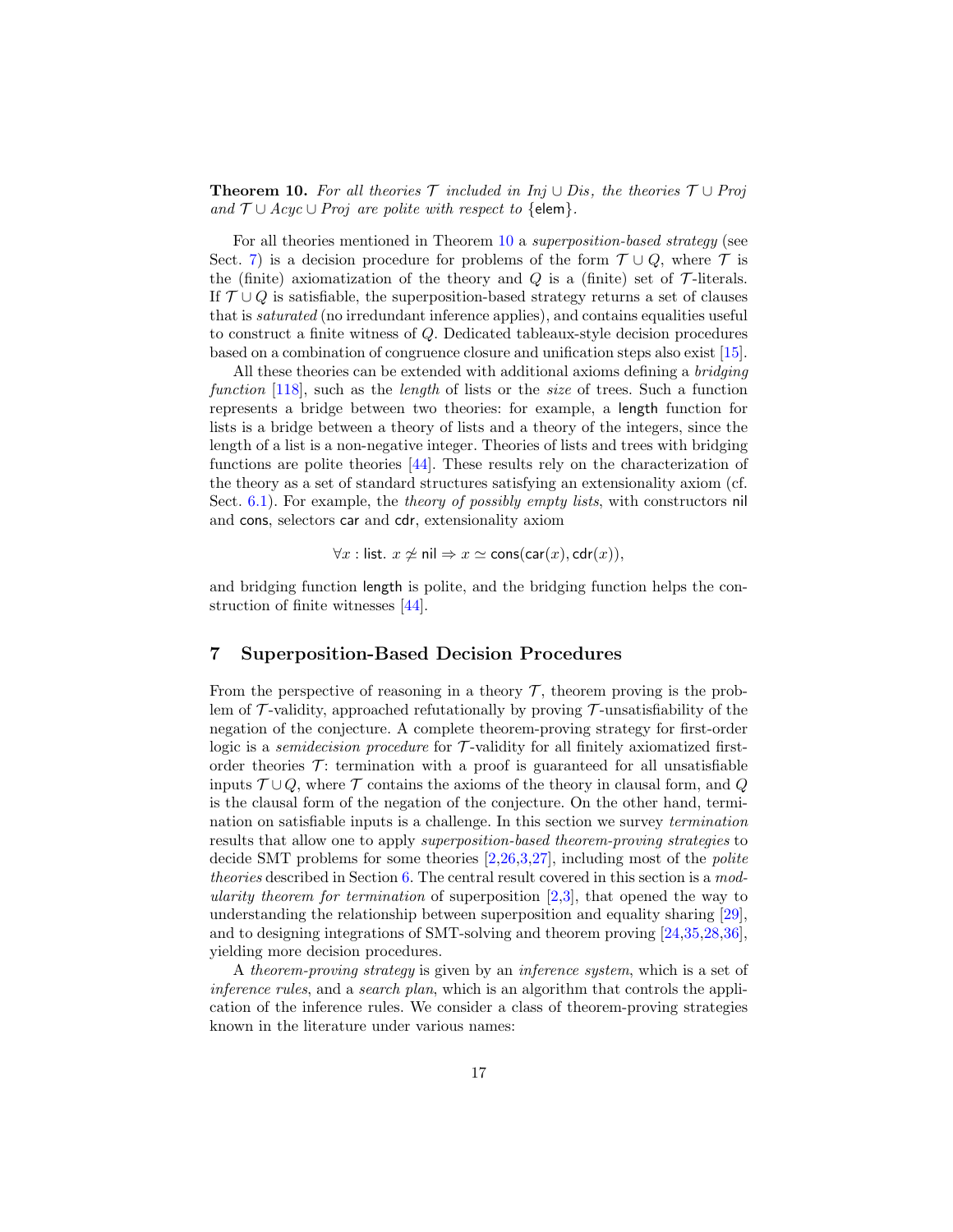- Resolution-based or superposition-based, to emphasize the main expansion inference rules,
- Rewrite-based or simplification-based or ordering-based, to highlight the removal of redundant clauses by contraction inference rules based on wellfounded orderings, and
- Completion-based or saturation-based, to convey the overall process of expanding and contracting the existing set of clauses until either a contradiction arises or no more irredundant inferences apply.

In this paper we adopt the name *superposition-based*, because the surveyed results depend mostly on the inference system, and superposition plays the main role, as equality is the only shared symbol among the theories.

| Superposition | $C \vee l[s'] \bowtie r$ | $D \vee s \simeq t$                                     | (i), (ii), (iii), (iv) |
|---------------|--------------------------|---------------------------------------------------------|------------------------|
| Reflection    | $C \vee s' \ncong s$     | $\forall l \in C : (s' \ncong s) \sigma \ncong l\sigma$ |                        |

Equational Factoring  $\frac{C \vee s \simeq t \vee s' \simeq t'}{(\overline{C}) \vee t \cdot s' \vee t' \cdot \dots \cdot t'}$  $\frac{C \vee s \preceq t \vee s \preceq t}{(C \vee t \ncong t' \vee s \simeq t')\sigma}$   $(i), \forall l \in \{s' \simeq t'\} \cup C : (s \simeq t)\sigma \nless l\sigma$ 

where  $\bowtie$  stands for either  $\cong$  or  $\neq$ ,  $\sigma$  is the most general unifier (mgu) of s and s', in superposition  $s'$  is not a variable, and the following abbreviations hold:

(i) is 
$$
s\sigma \nleq t\sigma
$$
,  
\n(ii) is  $\forall m \in D : (s \simeq t)\sigma \nleq m\sigma$ ,  
\n(iii) is  $l[s'|\sigma \nleq r\sigma$ , and  
\n(iv) is  $\forall m \in C : (l[s'] \bowtie r)\sigma \nleq m\sigma$ .  
\nSimplification  $\frac{C[l]}{C[t\sigma]} \quad s \simeq t \quad l = s\sigma$ ,  $s\sigma \succ t\sigma$ ,  $C[l] \succ (s \simeq t)\sigma$   
\nStrict Subsumption  $\frac{C}{C}$   
\nD> C  
\nDeletion  $\frac{C \vee t \simeq t}{}$ 

where  $D > C$  if  $D \ge C$  and  $C \not\ge D$ ; and  $D \ge C$  if  $C\sigma \subseteq D$  (as multisets) for some substitution  $\sigma$ . Theorem provers also apply subsumption of variants (if  $D \geq C$  and  $C \geq D$ , the oldest clause is retained) and tautology deletion (that removes clauses such as  $C \vee s \simeq t \vee s \ncong t$ .

<span id="page-18-0"></span>Fig. 1. SP: a standard superposition-based inference system.

A standard superposition-based inference system, named SP from superposition (cf. Fig. 1-2,  $[3]$ , Fig. 1,  $[27]$ , and Fig. 1,  $[36]$ ), is reported in Fig. [1:](#page-18-0)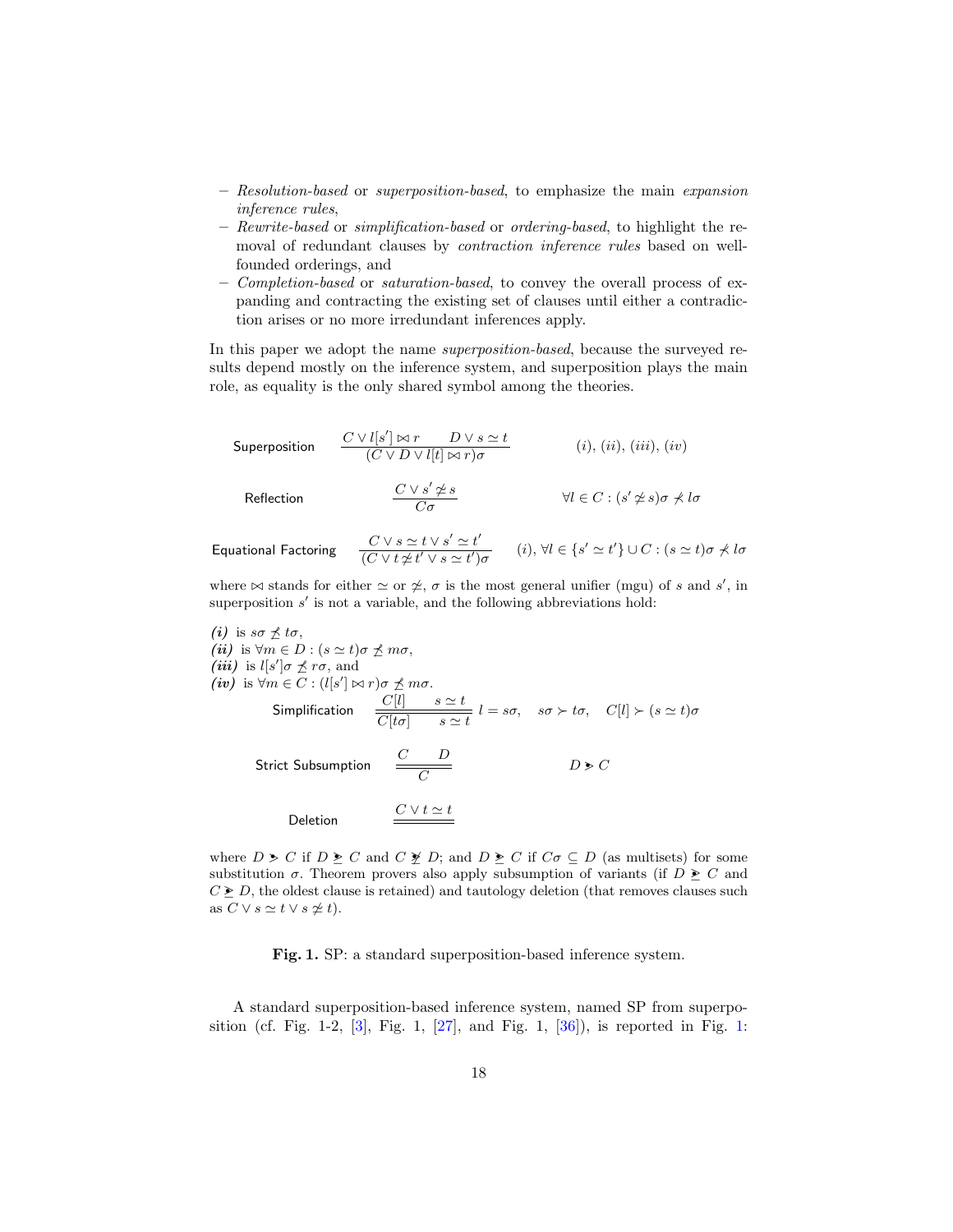expansion rules add what is below the single inference line to what is above; contraction rules replace what is above the double inference line by what is below. SP is parametric with respect to a *complete simplification ordering*  $(CSO)$ on terms, extended to literals and clauses by multiset extension. A simplification ordering is *stable*  $(l \succ r$  implies  $l\sigma \succ r\sigma$  for all terms l and r and substitutions σ), monotonic  $(l \succ r$  implies  $t[l] \succ t[r]$  for all terms l and r and contexts t), and has the *subterm property* (i.e., it contains the *strict subterm ordering*  $\triangleright$ :  $l \triangleright r$  implies  $l \triangleright r$  for all terms l and r). An ordering with these properties is well-founded. A CSO is also total on ground terms. Definitions, results, and references on orderings are accessible in several surveys (e.g., [\[54,](#page-29-12)[55\]](#page-29-13)).

The main expansion rule in SP is *superposition*, where  $l[s'] \bowtie r$   $(C \vee l[s'] \bowtie r)$ is the literal (clause) superposed into, and  $s \simeq t$  (D  $\vee$  s  $\simeq t$ ) is the literal (clause) superposed from, where  $\bowtie$  stands for either  $\cong$  or  $\not\cong$ . Depending on whether s is a variable, a constant, or a compound term, superposition is from a variable, a constant, or a compound term. Reflection captures ordered resolution with the reflexivity axiom  $\forall x. x \simeq x.$  Equational factoring allows the inference system to impose all four ordering-based restrictions listed for superposition [\[10\]](#page-27-8). The main contraction rule in SP is simplification, that performs rewriting by an equality. Subsumption eliminates a clause that is less general than another clause according to the subsumption ordering  $\triangleright$  defined in the caption of Fig. [1.](#page-18-0) Deletion removes clauses containing trivial equalities.

Superposition dates back to the late  $1960's$  [ $112,82$ ]; inference systems of this kind appear in many papers (e.g., [\[72,](#page-30-3)[113](#page-32-13)[,10,](#page-27-8)[34\]](#page-28-6)); several general treatments or surveys with additional references and historic background are available (e.g., [\[54,](#page-29-12)[106,](#page-32-14)[19](#page-27-13)[,55](#page-29-13)[,104,](#page-32-15)[22,](#page-27-9)[87](#page-31-11)[,107,](#page-32-16)[21\]](#page-27-14)). Superposition-based strategies yield decision procedures for several fragments of first-order logic (e.g., [\[63](#page-30-8)[,59\]](#page-29-14) and [\[58\]](#page-29-15) for a survey), and are implemented in many theorem-provers including, in alphabetical order, E  $[114]$ , Spass  $[124]$ , Vampire  $[84]$ , WALDMEISTER  $[70]$ , and Zipperposition [\[48\]](#page-29-16). An SP-derivation is a series

$$
Q_0 \underset{\text{SP}}{\vdash} Q_1 \underset{\text{SP}}{\vdash} \dots Q_i \underset{\text{SP}}{\vdash} Q_{i+1} \underset{\text{SP}}{\vdash} \dots,
$$

where for all  $i, i \geq 0$ , the set of clauses  $Q_{i+1}$  is derived from  $Q_i$  by applying an SPinference rule. A derivation is characterized by its  $\lim_{i} Q_{\infty} = \bigcup_{j \geq 0} \bigcap_{i \geq j} Q_i$ , that is the set of persistent clauses, those that are either input or generated at some stage, and never deleted afterwards. A derivation is a refutation if there exists an i such that  $\square \in Q_i$ , where  $\square$  is the empty clause, the contradiction in clausal form. SP is refutationally complete: whenever the input set  $Q_0$  is unsatisfiable, then there exist SP-refutations from  $Q_0$ . Inference systems are nondeterministic: multiple SP-derivations are possible from a given input set  $Q_0$ . The pairing of SP with a search plan yields an SP-strategy, and the SP-derivation generated from  $Q_0$  by an SP-strategy is unique.

Refutational completeness of the inference system is not sufficient for the completeness of a strategy: the complementary requirement on the search plan is fairness. A derivation is fair if it is guaranteed to be a refutation whenever the input set is unsatisfiable. A search plan is fair if it generates a fair derivation for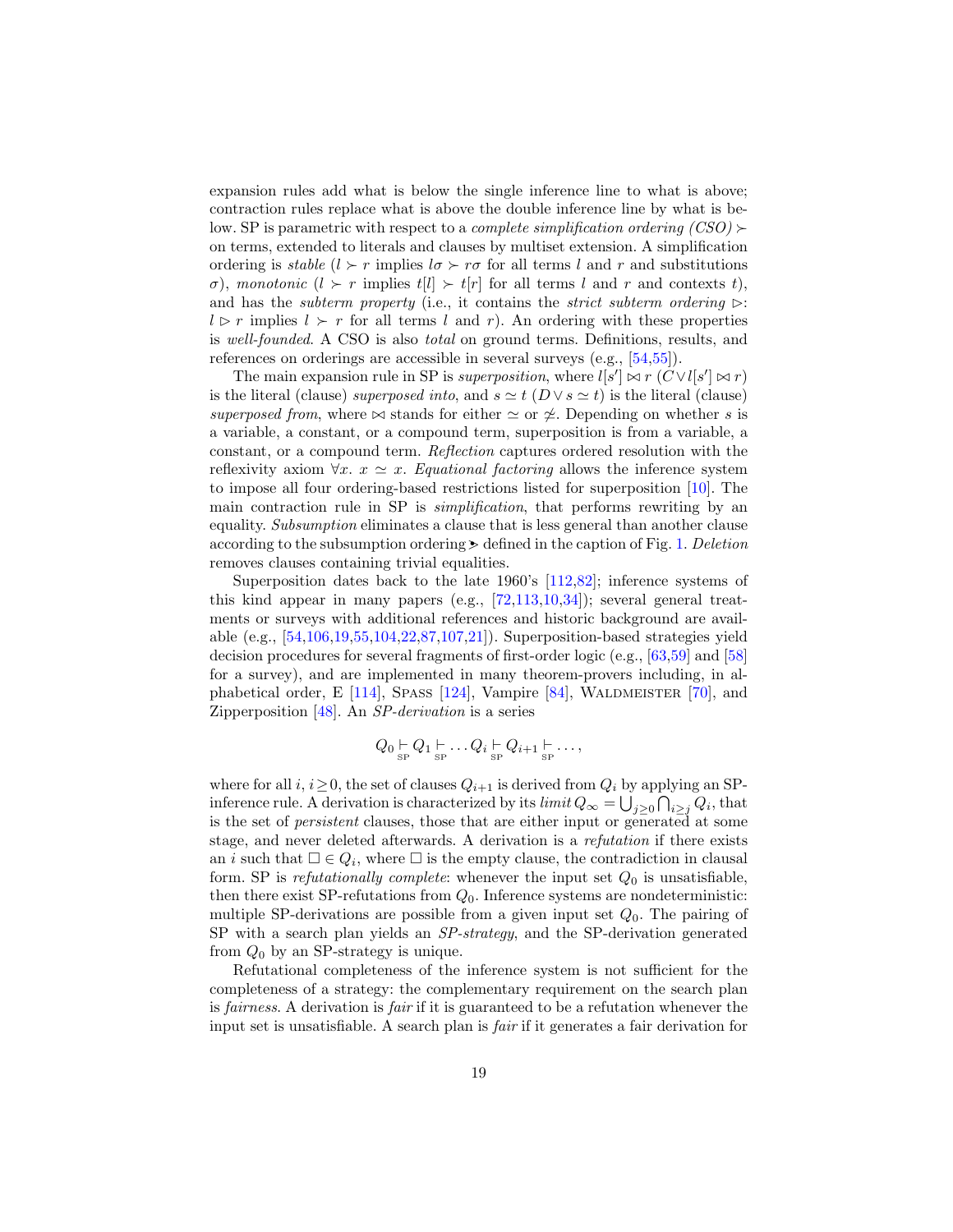all inputs. A strategy is fair if its search plan is. A strategy is complete if its inference system is refutationally complete and its search plan is fair. In practice, a derivation that considers eventually all irredundant inferences is fair, and its limit is saturated. An inference is redundant if it uses or generates redundant clauses, and irredundant otherwise. Definitions of redundancy and sufficient conditions for fairness can be given based on well-founded orderings on either clauses [\[10\]](#page-27-8) or proofs [\[34](#page-28-6)[,22\]](#page-27-9). In the sequel SP-strategy stands for complete SP-strategy.

In order to prove that an SP-strategy is a *decision procedure* for a certain class of problems, one needs to show that it is guaranteed to terminate on inputs in that class. If one shows that SP only generates finitely many clauses from such inputs, termination is guaranteed. We begin with ∃-decidability, that is, we consider T-satisfiability problems  $\mathcal{T} \cup Q$ , where T contains the axioms of the theory in clausal form and  $Q$  is a set of ground  $\mathcal T$ -literals. SP generates finitely many clauses from such problems in the theories of:

- Equality, for which  $\mathcal T$  is empty [\[86,](#page-31-13)[4](#page-26-4)[,11\]](#page-27-15),
- $-$  Non-empty possibly cyclic lists [\[4\]](#page-26-4) and possibly empty possibly cyclic lists [\[3\]](#page-26-6),
- $-$  *Arrays* with or without extensionality [\[4,](#page-26-4)[2,](#page-26-5)[3\]](#page-26-6),
- Finite *sets* with or without extensionality  $[4]$ ,
- Records with or without extensionality [\[2,](#page-26-5)[3\]](#page-26-6),
- Integer offsets and integer offsets modulo, a theory useful to describe data structures such as circular queues [\[2](#page-26-5)[,3\]](#page-26-6), and
- Recursive data structures with a constructor and  $k$  selectors [\[26\]](#page-27-10), of which integer offsets and *acyclic non-empty lists* are special cases for  $k=1$  and  $k=2$ , respectively.

Therefore, these theories are ∃-SP-decidable [\[27\]](#page-28-15), meaning that an SP-strategy is a decision procedure for ∃-decidability in these theories.

For each theory  $\mathcal T$  the proof of termination rests on an analysis of the possible SP-inferences from an input of the form  $T\cup Q$ , showing that there are only finitely many. This analysis assumes that a preprocessing phase *flattens* all literals in  $Q$ , by introducing new constant symbols and equalities, in such a way that every positive literal contains at most one occurrence of function symbol, and every negative literal contains no occurrence of function symbols. For example, the literal  $f(a) \not\approx f(b)$  yields the set of flat literals  $\{f(a) \simeq a', f(b) \simeq b', a' \not\approx b'\}$  by introducing fresh constants  $a'$  and  $b'$ .

The preprocessing phase may involve some other simple mechanical transformation, called  $\mathcal{T}$ -reduction: for example, for the theories of arrays with extensionality  $[4,2,3]$  $[4,2,3]$  $[4,2,3]$  and records with extensionality  $[2,3]$  $[2,3]$ , T-reduction replaces array-sorted, and rec-sorted, inequalities, via the introduction of "witnesses," as already described in Sect. [6.1,](#page-14-0) so that the extensionality axiom can be removed. For both theories,  $\mathcal{T}\text{-reduction preserves equisatisfiability also in the presence of}$ free function symbols, which is relevant for their union with the theory of equality, provided the sorts array and rec do not appear in the sorts of the free function symbols [\[3\]](#page-26-6). Since the presentation of recursive data structures includes infinitely many acyclicity axioms (cf. Sect.  $6.2$ ),  $\mathcal{T}$ -reduction in this case transforms the problem to an equisatisfiable problem with finitely many acyclicity axioms [\[26,](#page-27-10)[3\]](#page-26-6).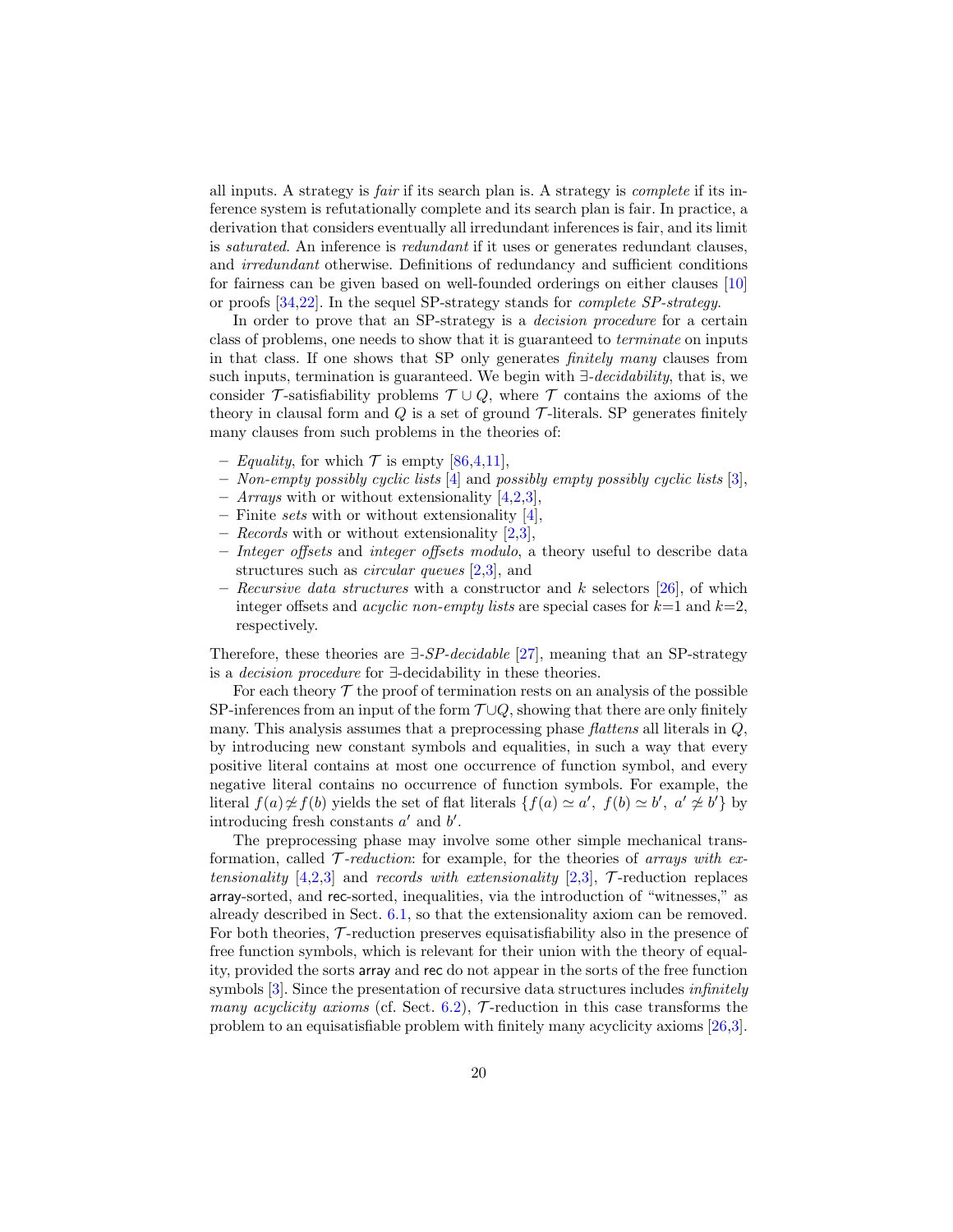For some theories, the  $\mathcal{T}$ -reduction is empty and preprocessing consists only of flattening. Also, the CSO  $\succ$  employed by SP is required to be *good*, meaning that  $t > c$  for all ground compound terms t and constants  $c \left[3,25,27\right]$  $c \left[3,25,27\right]$  $c \left[3,25,27\right]$  $c \left[3,25,27\right]$ .

Once termination is established, the complexity of the resulting superposition-based decision procedure may be characterized abstractly in terms of metasaturation [\[88](#page-31-14)[,91\]](#page-31-15). More concretely, the superposition-based decision procedures for the above mentioned theories are exponential, except for *records without ex*tensionality and integer offsets modulo [\[26,](#page-27-10)[3\]](#page-26-6). For the theory of arrays this is unavoidable, because the already mentioned case analysis over whether two in-dices are equal (see Sect. [6.1\)](#page-14-0) means that  $\mathcal{T}_{array}$ -satisfiability is as hard as SAT, and therefore has an exponential lower bound. For the theories of records with extensionality and integer offsets the superposition-based decision procedures were improved to be polynomial [\[27\]](#page-28-15), showing that there is a big difference between records and arrays complexity-wise.

The modularity problem for ∃-SP-decidability is the problem of showing that if  $\mathcal{T}_1$  and  $\mathcal{T}_2$  are ∃-SP-decidable, then  $\mathcal{T} = \mathcal{T}_1 \cup \mathcal{T}_2$  also is ∃-SP-decidable. Since  $\mathcal{T}_i$ -reduction applies separately for each theory, and flattening is harmless, the modularity of ∃-SP-decidability reduces to that of termination. The problem is to show that if SP is guaranteed to generate finitely many clauses from inputs of the form  $\mathcal{T}_i \cup Q_i$   $(i = 1, 2)$ , where  $Q_i$  is a set of ground  $\mathcal{T}_i$ -literals, then SP is guaranteed to generate finitely many clauses from inputs of the form  $\mathcal{T} \cup Q$ , where  $Q$  is a set of ground  $\mathcal T$ -literals. The issue is to find sufficient conditions for this result. Two conditions are easy:  $\mathcal{T}_1$  and  $\mathcal{T}_2$  should not share non-nullary function symbols, which is implied by their being disjoint, and the  $\text{CSO} \succ \text{should be good}$ for both theories. The key condition is that  $\mathcal{T}_1$  and  $\mathcal{T}_2$  are variable-inactive [\[2](#page-26-5)[,3\]](#page-26-6), which prevents *superposition from variables* across theories.

**Definition 10.** A clause  $\varphi$  is variable-inactive if no  $\succ$ -maximal literal in  $\varphi$  is an equality  $t \simeq x$  where  $x \notin Var(t)$ . A set of clauses is variable-inactive if all its clauses are.

Variable-inactivity is concerned only with equalities  $t \approx x$  where  $x \notin Var(t)$ , because if  $x \in Var(t)$ , the ordering-based restrictions on superposition suffice to bar superposition from x, as  $t > x$  in any ordering  $\succ$  with the subterm property.

**Definition 11.** A theory  $\mathcal T$  is variable-inactive, if for all  $\mathcal T$ -satisfiability problems  $\mathcal{T} \cup Q$  the limit of every fair SP-derivation from  $\mathcal{T} \cup Q$  is variable-inactive.

The absence of shared non-nullary function symbols prevents superposition from compound terms across theories. Thus, the only superpositions across theories are superpositions from constants into constants, and because there are finitely many constant symbols in the problem, the modularity of termination follows (cf. Theorem 5,  $[2]$ ; Theorem 4.1 and Corollary 3,  $[3]$ ).

**Theorem 11.** If theories  $\mathcal{T}_1$  and  $\mathcal{T}_2$  are disjoint, variable-inactive, and  $\exists$ -SPdecidable, then their union  $\mathcal{T}_1 \cup \mathcal{T}_2$  is  $\exists$ -SP-decidable.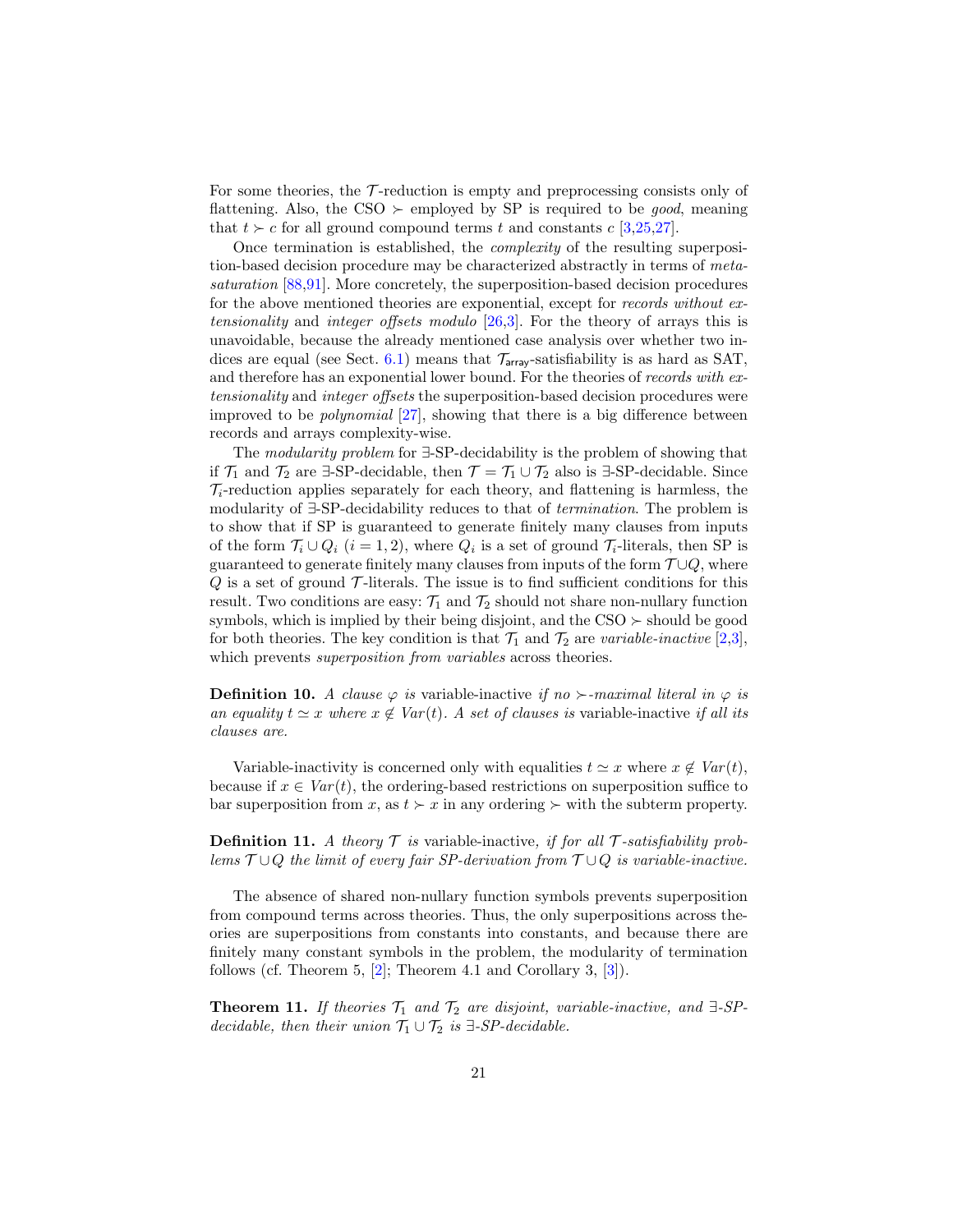All the theories above satisfy the hypotheses of this theorem and therefore their unions are  $\exists$ -SP-decidable (cf. Corollary 1, [\[2\]](#page-26-5) and Theorem 4.6, [\[3\]](#page-26-6)).

Superpositions from constants into constants across theories are superpositions from shared constants into shared constants. Also, the proof of the modularity result (see the proof of Theorem 4.1, [\[3\]](#page-26-6)) shows that the equalities superposed from are equalities between constants. Thus, the only equalities that are active across variable-inactive theories in superposition are equalities between shared constants. This suggests an analogy with equality sharing, where the decision procedures can build an arrangement for stably infinite theories by propagating only clauses made of equalities between shared constants (e.g., Sect. 10.3, [\[39\]](#page-28-11)). Theorem-proving strategies do not require stable infiniteness upfront. However, variable-inactivity implies stable-infiniteness, a finding that reinforces the analogy between superposition and equality sharing, and the intuition that they capture the same essential features of reasoning in a union of theories. The discovery that variable-inactivity implies stable-infiniteness descends from a lemma showing that superposition has the power of revealing the lack of infinite models by generating at-most cardinality constraints (cf. Lemma 5.2, [\[29\]](#page-28-7)).

Lemma 1. A finite satisfiable set of clauses Q admits no infinite models if and only if the limit of every fair SP-derivation from Q contains an at-most cardinality constraint.

Since an at-most cardinality constraint is not variable-inactive, the result that variable-inactivity implies stable-infiniteness follows (cf. Theorem 4.5, [\[3\]](#page-26-6)).

**Theorem 12.** If a theory  $\mathcal T$  is variable-inactive, then it is stably infinite.

Indeed, if  $\mathcal T$  is not stably-infinite, there is a quantifier-free  $\mathcal T$ -satisfiable  $\mathcal T$ formula  $\varphi$  with no infinite T-model. By the above lemma, the limit of every fair SP-derivation from the clausal form of  $\mathcal{T} \cup {\varphi}$  contains an at-most cardinality constraint, and  $\mathcal T$  is not variable-inactive.

We consider next  $\mathcal T$ -satisfiability problems  $\mathcal T \cup Q$  where  $\mathcal T$  contains the axioms of the theory in clausal form and  $Q$  is a set of ground  $\mathcal T$ -clauses. If SP is guaranteed to generate finitely many clauses from these problems, an SP-strategy is a decision procedure for the  $\mathcal T$ -satisfiability of quantifier-free formulas and theory  $\mathcal T$  is SP-decidable. Results of this kind are obtained by replacing variable inactivity with a stronger property named subterm inactivity: the theories of equality, arrays with or without extensionality, possibly augmented with an injectivity predicate, a swap predicate, or both, finite sets with or without extensionality, recursive data structures, and their unions, are shown to be SP-decidable in this manner  $[25,23]$  $[25,23]$ . Other variable-inactive theories, such as *possibly empty* lists, records, and integer offsets modulo, are not subterm-inactive. By a simpler approach [\[27\]](#page-28-15) it is possible to show that variable-inactivity alone suffices for SP-decidability (cf. Theorem 3.5, [\[27\]](#page-28-15)).

**Theorem 13.** If a theory  $\mathcal T$  is variable-inactive and  $\exists$ -SP-decidable, then it is SP-decidable.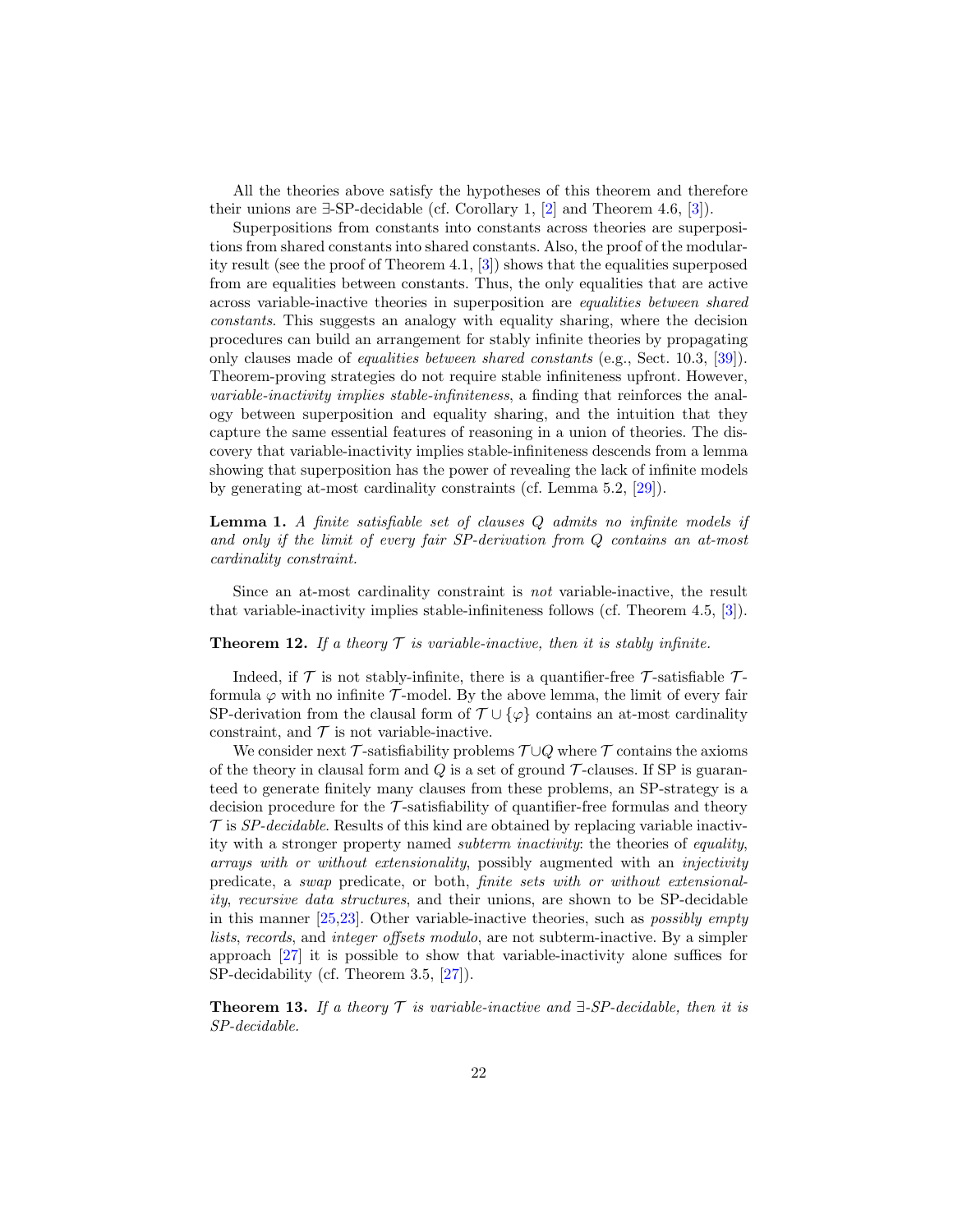Furthermore, for arrays with or without extensionality, records with or without extensionality, integer offsets, and their unions, superposition can be a preprocessor for an SMT-solver: the problem is decomposed in such a way that superposition is applied only to the axiomatization  $\mathcal T$  and ground unit  $\mathcal T$ -clauses, realizing an inference-based reduction of  $\mathcal T$  to the theory of equality [\[24,](#page-27-12)[28\]](#page-28-3).

Although the results surveyed in this section were obtained for languages where equality is the only predicate, it is simple to generalize them to languages with more predicate symbols (see  $[36]$ , Section 3). The discovery that variableinactivity implies stable infiniteness is rich in implications. Variable-inactivity and meta-saturation [\[88,](#page-31-14)[91\]](#page-31-15) were used to test for stable infiniteness [\[81,](#page-30-10)[90\]](#page-31-16). A superposition-based decision procedure for a variable-inactive theory can be a component of an equality-sharing combination: this is a theoretical underpinning for a method named  $DPLL(\Gamma + \mathcal{T})$  [\[35](#page-28-16)[,36\]](#page-28-4) which integrates a superpositionbased inference system  $\Gamma$  into the DPLL( $\mathcal{T}$ ) framework for SMT [\[103,](#page-32-6)[13](#page-27-7)[,85\]](#page-31-5).  $DPLL(\Gamma+\mathcal{T})$  handles axiomatized theories by superposition and built-in theories by  $DPLL(\mathcal{T})$ . Superposition offers complete reasoning about quantifiers, decision procedures for some axiomatized theories, and it can detect the lack of infinite models. DPLL $(T+T)$  also enriches DPLL $(T)$  with *speculative inferences* to yield decision procedures for more theories and unions of theories.

## <span id="page-23-0"></span>8 CDSAT: An Overview

The philosophy of equality sharing is to combine decision procedures as blackboxes. Clearly, black-box combination has advantages: existing procedures can be combined without modifying them, and their communication can be minimized. In equality sharing, communication is limited to the propagation of disjunctions of equalities between shared constants (e.g., Sect. 10.3, [\[39\]](#page-28-11)). The DPLL(T) framework for SMT [\[103,](#page-32-6)[13,](#page-27-7)[85\]](#page-31-5) extends this philosophy to the interaction between the conflict-driven clause learning (CDCL) procedure for SAT-solving [\[49,](#page-29-7)[93](#page-31-3)[,94\]](#page-31-4) and the equality-sharing-based  $\mathcal T$ -decision procedure, where  $\mathcal T$ is a union of theories. An *abstraction function* maps  $\mathcal{T}$ -atoms to propositional atoms and its inverse performs the opposite translation. Every disjunction propagated by the  $\mathcal T$ -decision procedure is handled by the CDCL procedure, which searches for a propositional model of the set of clauses. The current candidate model is represented as an assignment, called *trail*:

$$
\Gamma = u_1 \leftarrow \mathfrak{b}_1, \dots, u_m \leftarrow \mathfrak{b}_m,
$$

where, for all  $i, 1 \leq i \leq m$ ,  $u_i$  is a propositional atom and  $\mathfrak{b}_i$  is either true or false. The  $\mathcal T$ -decision procedure contributes by signalling that a subset of these Boolean assignments implies in  $\mathcal T$  either a contradiction ( $\mathcal T$ -conflict), or another Boolean assignment to an existing  $\mathcal{T}$ -atom, which is thus added to the trail  $(\mathcal{T}\text{-}propaqation).$ 

Some decision procedures for fragments of arithmetic are conflict-driven theory procedures, in the sense that they generalize features of CDCL to theory reasoning [\[126,](#page-33-3)[123,](#page-33-4)[96,](#page-31-17)[83](#page-31-18)[,47,](#page-29-17)[78](#page-30-11)[,79](#page-30-12)[,69,](#page-30-13)[80\]](#page-30-14). They assign values to first-order variables,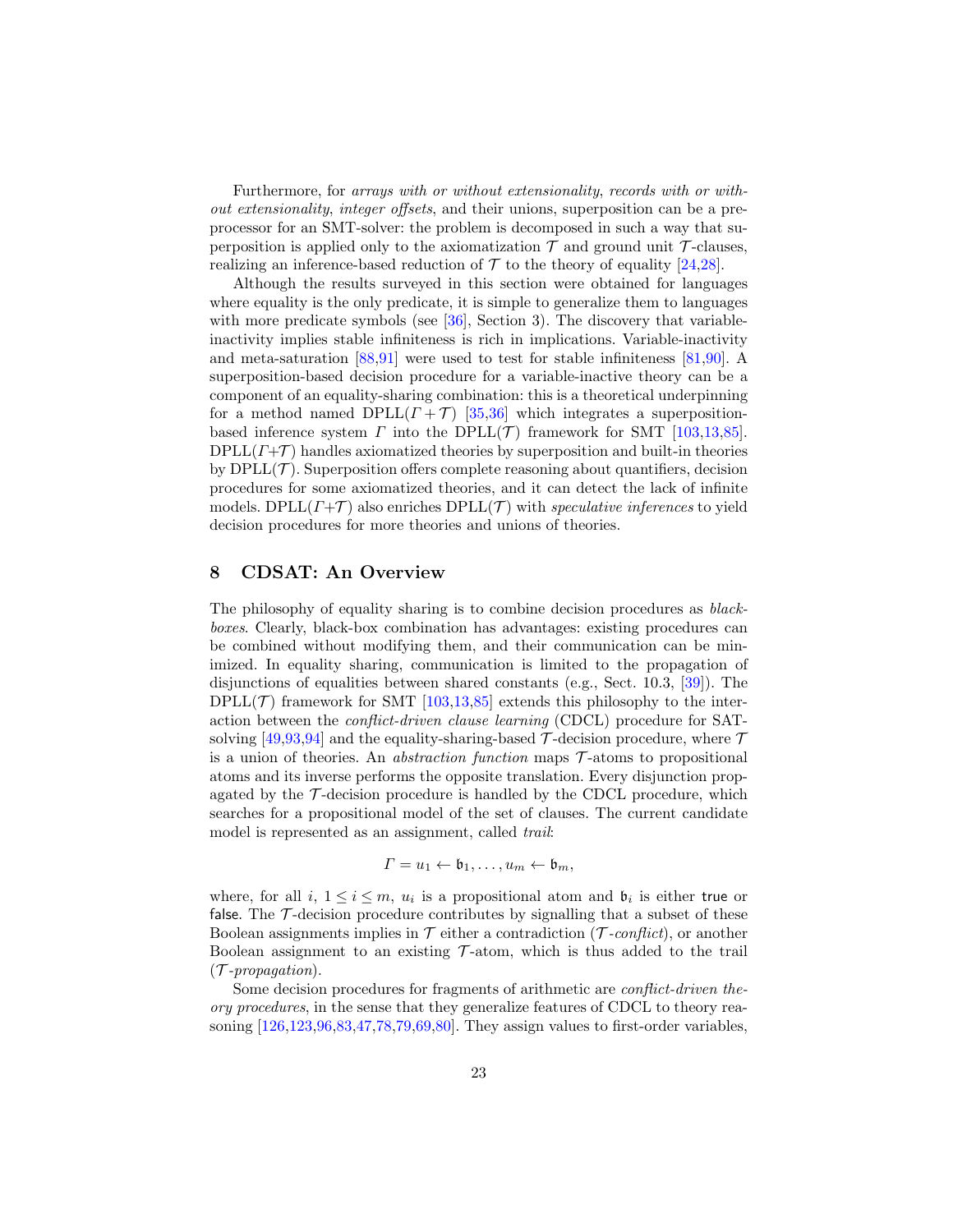like CDCL assign truth values to atoms, and they explain theory conflicts by theory inferences, like CDCL explains Boolean conflicts by resolution. A significant difference is that propositional resolution generates resolvents made of input atoms, whereas theory inferences may generate new (i.e., non-input)  $\mathcal{T}\text{-atoms}$ . If such a conflict-driven procedure for a single theory is integrated as a blackbox, the search for a  $\mathcal{T}$ -model cannot take direct advantage of its guesses and inferences, and the conflict-driven reasoning remains propositional. The MCSAT method, where MCSAT stands for *Model-Constructing SATisfiability*, shows how to integrate a conflict-driven procedure for one theory [\[53](#page-29-18)[,127,](#page-33-5)[75,](#page-30-15)[68\]](#page-30-16), or for a specific union of theories [\[77](#page-30-17)[,18\]](#page-27-18), with CDCL, allowing them to cooperate on a single trail that contains assignments to both Boolean and first-order variables. CDSAT, which stands for Conflict-Driven SATisfiability [\[31](#page-28-8)[,32,](#page-28-9)[33\]](#page-28-10), generalizes MCSAT to generic unions of disjoint theories, and generalizes equality sharing to accommodate both black-box and conflict-driven theory procedures.

The idea of CDSAT is to open the boxes and let *theory modules*, one for each theory in the union  $\mathcal{T}$ , cooperate in the search for a  $\mathcal{T}$ -model. Propositional logic is considered as one of the theories, and the CDCL procedure is its theory module. All theory modules access the same trail

$$
\Gamma = u_1 \leftarrow \mathfrak{c}_1, \ldots, u_m \leftarrow \mathfrak{c}_m,
$$

where, for all  $i, 1 \leq i \leq m$ ,  $u_i$  is a  $\mathcal{T}$ -term and  $\mathfrak{c}_i$  is a concrete value of the appropriate sort for  $u_i$ . If  $u_i$  is a Boolean term, that is, a formula,  $c_i$  is either true or false. If  $u_i$  is a term of sort int, for example,  $c_i$  is an integer value, as in  $x \leftarrow 3$  or  $(y + 1) \leftarrow -3$ . The notion of theory extension is used to make sure that values can be named with fresh constant symbols, which, however, remain separate from the original language and do not occur in terms.

Once first-order (i.e., non-Boolean) assignments are allowed on the trail, there is no reason for barring them from appearing in the input problem, which is also viewed as an assignment. Therefore, CDSAT solves a generalization of SMT dubbed SMA for *satisfiability modulo assignments*. An SMT problem is written as  $\{u_1 \leftarrow \textsf{true}, \ldots, u_m \leftarrow \textsf{true}\}, \text{ where, for all } i, 1 \leq i \leq m, u_i \text{ is a quantifier-free}$ T-formula. An SMA problem is written as  $\{u_1 \leftarrow \text{true}, \ldots, u_m \leftarrow \text{true}, u_{m+1} \leftarrow \}$  $c_1, \ldots, u_{m+j} \leftarrow c_j$ , where  $\{u_1 \leftarrow \text{true}, \ldots, u_m \leftarrow \text{true}\}$  is an SMT problem, and, for all  $i, m+1 \leq i \leq m+j$ ,  $u_i$  is a first-order term, typically a variable occurring in some of the input formulas. Either way, the trail is initialized with the input problem, and CDSAT works to determine whether it is  $\mathcal{T}$ -satisfiable.

Since the assignment on the trail mixes symbols and values from the different theories, each theory has its *view* of the trail. Suppose that  $\mathcal T$  is the union of theories  $\mathcal{T}_1, \ldots, \mathcal{T}_n$ . The  $\mathcal{T}_k$ -view  $(1 \leq k \leq n)$  includes the pairs  $t \leftarrow \mathfrak{c}$ , where  $\mathfrak{c}$ comes from the extension of  $\mathcal{T}_k$ , and those equalities and disequalities determined by first-order assignments to terms of a  $\mathcal{T}_k$ -sort. For example, if the trail contains  ${x \leftarrow 3, y \leftarrow 3, z \leftarrow 2}$ , the theory view of every theory with sort int contains  $x \simeq y$ ,  $x \not\cong z$ , and  $y \not\cong z$ . Indeed, in the presence of first-order assignments, the truth value of an equality can be determined in two ways: either by assigning it true or false, or by assigning the same or different values to its sides. CDSAT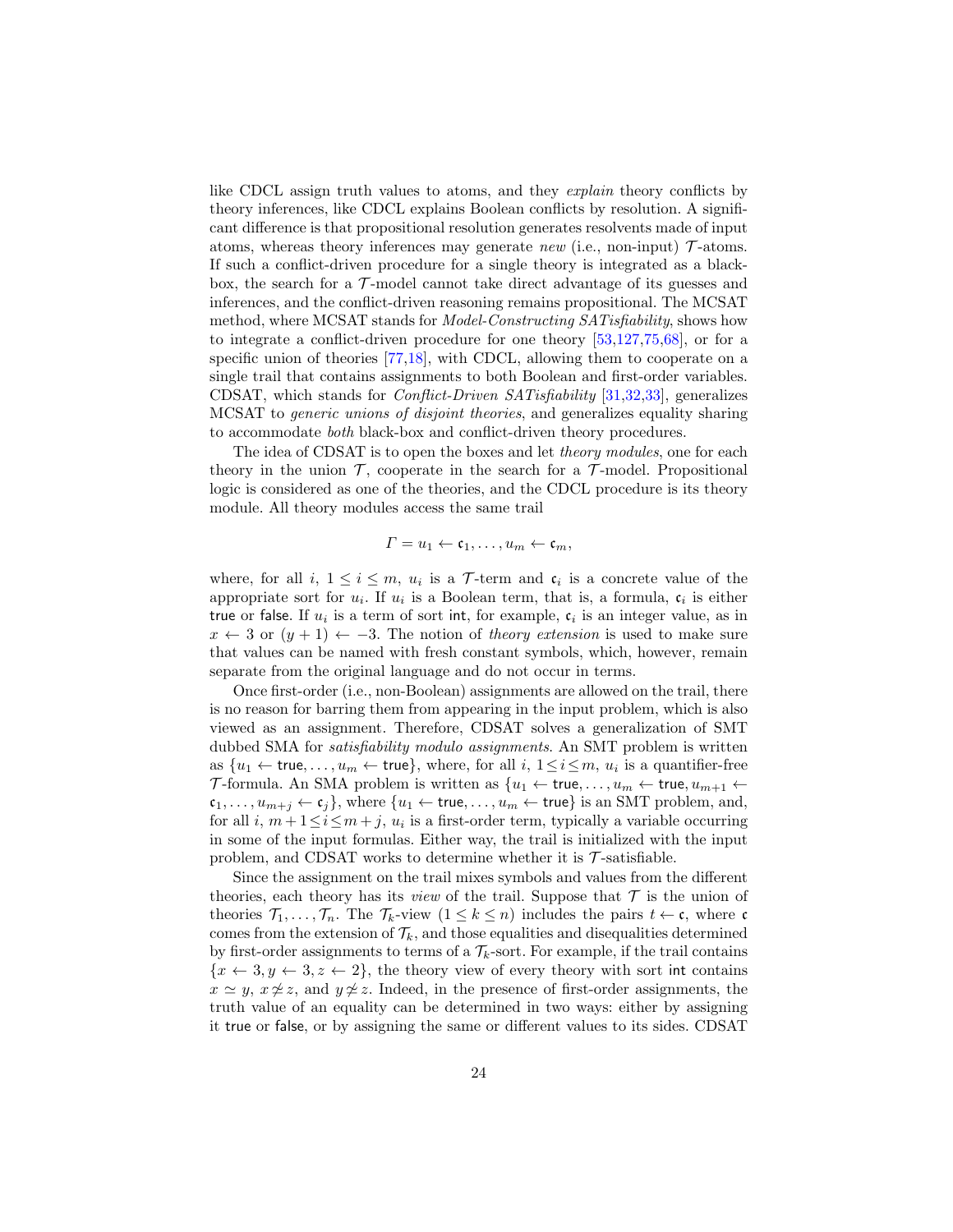employs a notion of *relevance* of a term to a theory to determine which theory uses one way or the other. A  $\mathcal{T}_k$ -model  $\mathcal{M}_k$  satisfies an assignment if for all pairs  $t \leftarrow \mathfrak{c}$  in the  $\mathcal{T}_k$ -view of the assignment  $\mathcal{M}_k$  interprets t and  $\mathfrak{c}$  as the same element. An assignment is  $\mathcal{T}\text{-}satisfiable$  if there is a  $\mathcal{T}\text{-model}$  that endorses the  $\mathcal{T}$ -view, or *global view*, which contains everything. Otherwise, the assignment is  $\mathcal{T}\text{-}unsatisfiable. A \mathcal{T}\text{-}unsatisfiable subset of the trail represents a conflict.$ 

Since the conflict-driven search is provided centrally for all theories by CD-SAT, theory modules are theory inference systems. Thus, the reasoning in the union of the theories is conflict-driven, and combination of theories becomes conflict-driven combination of theory inference systems. A theory decision procedure that is not conflict-driven is still incorporated as a black-box, by viewing it as an inference system whose only inference rule invokes the procedure to detect the  $\mathcal{T}_k$ -unsatisfiability of the  $\mathcal{T}_k$ -view of the trail.

CDSAT is defined as a transition system with trail rules and conflict-state rules. The trail rules transform the trail with decisions or deductions, and detect conflicts. A *decision* is a guess of a value for a term: a  $\mathcal{T}_k$ -module is allowed to decide a value for a term t that is relevant to  $\mathcal{T}_k$ . CDSAT has a notion of acceptable assignment to exclude decisions that are obviously bad, because repetitious or causing trivial conflicts. With a *deduction*, a  $\mathcal{T}_k$ -module posts on the trail a Boolean assignment inferred from assignments on the trail. As a deduction may bring to the trail a new term, all deduced terms must come from a finite global basis to avoid jeopardizing termination. The inferred assignment is a justified assignment, whose justification is the set of premises from which it was inferred. This mechanism encompasses both  $\mathcal{T}_k$ -propagations and explanations of  $\mathcal{T}_k$ -conflicts. All assignments on the trail that are not decisions are justified assignments, including input assignments, that have empty justifications.

The conflict-state rules intervene after a conflict has been detected, so that they work on the trail and the conflict, until either the conflict is solved, or the input problem is recognized as  $\mathcal{T}$ -unsatisfiable. CDSAT applies a form of resolution to unfold the conflict, by replacing a justified assignment in the conflict with its justification. This process continues until CDSAT identifies either a firstorder decision that needs to be undone, or a Boolean assignment that needs to be flipped: the flipped assignment is also a justified assignment inheriting its justification from the process of unfolding the conflict.

CDSAT is sound, terminating, and complete, under suitable hypotheses on  $\mathcal{T}_k$ -modules and global basis [\[31,](#page-28-8)[33\]](#page-28-10). CDSAT requires the  $\mathcal{T}_k$ 's to be disjoint, but not stably infinite, provided there is a leading theory that knows all sorts in  $\mathcal T$ . For completeness, every  $\mathcal T_k$ -module must be *leading-theory-complete*, which ensures that when no trail rule applies to the trail, there is a  $\mathcal{T}_k$ -model that satisfies the  $\mathcal{T}_k$ -view of the trail, and agrees with a model of the leading theory on arrangement of shared terms and cardinalities of shared sorts. Whenever CDSAT terminates without reporting unsatsfiability, the  $\mathcal{T}_k$ -models can be combined in a  $\mathcal{T}$ -model satisfying the trail, hence the input assignment. CDSAT is a nondeterministic system, as there is nondeterminism in the CDSAT transition system and in each theory module. A CDSAT procedure is obtained by adding a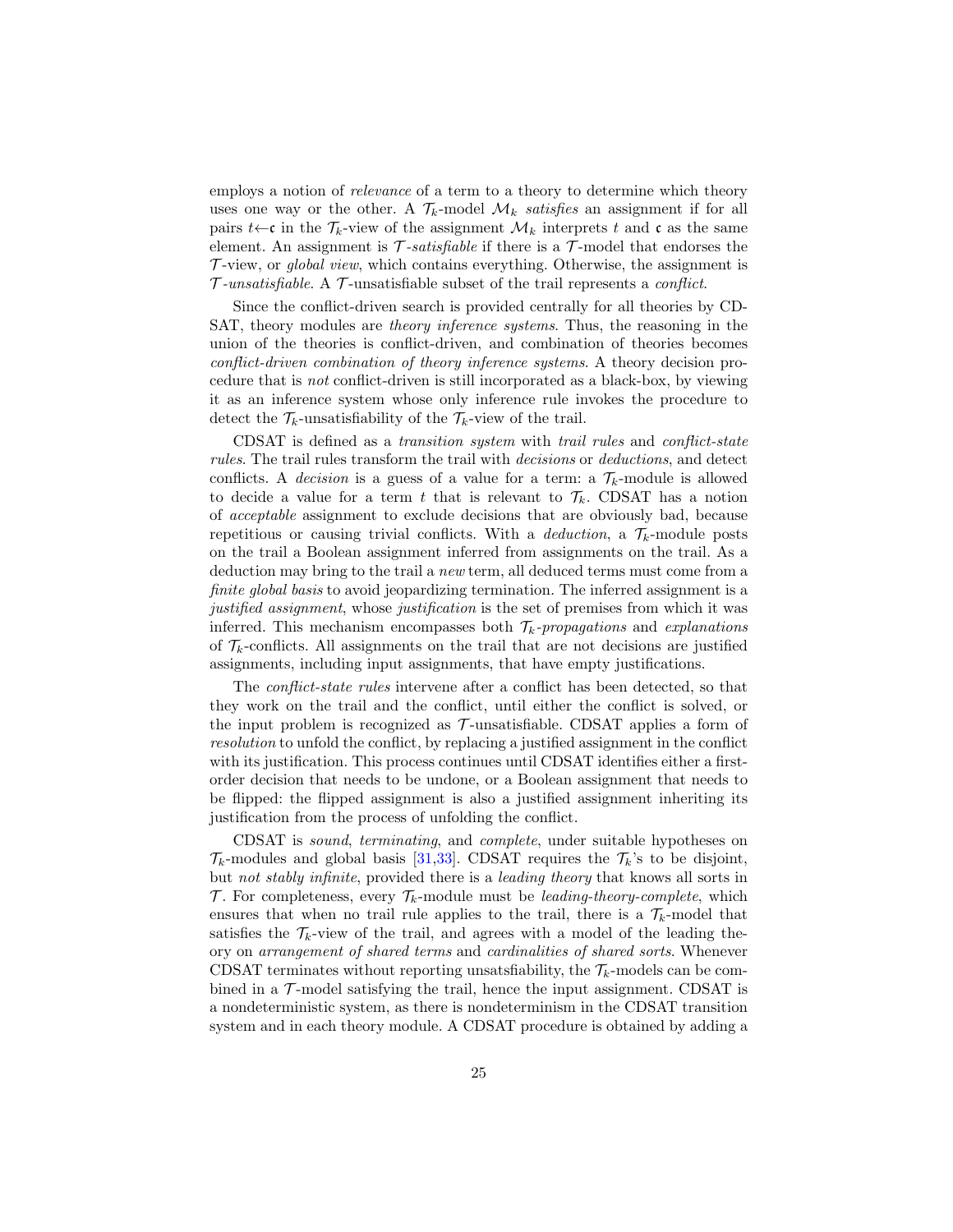search plan, that establishes priorities among CDSAT transition rules, theories, and inference rules within each theory module.

#### <span id="page-26-7"></span>9 Discussion

Reasoning in a union of theories can be approached in several ways: the equalitysharing method and its extensions combine theory decision procedures; theoremproving strategies unite theory presentations and reason about them; and CD-SAT combines in a conflict-driven manner theory inference systems. With respect to lifting stable infiniteness, extensions of equality sharing based on shiny, gentle, or polite theories are asymmetric; the superposition-based methodology is symmetric, as it treats all theories evenly, and it handles cardinality issues seamlessly. CDSAT is also asymmetric, as the leading theory knows more than the other theories, including the cardinalities of the shared sorts. Another way to go beyond equality sharing is to admit combinations of non-disjoint theories (e.g., [\[65](#page-30-18)[,67](#page-30-7)[,101,](#page-31-19)[125,](#page-33-6)[118\]](#page-32-11)). Work on this direction has begun for methods based on gentleness and politeness [\[43,](#page-28-13)[44\]](#page-29-11), as well as for superposition-based decision procedures [\[111\]](#page-32-18), while it is a direction of future work for CDSAT.

Acknowledgments The authors thank the co-authors of their papers covered in this survey. Part of this work was done when the first author was visiting LORIA Nancy and the Computer Science Laboratory of SRI International: the support of both institutions is greatly appreciated. This work was funded in part by grant "Ricerca di base 2017" of the Università degli Studi di Verona.

## References

- <span id="page-26-0"></span>1. M. Armand, G. Faure, B. Grégoire, C. Keller, L. Théry, and B. Werner. A modular integration of SAT/SMT solvers to Coq through proof witnesses. In J.-P. Jouannaud and Z. Shao, editors, Proc. of CPP-1, pages 135–150. Springer, 2011.
- <span id="page-26-5"></span>2. A. Armando, M. P. Bonacina, S. Ranise, and S. Schulz. On a rewriting approach to satisfiability procedures: extension, combination of theories and an experimental appraisal. In B. Gramlich, editor, Proc. of FroCoS-5, volume 3717 of LNAI, pages 65–80. Springer, 2005.
- <span id="page-26-6"></span>3. A. Armando, M. P. Bonacina, S. Ranise, and S. Schulz. New results on rewritebased satisfiability procedures. ACM TOCL, 10(1):129–179, 2009.
- <span id="page-26-4"></span>4. A. Armando, S. Ranise, and M. Rusinowitch. A rewriting approach to satisfiability procedures. Inform. Comput., 183(2):140–164, 2003.
- <span id="page-26-3"></span>5. F. Baader and S. Ghilardi. Connecting many-sorted structures and theories through adjoint functions. In B. Gramlich, editor, Proc. of FroCoS-5, volume 3717 of LNAI, pages 31–47. Springer, 2005.
- <span id="page-26-1"></span>6. F. Baader and K. U. Schulz. Combination techniques and decision problems for disunification. Theor. Comput. Sci., 142(2):229–255, 1995.
- <span id="page-26-2"></span>7. F. Baader and K. U. Schulz. Unification in the union of disjoint equational theories: Combining decision procedures. J. Symb. Comput.,  $21(2):211-243$ , 1996.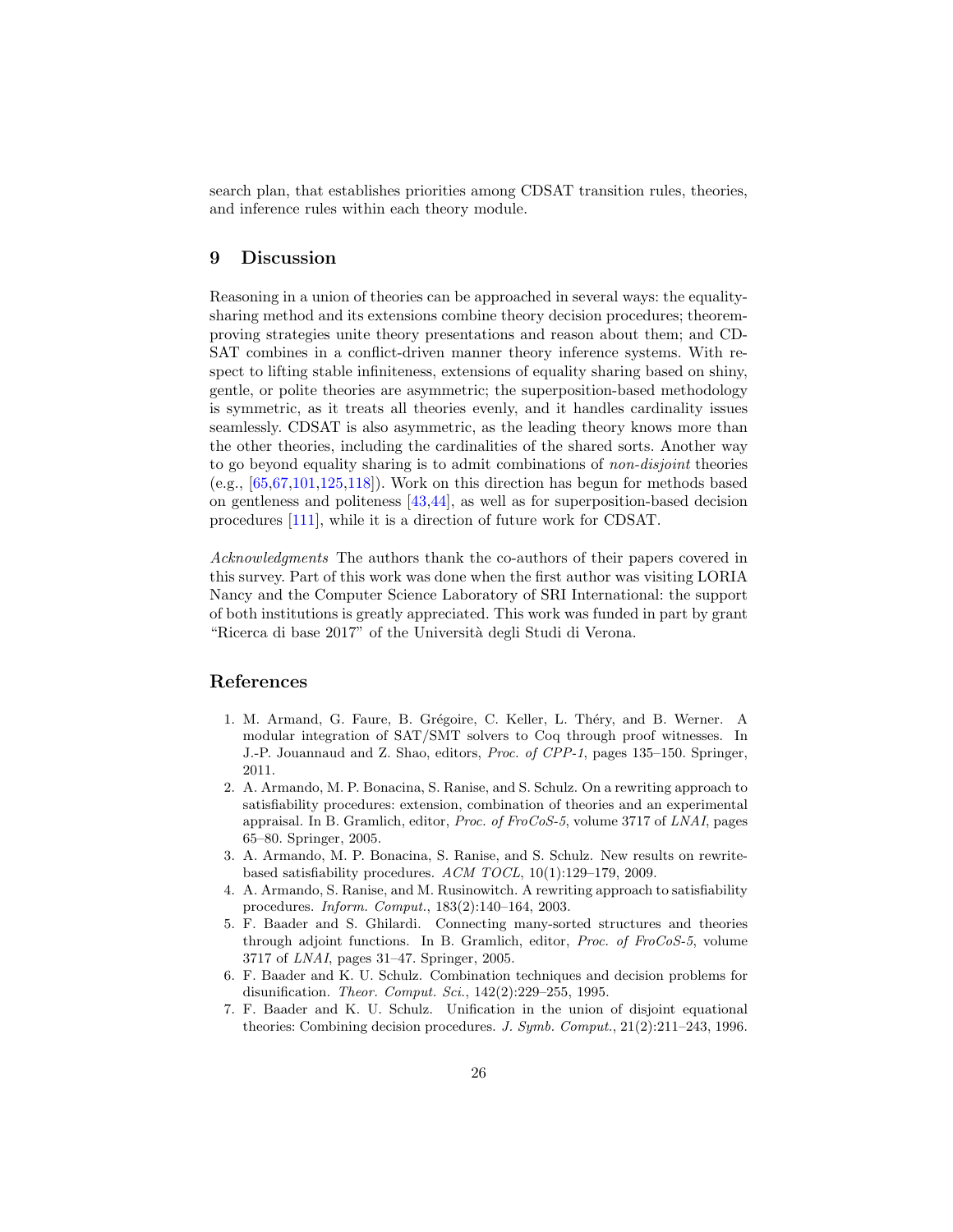- <span id="page-27-5"></span>8. F. Baader and K. U. Schulz. Combination of constraint solvers for free and quasifree structures. Theor. Comput. Sci., 192(1):107–161, 1998.
- <span id="page-27-6"></span>9. F. Baader and C. Tinelli. Deciding the word problem in the union of equational theories. Inform. Comput., 178(2):346–390, 2002.
- <span id="page-27-8"></span>10. L. Bachmair and H. Ganzinger. Rewrite-based equational theorem proving with selection and simplification. J. Logic and Comput., 4(3):217–247, 1994.
- <span id="page-27-15"></span>11. L. Bachmair, A. Tiwari, and L. Vigneron. Abstract congruence closure. J. Automat. Reason., 31(2):129–168, 2003.
- <span id="page-27-3"></span>12. C. W. Barrett, C. L. Conway, M. Deters, L. Hadarean, D. Jovanović, T. King, A. Reynolds, and C. Tinelli. CVC4. In G. Gopalakrishnan and S. Qadeer, editors, Proc. of CAV-23, volume 6806 of LNCS, pages 171–177. Springer, 2011.
- <span id="page-27-7"></span>13. C. W. Barrett, R. Nieuwenhuis, A. Oliveras, and C. Tinelli. Splitting on demand in SAT modulo theories. In M. Hermann and A. Voronkov, editors, Proc. of  $LPAR-13$ , volume 4246 of  $LNAI$ , pages 512–526. Springer, 2006.
- <span id="page-27-1"></span>14. C. W. Barrett, R. Sebastiani, S. A. Seshia, and C. Tinelli. Satisfiability modulo theories. In A. Biere, M. Heule, H. V. Maaren, and T. Walsh, editors, Handbook of Satisfiability, chapter 26, pages 825–886. IOS Press, 2009.
- <span id="page-27-11"></span>15. C. W. Barrett, I. Shikanian, and C. Tinelli. An abstract decision procedure for satisfiability in the theory of inductive data types. J. Satisfiability Bool. Model. and Comput., 3:21–46, 2007.
- <span id="page-27-2"></span>16. C. W. Barrett and C. Tinelli. Satisfiability modulo theories. In E. Clarke, H. V. Thomas Henzinger, and R. Bloem, editors, Handbook of Model Checking. Springer, 2018.
- <span id="page-27-4"></span>17. J. C. Blanchette, S. Böhme, and L. C. Paulson. Extending Sledgehammer with SMT solvers. In N. Bjørner and V. Sofronie-Stokkermans, editors, Proc. of CADE-23, volume 6803 of LNAI, pages 116–130. Springer, 2011.
- <span id="page-27-18"></span>18. F. Bobot, S. Graham-Lengrand, B. Marre, and G. Bury. Centralizing equality reasoning in MCSAT. Proc of SMT-16, 2018.
- <span id="page-27-13"></span>19. M. P. Bonacina. A taxonomy of theorem-proving strategies. In M. J. Wooldridge and M. Veloso, editors, Artificial Intelligence Today – Recent Trends and Developments, volume 1600 of LNAI, pages 43–84. Springer, 1999.
- <span id="page-27-0"></span>20. M. P. Bonacina. On theorem proving for program checking – Historical perspective and recent developments. In M. Fernàndez, editor, Proc. of PPDP-12, pages  $1-11$ . ACM Press, 2010.
- <span id="page-27-14"></span>21. M. P. Bonacina. Parallel theorem proving. In Y. Hamadi and L. Sais, editors, Handbook of Parallel Constraint Reasoning, chapter 6, pages 179–235. Springer, 2018.
- <span id="page-27-9"></span>22. M. P. Bonacina and N. Dershowitz. Abstract canonical inference. ACM TOCL, 8(1):180–208, 2007.
- <span id="page-27-17"></span>23. M. P. Bonacina and M. Echenim. Generic theorem proving for decision procedures. TR 41/2006, Univ. degli Studi di Verona, 2006. Revised March 2007; available at <http://profs.sci.univr.it/~bonacina/rewsat.html>.
- <span id="page-27-12"></span>24. M. P. Bonacina and M. Echenim. T -decision by decomposition. In F. Pfenning, editor, Proc. of CADE-21, volume 4603 of LNAI, pages 199–214. Springer, 2007.
- <span id="page-27-16"></span>25. M. P. Bonacina and M. Echenim. Rewrite-based decision procedures. In M. Archer, T. Boy de la Tour, and C. Muñoz, editors, Proc. of STRATEGIES-6, volume 174(11) of ENTCS, pages 27–45. Elsevier, 2007.
- <span id="page-27-10"></span>26. M. P. Bonacina and M. Echenim. Rewrite-based satisfiability procedures for recursive data structures. In B. Cook and R. Sebastiani, editors, Proc. of PDPAR-4, volume 174(8) of ENTCS, pages 55–70. Elsevier, 2007.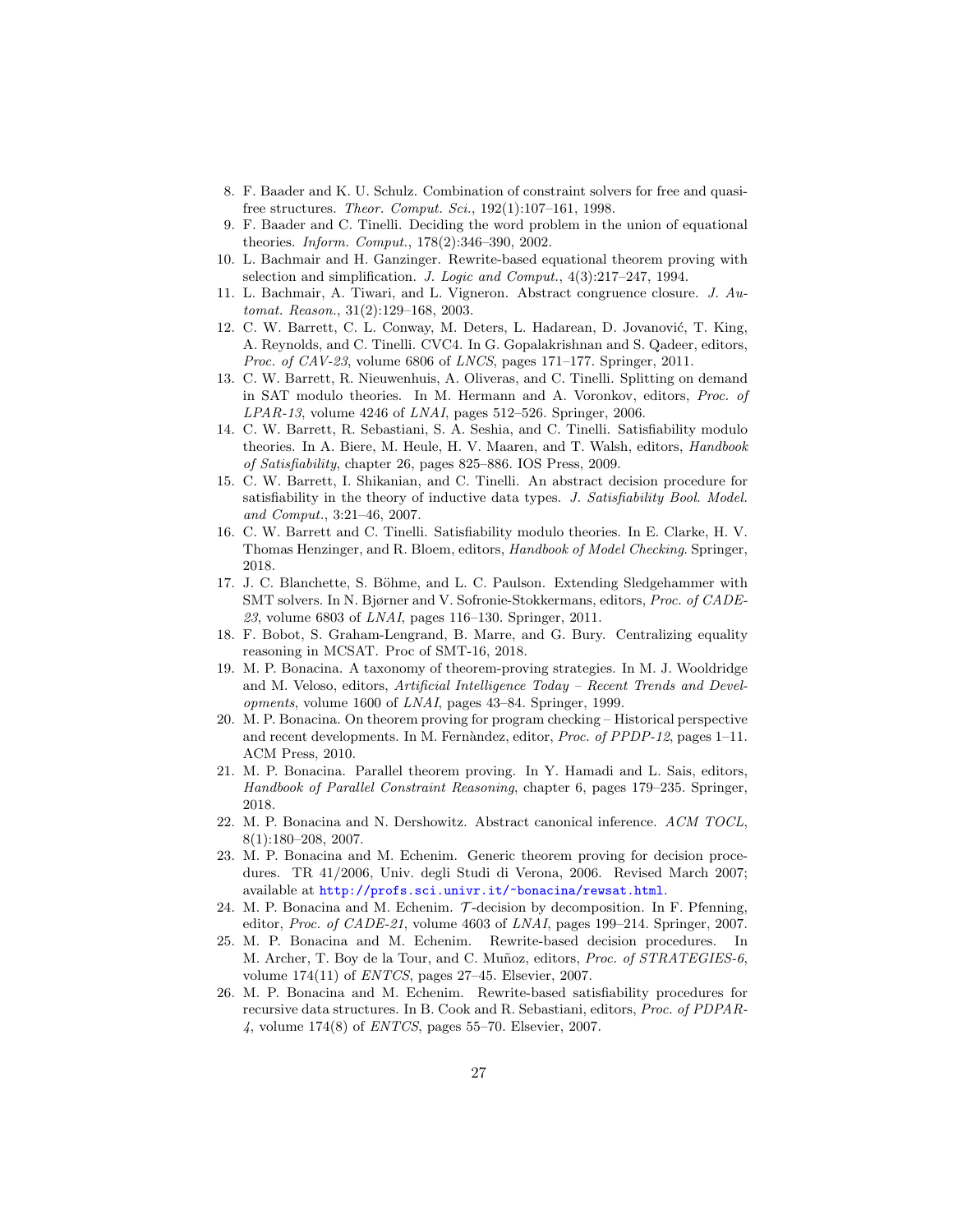- <span id="page-28-15"></span>27. M. P. Bonacina and M. Echenim. On variable-inactivity and polynomial  $\mathcal{T}$ satisfiability procedures. J. Logic and Comput., 18(1):77–96, 2008.
- <span id="page-28-3"></span>28. M. P. Bonacina and M. Echenim. Theory decision by decomposition. J. Symb. Comput., 45(2):229–260, 2010.
- <span id="page-28-7"></span>29. M. P. Bonacina, S. Ghilardi, E. Nicolini, S. Ranise, and D. Zucchelli. Decidability and undecidability results for Nelson-Oppen and rewrite-based decision procedures. In U. Furbach and N. Shankar, editors, Proc. of IJCAR-3, volume 4130 of LNAI, pages 513–527. Springer, 2006.
- <span id="page-28-12"></span>30. M. P. Bonacina, S. Ghilardi, E. Nicolini, S. Ranise, and D. Zucchelli. Decidability and undecidability results for Nelson-Oppen and rewrite-based decision procedures. TR 308-06, Univ. degli Studi di Milano, 2006. Available at <http://profs.sci.univr.it/~bonacina/rewsat.html>.
- <span id="page-28-8"></span>31. M. P. Bonacina, S. Graham-Lengrand, and N. Shankar. Satisfiability modulo theories and assignments. In L. de Moura, editor, Proc. of CADE-26, volume 10395 of LNAI, pages 42–59. Springer, 2017.
- <span id="page-28-9"></span>32. M. P. Bonacina, S. Graham-Lengrand, and N. Shankar. Proofs in conflict-driven theory combination. In J. Andronick and A. Felty, editors, Proc. of CPP-7, pages 186–200. ACM Press, 2018.
- <span id="page-28-10"></span>33. M. P. Bonacina, S. Graham-Lengrand, and N. Shankar. Conflict-driven satisfiability for theory combination: Transition system and completeness. J. Automat. Reason., In press:1–31, 2019. Available at [http://doi.org/10.1007/](http://doi.org/10.1007/s10817-018-09510-y) [s10817-018-09510-y](http://doi.org/10.1007/s10817-018-09510-y).
- <span id="page-28-6"></span>34. M. P. Bonacina and J. Hsiang. Towards a foundation of completion procedures as semidecision procedures. Theor. Comput. Sci., 146:199–242, 1995.
- <span id="page-28-16"></span>35. M. P. Bonacina, C. A. Lynch, and L. de Moura. On deciding satisfiability by  $DPLL(\Gamma + \mathcal{T})$  and unsound theorem proving. In R. A. Schmidt, editor, *Proc. of* CADE-22, volume 5663 of LNAI, pages 35–50. Springer, 2009.
- <span id="page-28-4"></span>36. M. P. Bonacina, C. A. Lynch, and L. de Moura. On deciding satisfiability by theorem proving with speculative inferences. J. Automat. Reason.,  $47(2):161-$ 189, 2011.
- <span id="page-28-2"></span>37. T. Bouton, D. Caminha B. de Oliveira, D. Déharbe, and P. Fontaine. veriT: an open, trustable and efficient SMT-solver. In R. A. Schmidt, editor, Proc. of  $CADE-22$ , volume 5663 of  $LNAI$ , pages 151–156. Springer, 2009.
- <span id="page-28-5"></span>38. M. Bozzano, R. Bruttomesso, A. Cimatti, T. Junttila, S. Ranise, R. Sebastiani, and P. van Rossu. Efficient satisfiability modulo theories via delayed theory combination. In K. Etessami and S. Rajamani, editors, Proc. of CAV-17, volume 3576 of LNCS, pages 335–349. Springer, 2005.
- <span id="page-28-11"></span>39. A. R. Bradley and Z. Manna. The Calculus of Computation - Decision Procedures with Applications to Verification. Springer, 2007.
- <span id="page-28-14"></span>40. A. R. Bradley, Z. Manna, and H. B. Sipma. What's decidable about arrays? In E. A. Emerson and K. S. Namjoshi, editors, Proc. of VMCAI-7, volume 3055 of LNCS, pages 427–442. Springer, 2006.
- <span id="page-28-0"></span>41. R. Brummayer and A. Biere. Boolector: An efficient SMT solver for bit-vectors and arrays. In S. Kowalewski and A. Philippou, editors, Proc. of TACAS-15, volume 5505 of LNCS, pages 174–177. Springer, 2009.
- <span id="page-28-1"></span>42. R. Bruttomesso, E. Pek, N. Sharygina, and A. Tsitovich. The OpenSMT solver. In J. Esparza and R. Majumdar, editors, Proc. of TACAS-16, volume 6015 of LNCS, pages 150–153. Springer, 2010.
- <span id="page-28-13"></span>43. P. Chocron, P. Fontaine, and C. Ringeissen. A gentle non-disjoint combination of satisfiability procedures. In S. Demri, D. Kapur, and C. Weidenbach, editors, Proc. of IJCAR-7, volume 8562 of LNAI, pages 122–136. Springer, 2014.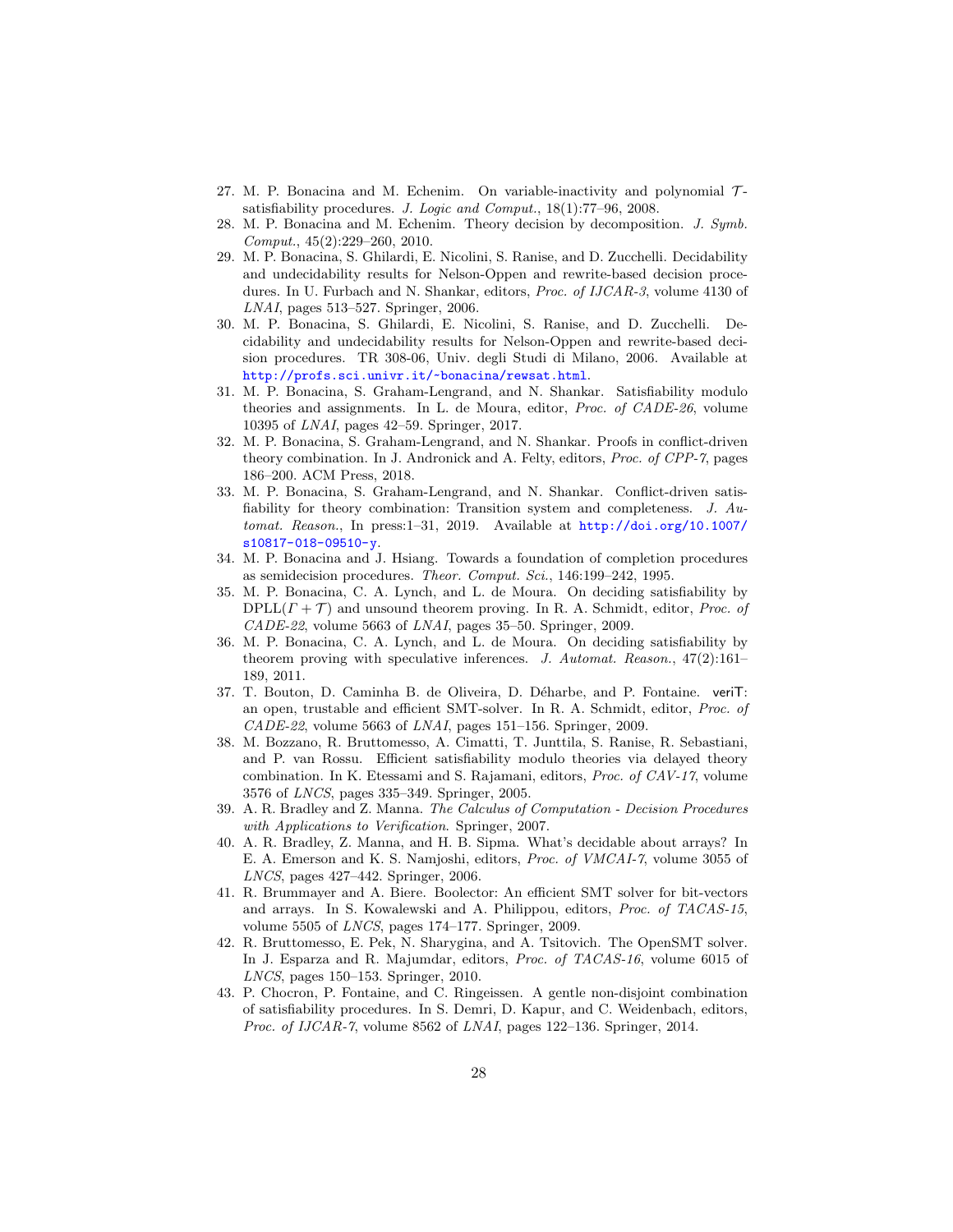- <span id="page-29-11"></span>44. P. Chocron, P. Fontaine, and C. Ringeissen. Politeness and combination methods for theories with bridging functions. J. Automat. Reason., 2019. Available at <https://doi.org/10.1007/s10817-019-09512-4>.
- <span id="page-29-2"></span>45. A. Cimatti, A. Griggio, B. J. Schaafsma, and R. Sebastiani. The MathSAT5 SMT solver. In N. Piterman and S. Smolka, editors, Proc. of TACAS-19, volume 7795 of LNCS, pages 93–107. Springer, 2013.
- <span id="page-29-1"></span>46. S. Conchon, E. Contejean, and M. Iguernelala. Canonized rewriting and ground AC completion modulo Shostak theories : Design and implementation. Logical Methods in Computer Science, 8(3):1–29, 2012.
- <span id="page-29-17"></span>47. S. Cotton. Natural domain SMT: A preliminary assessment. In K. Chatterjee and T. A. Henzinger, editors, Proc. of FORMATS-8, volume 6246 of LNCS, pages 77–91. Springer, 2010.
- <span id="page-29-16"></span>48. S. Cruanes. Extending superposition with integer arithmetic, structural induction, and beyond. PhD thesis, Ecole Polytechnique, Univ. Paris-Saclay, 2015.
- <span id="page-29-7"></span>49. M. Davis, G. Logemann, and D. Loveland. A machine program for theoremproving. Commun. ACM, 5(7):394–397, 1962.
- <span id="page-29-5"></span>50. L. de Moura and N. Bjørner. Z3: an efficient SMT solver. In C. R. Ramakrishnan and J. Rehof, editors, Proc. of TACAS-14, volume 4963 of LNCS, pages 337–340. Springer, 2008.
- <span id="page-29-0"></span>51. L. de Moura and N. Bjørner. Bugs, moles and skeletons: symbolic reasoning for software development. In J. Giesl and R. Hähnle, editors, Proc. of  $IJCAR-5$ , volume 6173 of  $LNAI$ , pages 400–411. Springer, 2010.
- <span id="page-29-6"></span>52. L. de Moura and N. Bjørner. Satisfiability modulo theories: introduction and applications. Commun. ACM, 54(9):69–77, 2011.
- <span id="page-29-18"></span>53. L. de Moura and D. Jovanović. A model-constructing satisfiability calculus. In R. Giacobazzi, J. Berdine, and I. Mastroeni, editors, Proc. of VMCAI-14, volume 7737 of LNCS, pages 1–12. Springer, 2013.
- <span id="page-29-12"></span>54. N. Dershowitz and J.-P. Jouannaud. Rewrite systems. In J. van Leeuwen, editor, Handbook of Theoretical Computer Science, volume B, pages 243–320. Elsevier, 1990.
- <span id="page-29-13"></span>55. N. Dershowitz and D. A. Plaisted. Rewriting. In J. A. Robinson and A. Voronkov, editors, Handbook of Automated Reasoning, volume 1, chapter 9, pages 535–610. Elsevier, 2001.
- <span id="page-29-3"></span>56. D. L. Detlefs, G. Nelson, and J. B. Saxe. Simplify: a theorem prover for program checking. J. ACM, 52(3):365–473, 2005.
- <span id="page-29-4"></span>57. B. Dutertre. Yices 2.2. In A. Biere and R. Bloem, editors, Proc. of CAV-26, volume 8559 of LNCS, pages 737–744. Springer, 2014.
- <span id="page-29-15"></span>58. C. Ferm¨uller, A. Leitsch, U. Hustadt, and T. Tammet. Resolution decision procedures. In J. A. Robinson and A. Voronkov, editors, Handbook of Automated Reasoning, volume II, chapter 25, pages 1793–1849. Elsevier, 2001.
- <span id="page-29-14"></span>59. A. Fietzke and C. Weidenbach. Superposition as a decision procedure for timed automata. Mathematics in Computer Science, 6(4):409–425, 2012.
- <span id="page-29-9"></span>60. P. Fontaine. Combinations of theories for decidable fragments of first-order logic. In S. Ghilardi and R. Sebastiani, editors, Proc. of FroCoS-7, volume 5749 of LNAI, pages 263–278. Springer, 2009.
- <span id="page-29-10"></span>61. P. Fontaine and E. P. Gribomont. Combining non-stably infinite, non-first order theories. In W. Ahrendt, P. Baumgartner, H. de Nivelle, S. Ranise, and C. Tinelli, editors, Proc. of PDPAR-2, volume 125 of ENTCS, pages 37–51. Elsevier, 2005.
- <span id="page-29-8"></span>62. J. H. Gallier and W. Snyder. Designing unification procedures using transformations: a survey. Bulletin of the EATCS,  $40:273-326$ , 1990.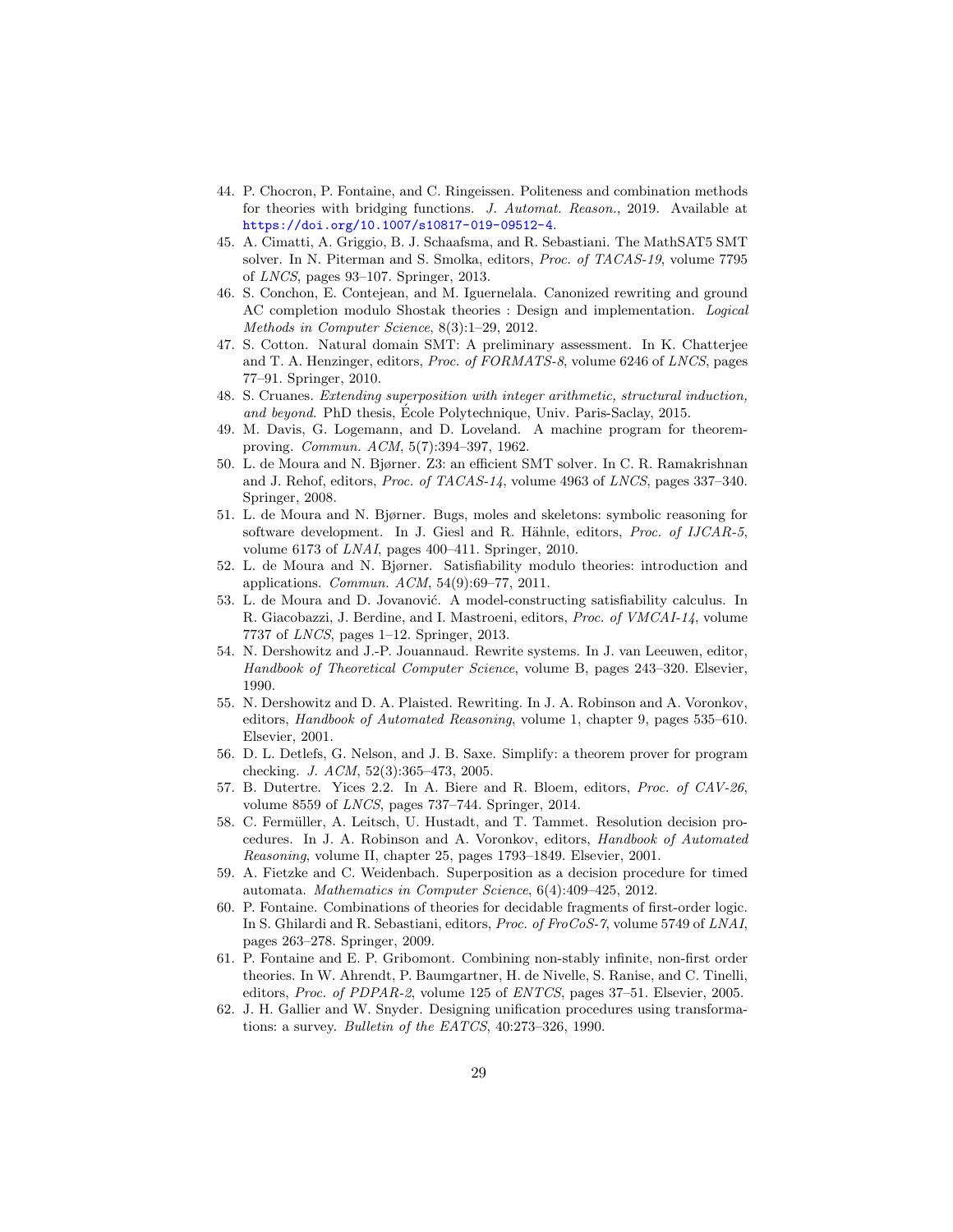- <span id="page-30-8"></span>63. H. Ganzinger and H. de Nivelle. A superposition decision procedure for the guarded fragment with equality. In Proc. of LICS-14. IEEE Computer Society, 1999.
- <span id="page-30-5"></span>64. H. Ganzinger, H. Rueß, and N. Shankar. Modularity and refinement in inference systems. Technical Report CSL-SRI-04-02, SRI International, 2004.
- <span id="page-30-18"></span>65. S. Ghilardi, E. Nicolini, and D. Zucchelli. A comprehensive framework for combining decision procedures. In B. Gramlich, editor, Proc. of FroCoS-5, volume 3717 of LNAI, pages 1–30. Springer, 2005.
- <span id="page-30-6"></span>66. S. Ghilardi, E. Nicolini, and D. Zucchelli. Recent advances in combined decision problems. In E. Ballo and M. Franchella, editors, Logic and Philosophy in Italy: Trends and Perspectives, pages 87–104. Polimetrica, 2006.
- <span id="page-30-7"></span>67. S. Ghilardi, E. Nicolini, and D. Zucchelli. A comprehensive combination framework. ACM TOCL, 9(2):1–54, 2008.
- <span id="page-30-16"></span>68. S. Graham-Lengrand and D. Jovanović. An MCSAT treatment of bit-vectors. In M. Brain and L. Hadarean, editors, Proc. of SMT-15, 2017.
- <span id="page-30-13"></span>69. L. Haller, A. Griggio, M. Brain, and D. Kroening. Deciding floating-point logic with systematic abstraction. In G. Cabodi and S. Singh, editors, Proc. of FMCAD-12. ACM and IEEE, 2012.
- <span id="page-30-9"></span>70. T. Hillenbrand. Citius, altius, fortius: lessons learned from the theorem prover Waldmeister. In I. Dahn and L. Vigneron, editors, *Proc. of FTP-4*, volume 86 of ENTCS. Elsevier, 2003.
- <span id="page-30-2"></span>71. J. Hsiang and M. Rusinowitch. On word problems in equational theories. In T. Ottman, editor, Proc. of ICALP-14, volume 267 of LNCS, pages 54–71. Springer, 1987.
- <span id="page-30-3"></span>72. J. Hsiang and M. Rusinowitch. Proving refutational completeness of theorem proving strategies: the transfinite semantic tree method. J. ACM, 38(3):559–587, 1991.
- <span id="page-30-0"></span>73. G. Huet. A complete proof of correctness of the Knuth–Bendix completion algorithm. J. Comput. Syst. Sci., 23(1):11–21, 1981.
- <span id="page-30-1"></span>74. J.-P. Jouannaud and H. Kirchner. Completion of a set of rules modulo a set of equations. SIAM J. Comput., 15(4):1155–1194, 1986.
- <span id="page-30-15"></span>75. D. Jovanović. Solving nonlinear integer arithmetic with MCSAT. In A. Bouajjani and D. Monniaux, editors, Proc. of VMCAI-18, volume 10145 of LNCS, pages 330–346. Springer, 2017.
- <span id="page-30-4"></span>76. D. Jovanović and C. W. Barrett. Polite theories revisited. In C. G. Fermüller and A. Voronkov, editors, Proc. of LPAR-17, volume 6397 of LNAI, pages 402–41. Springer, 2010.
- <span id="page-30-17"></span>77. D. Jovanović, C. W. Barrett, and L. de Moura. The design and implementation of the model-constructing satisfiability calculus. In B. Jobstman and S. Ray, editors, Proc. of FMCAD-13. ACM and IEEE, 2013.
- <span id="page-30-11"></span>78. D. Jovanović and L. de Moura. Cutting to the chase: solving linear integer arithmetic. In N. Bjørner and V. Sofronie-Stokkermans, editors, Proc. of CADE-23, volume 6803 of LNAI, pages 338–353. Springer, 2011.
- <span id="page-30-12"></span>79. D. Jovanović and L. de Moura. Solving non-linear arithmetic. In B. Gramlich, D. Miller, and U. Sattler, editors, Proc. of IJCAR-6, volume 7364 of LNAI, pages 339–354. Springer, 2012.
- <span id="page-30-14"></span>80. D. Jovanović and L. de Moura. Cutting to the chase: solving linear integer arithmetic. J. Automat. Reason., 51:79–108, 2013.
- <span id="page-30-10"></span>81. H. Kirchner, S. Ranise, C. Ringeissen, and D.-K. Tran. Automatic combinability of rewriting-based satisfiability procedures. In M. Hermann and A. Voronkov, editors, Proc. of LPAR-13, volume 4246 of LNAI, pages 542–556. Springer, 2006.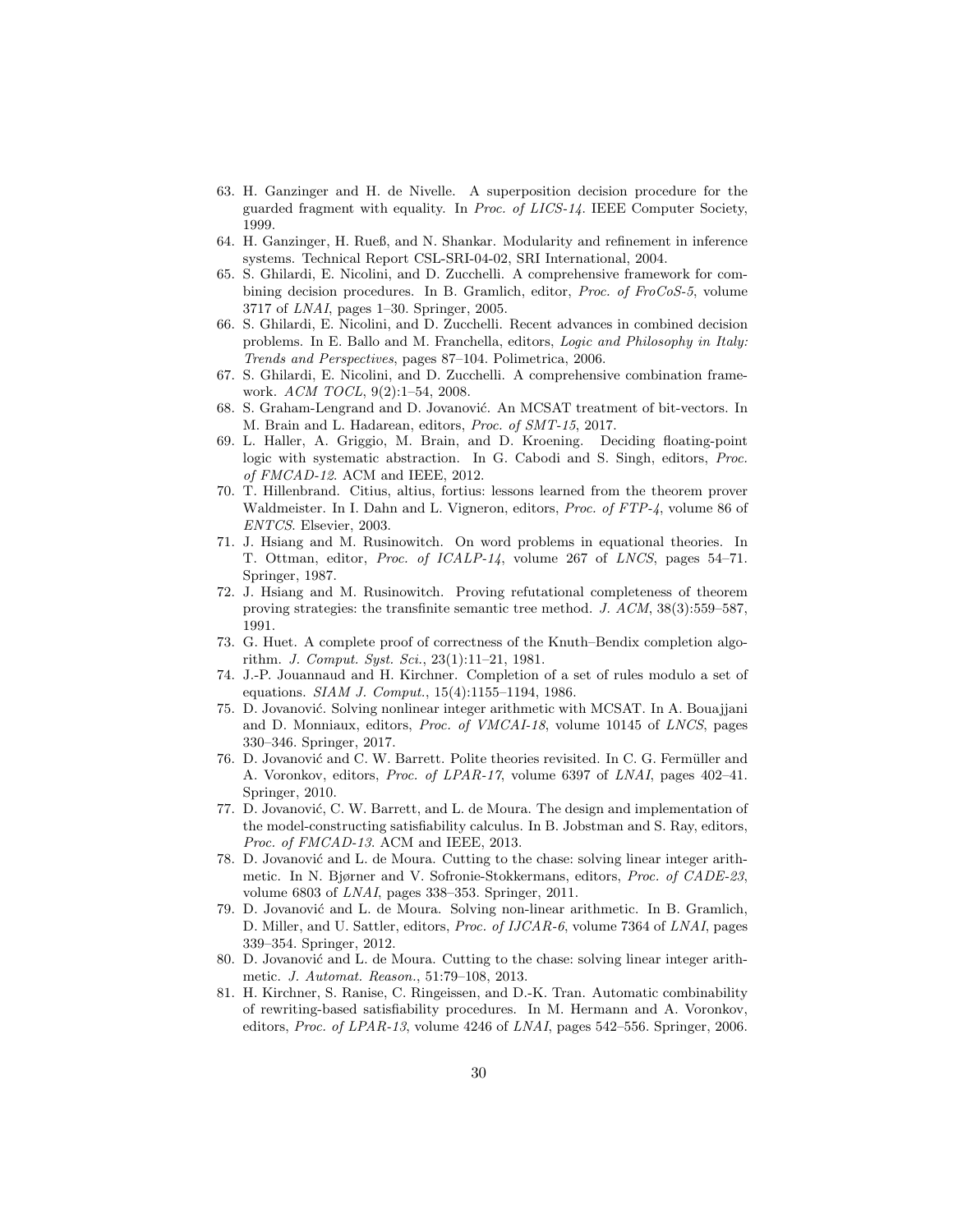- <span id="page-31-6"></span>82. D. E. Knuth and P. B. Bendix. Simple word problems in universal algebras. In J. Leech, editor, Proc. of Computational Problems in Abstract Algebras, pages 263–298. Pergamon Press, 1970.
- <span id="page-31-18"></span>83. K. Korovin, N. Tsiskaridze, and A. Voronkov. Conflict resolution. In I. P. Gent, editor, Proc. of CP-15, volume 5732 of LNCS. Springer, 2009.
- <span id="page-31-12"></span>84. L. Kovàcs and A. Voronkov. First order theorem proving and Vampire. In N. Sharygina and H. Veith, editors, Proc. of CAV-25, volume 8044 of LNCS, pages 1–35. Springer, 2013.
- <span id="page-31-5"></span>85. S. Krstić and A. Goel. Architecting solvers for SAT modulo theories: Nelson-Oppen with DPLL. In F. Wolter, editor, Proc. of FroCoS-6, volume 4720 of  $LNAI$ , pages 1–27. Springer, 2007.
- <span id="page-31-13"></span>86. D. S. Lankford. Canonical inference. Memo ATP-32, Automatic Theorem Proving Project, Univ. of Texas at Austin, 1975.
- <span id="page-31-11"></span>87. V. Lifschitz, L. Morgenstern, and D. A. Plaisted. Knowledge representation and classical logic. In F. van Harmelen, V. Lifschitz, and B. Porter, editors, Handbook of Knowledge Representation, volume 1, pages 3–88. Elsevier, 2008.
- <span id="page-31-14"></span>88. C. A. Lynch and B. Morawska. Automatic decidability. In G. Plotkin, editor, Proc. of LICS-17. IEEE Computer Society, 2002.
- <span id="page-31-7"></span>89. C. A. Lynch and B. Morawska. Basic syntactic mutation. In A. Voronkov, editor, Proc. of CADE-18, volume 2392 of LNAI, pages 471–485. Springer, 2002.
- <span id="page-31-16"></span>90. C. A. Lynch, S. Ranise, C. Ringeissen, and D. Tran. Automatic decidability and combinability. Inf. Comput., 209(7):1026–1047, 2011.
- <span id="page-31-15"></span>91. C. A. Lynch and D.-K. Tran. Automatic decidability and combinability revisited. In F. Pfenning, editor, Proc. of CADE-21, volume 4603 of LNAI, pages 328–344. Springer, 2007.
- <span id="page-31-8"></span>92. Z. Manna and C. G. Zarba. Combining decision procedures. In B. K. Aichernig and T. S. E. Maibaum, editors, Formal Methods at the Crossroads. From Panacea to Foundational Support, volume 2757 of LNCS, pages 381–422. Springer, 2002.
- <span id="page-31-3"></span>93. J. Marques Silva and K. A. Sakallah. GRASP: A search algorithm for propositional satisfiability. IEEE Trans. on Computers, 48(5):506–521, 1999.
- <span id="page-31-4"></span>94. J. P. Marques Silva, I. Lynce, and S. Malik. Conflict-driven clause learning SAT solvers. In A. Biere, M. Heule, H. Van Maaren, and T. Walsh, editors, Handbook of Satisfiability, volume 185 of Frontiers in Artificial Intelligence and Applications, pages 131–153. IOS Press, 2009.
- <span id="page-31-9"></span>95. J. W. McCarthy. Towards a mathematical science of computation. In C. M. Popplewell, editor, Proc. of IFIP 1962, pages 21–28. North Holland, 1963.
- <span id="page-31-17"></span>96. K. L. McMillan, A. Kuehlmann, and M. Sagiv. Generalizing DPLL to richer logics. In A. Bouajjani and O. Maler, editors, *Proc. of CAV-21*, volume 5643 of LNCS, pages 462–476. Springer, 2009.
- <span id="page-31-1"></span>97. G. Nelson. Techniques for program verification. Technical Report CSL-81-10, Xerox, Palo Alto Research Center, 1981.
- <span id="page-31-2"></span>98. G. Nelson. Combining satisfiability procedures by equality sharing. In W. W. Bledsoe and D. W. Loveland, editors, Automatic Theorem Proving: After 25 Years, pages 201–211. American Mathematical Society, 1983.
- <span id="page-31-0"></span>99. G. Nelson and D. C. Oppen. Simplification by cooperating decision procedures. ACM TOPLAS, 1(2):245–257, 1979.
- <span id="page-31-10"></span>100. G. Nelson and D. C. Oppen. Fast decision procedures based on congruence closure. J. ACM, 27(2):356–364, 1980.
- <span id="page-31-19"></span>101. E. Nicolini, C. Ringeissen, and M. Rusinowitch. Data structures with arithmetic constraints: a non-disjoint combination. In S. Ghilardi and R. Sebastiani, editors, Proc. of FroCoS-7, volume 5749 of LNAI, pages 319–334. Springer, 2009.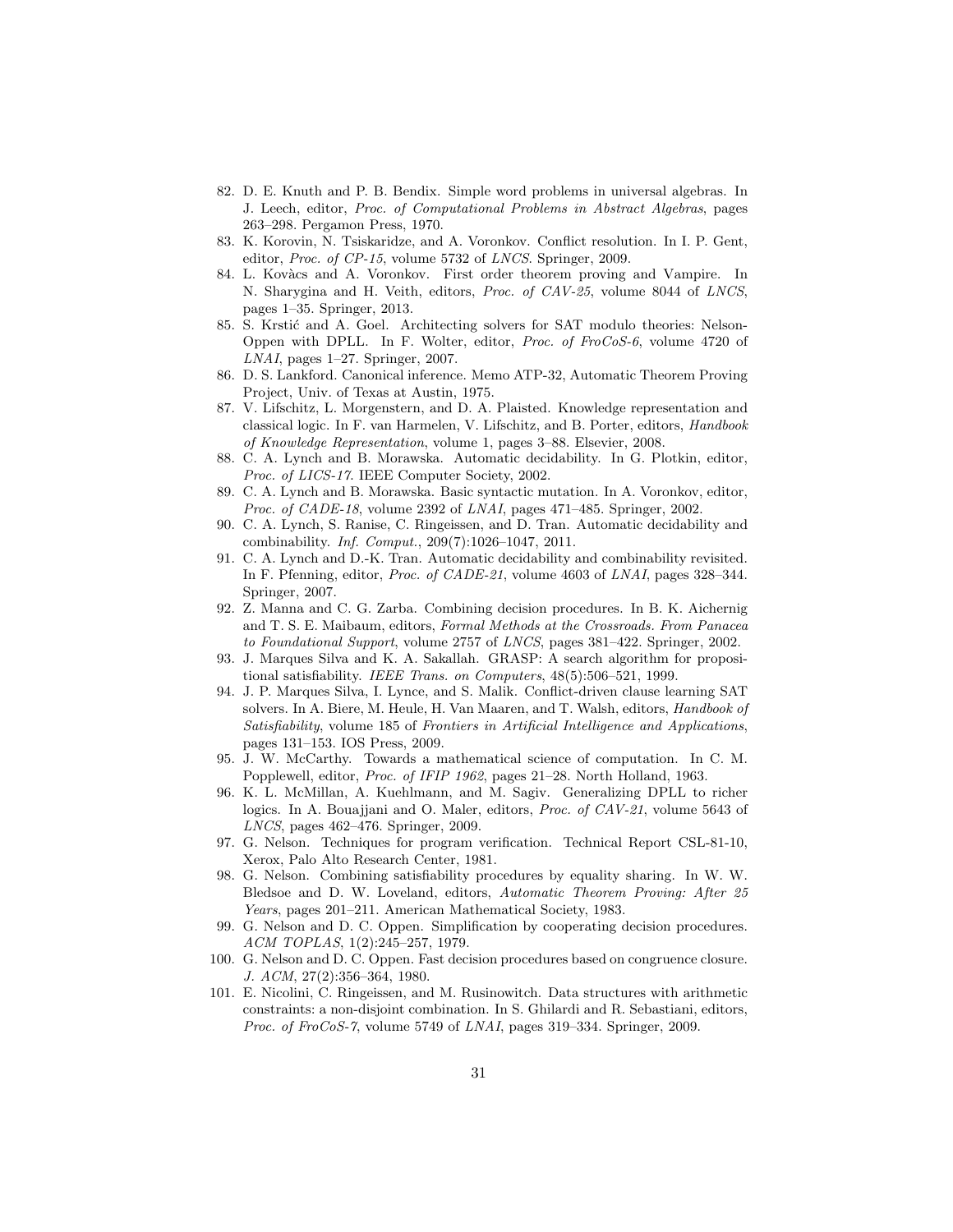- <span id="page-32-7"></span>102. R. Nieuwenhuis. Decidability and complexity analysis by basic paramodulation. Inf. Comput., 147(1):1–21, 1998.
- <span id="page-32-6"></span>103. R. Nieuwenhuis, A. Oliveras, and C. Tinelli. Solving SAT and SAT modulo theories: from an abstract Davis-Putnam-Logemann-Loveland procedure to DPLL(T). J. ACM, 53(6):937–977, 2006.
- <span id="page-32-15"></span>104. R. Nieuwenhuis and A. Rubio. Paramodulation-based theorem proving. In J. A. Robinson and A. Voronkov, editors, Handbook of Automated Reasoning, volume 1, chapter 7, pages 371–443. Elsevier, 2001.
- <span id="page-32-0"></span>105. D. C. Oppen. Complexity, convexity and combinations of theories. Theor. Comput. Sci., 12:291–302, 1980.
- <span id="page-32-14"></span>106. D. A. Plaisted. Equational reasoning and term rewriting systems. In D. M. Gabbay, C. J. Hogger, and J. A. Robinson, editors, Handbook of Logic in Artificial Intelligence and Logic Programming, volume I: Logical Foundations, pages 273– 364. Oxford Univ. Press, 1993.
- <span id="page-32-16"></span>107. D. A. Plaisted. Automated theorem proving. Wiley Interdisc. Rev. Cog. Sci., 5(2):115–128, 2014.
- <span id="page-32-8"></span>108. S. Ranise, C. Ringeissen, and C. G. Zarba. Combining data structures with nonstably infinite theories using many-sorted logic. In B. Gramlich, editor, Proc. of  $FroCoS-5$ , volume 3717 of  $LNAI$ , pages 48–64. Springer, 2005.
- <span id="page-32-3"></span>109. G. Reger, M. Suda, and A. Voronkov. Playing with AVATAR. In A. P. Felty and A. Middeldorp, editors, Proc. of CADE-25, volume 9195 of LNAI, pages 399–415. Springer, 2015.
- <span id="page-32-5"></span>110. C. Ringeissen. Cooperation of decision procedures for the satisfiability problem. In F. Baader and K. U. Schulz, editors, Proc. of FroCoS-1, Applied Logic, pages 121–140. Kluwer, 1996.
- <span id="page-32-18"></span>111. C. Ringeissen and V. Senni. Modular termination and combinability for superposition modulo counter arithmetic. In C. Tinelli and V. Sofronie-Stokkermans, editors, Proc. of FroCoS-8, volume 6989 of LNAI, pages 211–226. Springer, 2011.
- <span id="page-32-12"></span>112. G. A. Robinson and L. Wos. Paramodulation and theorem-proving in first-order theories with equality. In D. Michie and B. Meltzer, editors, *Machine Intelligence*, volume 4, pages 135–150. Edinburgh Univ. Press, 1969.
- <span id="page-32-13"></span>113. M. Rusinowitch. Theorem-proving with resolution and superposition. J. Symb. Comput., 11(1 & 2):21–50, 1991.
- <span id="page-32-17"></span>114. S. Schulz. System description: E 1.8. In K. McMillan, A. Middeldorp, and A. Voronkov, editors, Proc. of LPAR-19, volume 8312 of LNAI, pages 735–743. Springer, 2013.
- <span id="page-32-2"></span>115. R. Sebastiani. Lazy satisfiability modulo theories. J. Satisfiability Bool. Model. and Comput., 3:141–224, 2007.
- <span id="page-32-1"></span>116. N. Shankar. Automated deduction for verification. ACM Comput. Surv., 41(4):40– 96, 2009.
- <span id="page-32-10"></span>117. R. E. Shostak. An algorithm for reasoning about equality. Commun. ACM, 21(7):583–585, 1978.
- <span id="page-32-11"></span>118. V. Sofronie-Stokkermans. Locality results for certain extensions of theories with bridging functions. In R. A. Schmidt, editor, Proc. of CADE-22, volume 5663 of LNAI, pages 67–83. Springer, 2009.
- <span id="page-32-4"></span>119. C. Tinelli and M. T. Harandi. A new correctness proof of the Nelson–Oppen combination procedure. In F. Baader and K. U. Schulz, editors, Proc. of FroCoS-1, Applied Logic, pages 103–120. Kluwer, 1996.
- <span id="page-32-9"></span>120. C. Tinelli and C. Ringeissen. Unions of non-disjoint theories and combinations of satisfiability procedures. Theor. Comput. Sci., 290(1):291-353, 2003.